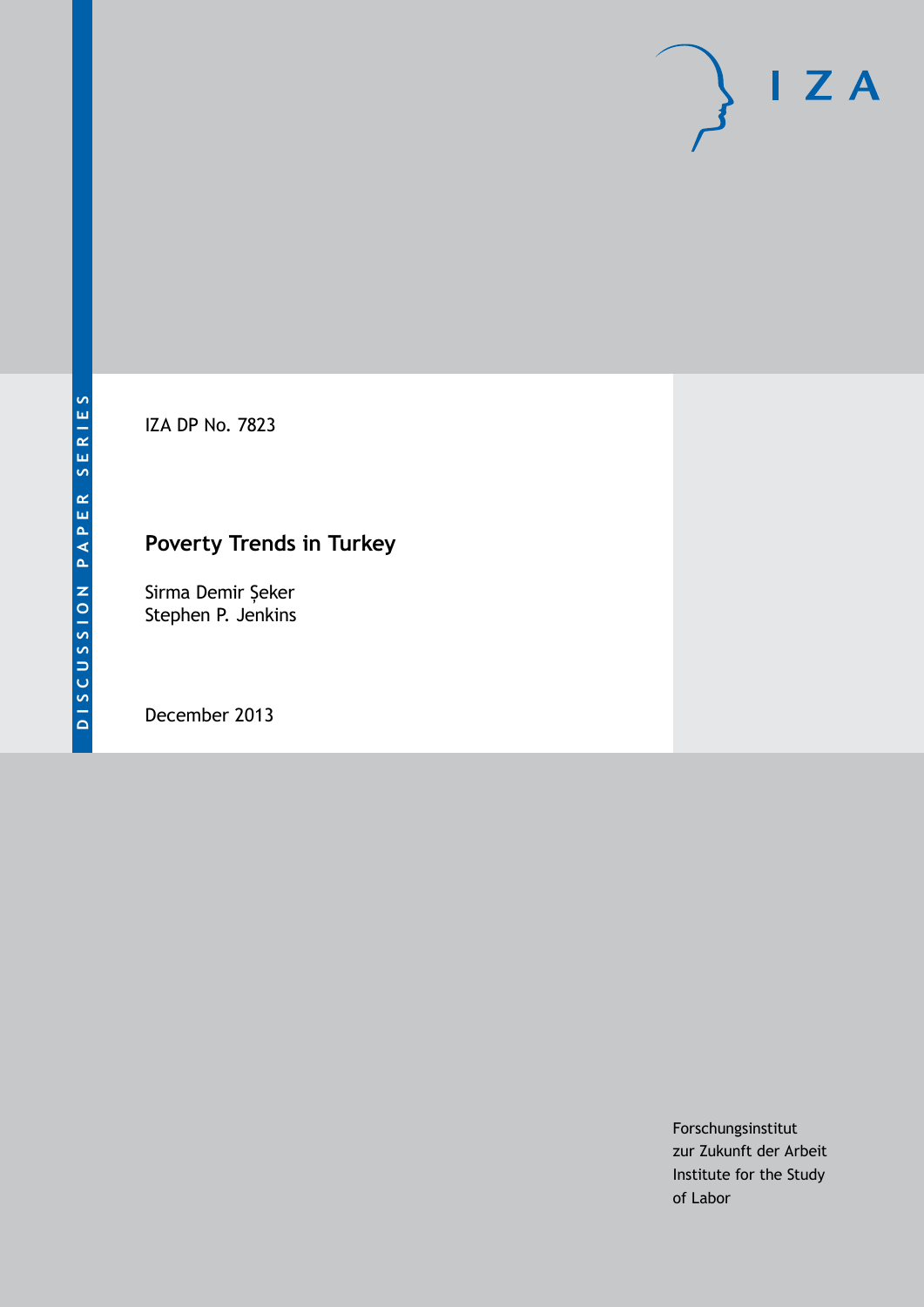# **Poverty Trends in Turkey**

### **Sirma Demir Șeker**

*Ministry of Development, Ankara*

### **Stephen P. Jenkins**

*London School of Economics, University of Essex and IZA*

Discussion Paper No. 7823 December 2013

IZA

P.O. Box 7240 53072 Bonn Germany

Phone: +49-228-3894-0 Fax: +49-228-3894-180 E-mail: [iza@iza.org](mailto:iza@iza.org)

Any opinions expressed here are those of the author(s) and not those of IZA. Research published in this series may include views on policy, but the institute itself takes no institutional policy positions. The IZA research network is committed to the IZA Guiding Principles of Research Integrity.

The Institute for the Study of Labor (IZA) in Bonn is a local and virtual international research center and a place of communication between science, politics and business. IZA is an independent nonprofit organization supported by Deutsche Post Foundation. The center is associated with the University of Bonn and offers a stimulating research environment through its international network, workshops and conferences, data service, project support, research visits and doctoral program. IZA engages in (i) original and internationally competitive research in all fields of labor economics, (ii) development of policy concepts, and (iii) dissemination of research results and concepts to the interested public.

<span id="page-1-0"></span>IZA Discussion Papers often represent preliminary work and are circulated to encourage discussion. Citation of such a paper should account for its provisional character. A revised version may be available directly from the author.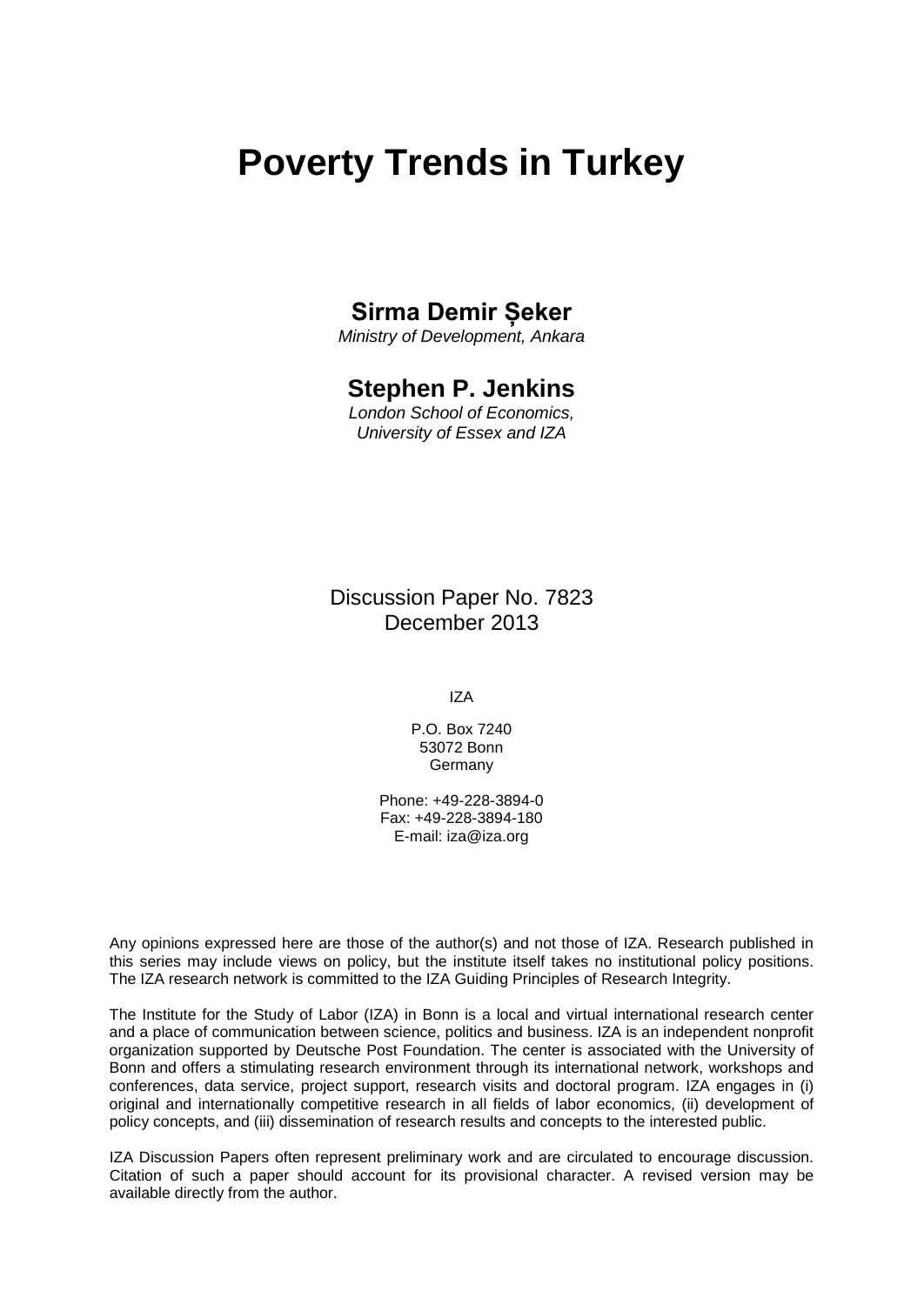IZA Discussion Paper No. 7823 December 2013

## **ABSTRACT**

# **Poverty Trends in Turkey[\\*](#page-1-0)**

This paper provides new evidence about poverty trends in Turkey between 2003 and 2011 and the factors accounting for them. We give particular attention to issues of statistical inference, and the choice of the poverty line and the poverty measure. Our robust conclusion is that absolute poverty declined rapidly between 2003 and 2008 but fell only slightly between 2008 and 2011. Changes in relative poverty were negligible throughout. Using poverty decomposition methods, we argue that the rate of decline in the absolute poverty rate is largely accounted for by changes in the rate of national economic growth rather than by changes in the income distribution or by changes in the distribution of poverty risks across various subgroups within the population or in population composition.

JEL Classification: I32, D31, C12

Keywords: poverty, Turkey, poverty dominance

Corresponding author:

Stephen P. Jenkins Department of Social Policy London School of Economics Houghton Street London, WC2A 2AE United Kingdom E-mail: [s.jenkins@lse.ac.uk](mailto:s.jenkins@lse.ac.uk)

Jenkins's research was partially supported by core funding of the Research Centre on Micro-Social Change at the Institute for Social and Economic Research by the University of Essex and the UK Economic and Social Research Council (award RES-518-28-001).

The research for this paper was begun when Demir Șeker was a Visiting Fellow at the LSE on leave from the Turkish Ministry of Development. The views expressed in this paper are those of the authors and should not be attributed to the Turkish Ministry of Development. We thank Jean-Yves Duclos for helpful advice regarding use of DASP software (Araar and Duclos 2007), and Berkay Özcan for his comments on an earlier draft.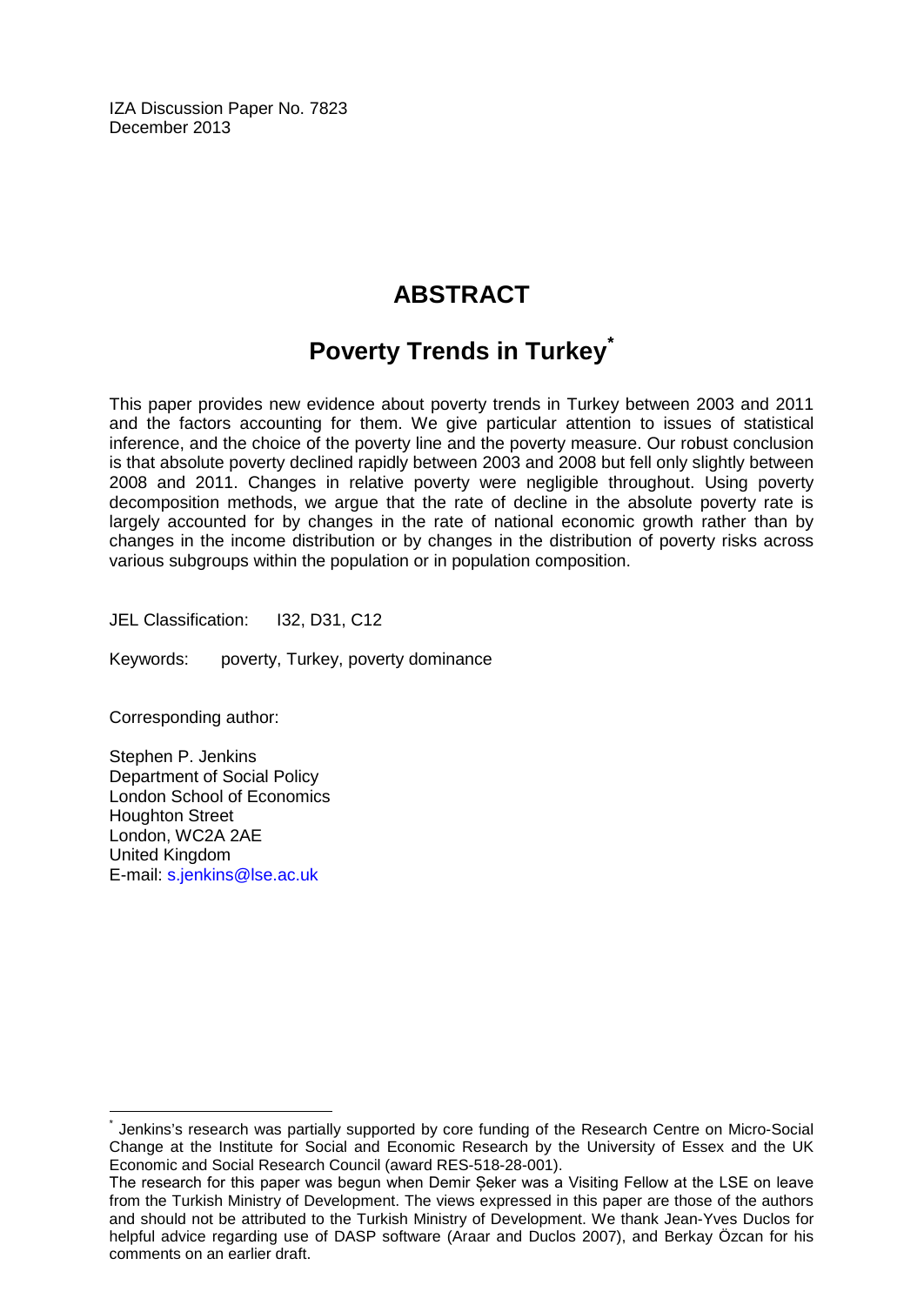### Poverty trends in Turkey

#### **1. Introduction**

Turkey is a large, strategically important, middle-income country, one of the founder members of the OECD, a G20 member, and a candidate EU member state. Its rapid economic growth during the 2000s can be hailed as one of the success stories of the global economy (World Bank 2013). This growth spurt coincided with notable changes in income distribution: Turkey is one of the few OECD countries in which income inequality declined in the 2000s and poverty rates fell considerably (OECD 2012). However, this is a broad-brush description of the Turkish experience. The reality is that there is relatively little detailed information available about poverty trends in Turkey and their relationship with economic growth, especially about the situation in the late 2000s when macroeconomic growth rates fell. The aim of this paper is to provide new and detailed evidence about poverty trends in Turkey using data from annual household budget surveys covering the period 2003–11.

Official statistics in Turkey do not provide this information, even though there have been substantial developments in income distribution and poverty data since the annual Household Budget Survey (HBS) began in the early 2000s. An official poverty line was first announced in 2004, derived from analysis of the 2002 HBS. Before 2004, most studies of Turkish poverty had to derive their own poverty lines using a range of data sources, and most summarized poverty in one or two specific years. They do not examine trends in poverty over time or, if they do, only trends up until 2003 (more on this below).

The official Turkish poverty measurement methodology was developed in conjunction with the World Bank (World Bank and Turkstat 2005) and derived poverty lines using a basic-needs approach based on the costs of food and non-food items for households of different size and composition and information from the annual HBS (more on this below).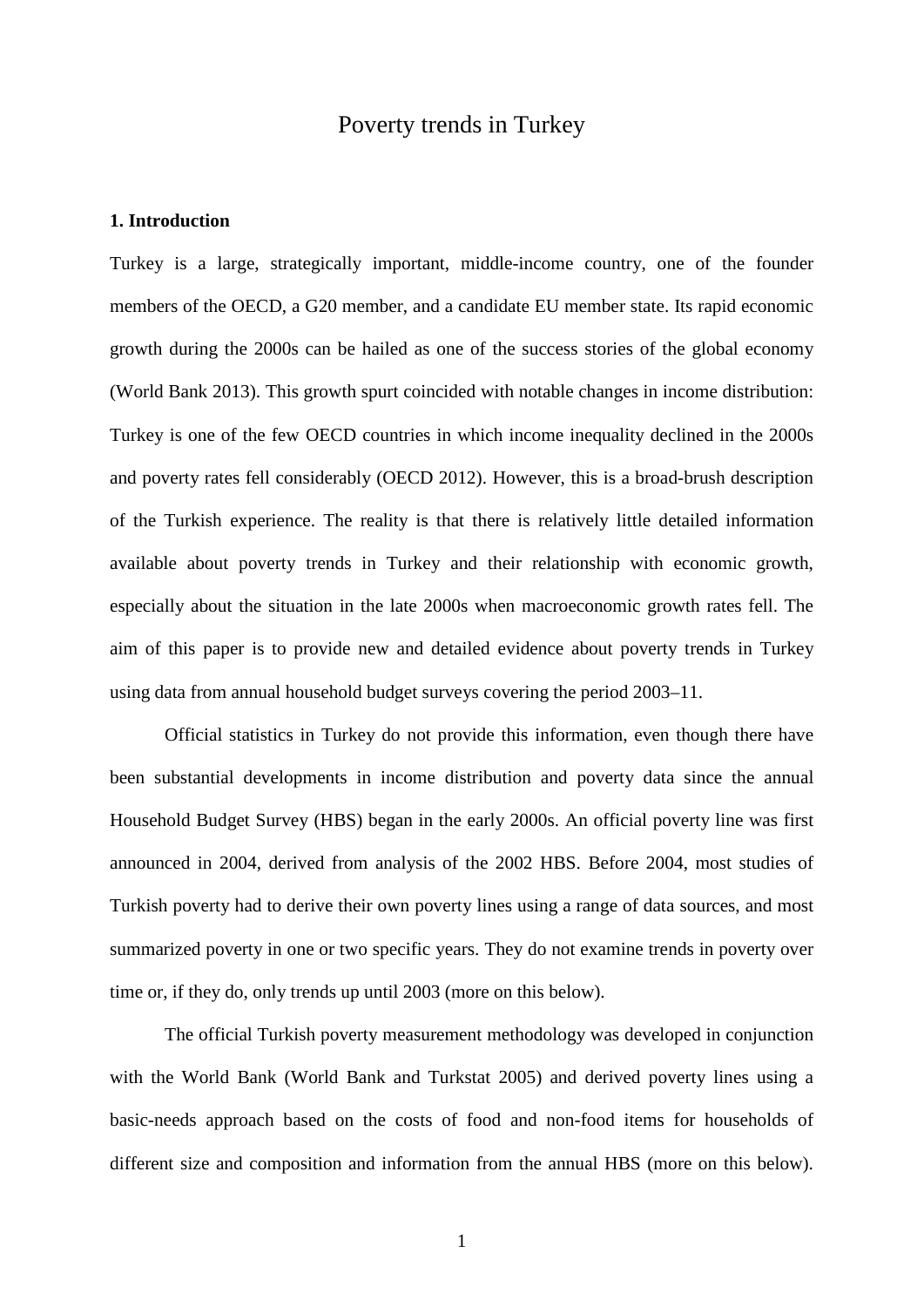Official poverty lines are currently available only for 2002–9. Since 2006 and related to Turkey's EU candidature, the Turkish Statistical Institute (Turkstat) has also published statistics about relative income poverty using EU definitions, derived from the Turkish component of EU Statistics on Income and Living Conditions (EU-SILC).

Most studies of poverty in Turkey that are based on the HBS use Turkstat's official poverty lines (e.g. Yukseler and Turkan 2008, Aran et al. 2010) though a few have used the EU's relative poverty line (e.g. OECD 2008, Guloglu et al. 2012). Changes in poverty over the last decade and the factors accounting for them are the subject of only a limited number of studies (OECD 2008, Yukseler and Turkan 2008, Aran et al. 2010). Moreover, in this research, the most recently used HBS data refer to 2006; there is no checking of the robustness of conclusions to the choice of poverty line or use of methods of statistical inference; and the research is mostly published in the Turkish language.

Turkstat statistics show that the official poverty rate decreased sharply over the decade prior to 2009, but the reasons for this decrease have not been examined in detail. Using annual HBS data covering the period 2003–11, we analyze the trends in poverty and the factors that underlie them. Like most previous studies of poverty in Turkey, we use poverty lines derived using a basic needs approach. However, unlike those studies (and the official statistics), we mostly employ poverty lines that are fixed in real terms over time ('absolute' poverty lines). This choice guarantees that the poverty comparisons we make are consistent in the sense that two individuals with the same living standards at two different time points are treated in the same way (Ravallion 1998). However, for reference, we also include some analysis that employs relative poverty lines, and show that these lines lead to some non-intuitive results over the period when the Turkish economy grew rapidly.

Our research makes several contributions. First, using good quality data, we provide a detailed anatomy of poverty for an important middle-income country about which relatively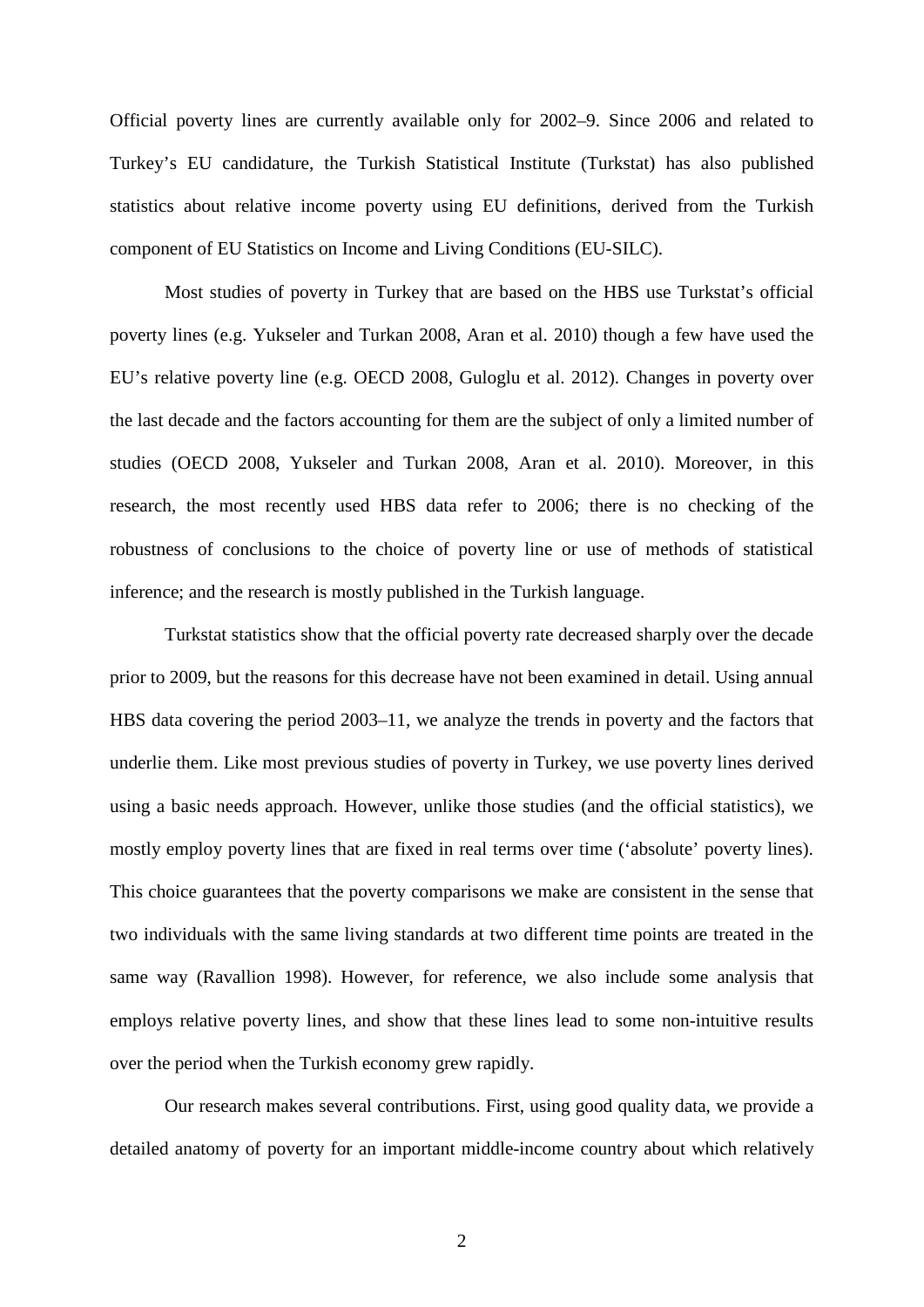little is known, carefully distinguishing between periods of relatively rapid poverty decline (2003–8) and little change (2008–11). Second, we examine the robustness of our conclusions about poverty trends to choice of poverty line using dominance methods and, more generally, take issues of statistical inference seriously. Third, we use decomposition methods to examine the factors accounting for changes in absolute poverty rates over the two sub-periods. We distinguish between growth and redistribution components of poverty change (Datt and Ravallion 1992), and also employ univariate (Foster et al. 1984) and multivariate decompositions (Yun 2004) to assess the role played by changes in the distribution of poverty risks across various subgroups within the population and changes in population composition.

The rest of the paper is organized as follows. Section 2 reviews previous research about poverty in Turkey. Our methods are outlined in Section 3. Section 4 describes the HBS data and explains how we use them to measure household living standards, derive poverty lines, and measure poverty. Our findings are presented in Sections 5–7. Poverty estimates are presented in Section 5, and we undertake comparisons over time using stochastic dominance checks and specific indices, and absolute and relative poverty lines, assessing whether changes are statistically significant using appropriate methods of statistical inference. Decompositions of changes in absolute poverty rates into growth and redistribution components are presented in Section 6, together with contextual discussion about changes in the Turkish economy. Univariate decompositions of poverty changes by population subgroup (variously defined) appear in Section 7. (Multivariate decomposition results are reported in the text with the detailed estimates provided in the Appendix.) Section 8 provides a summary and conclusions.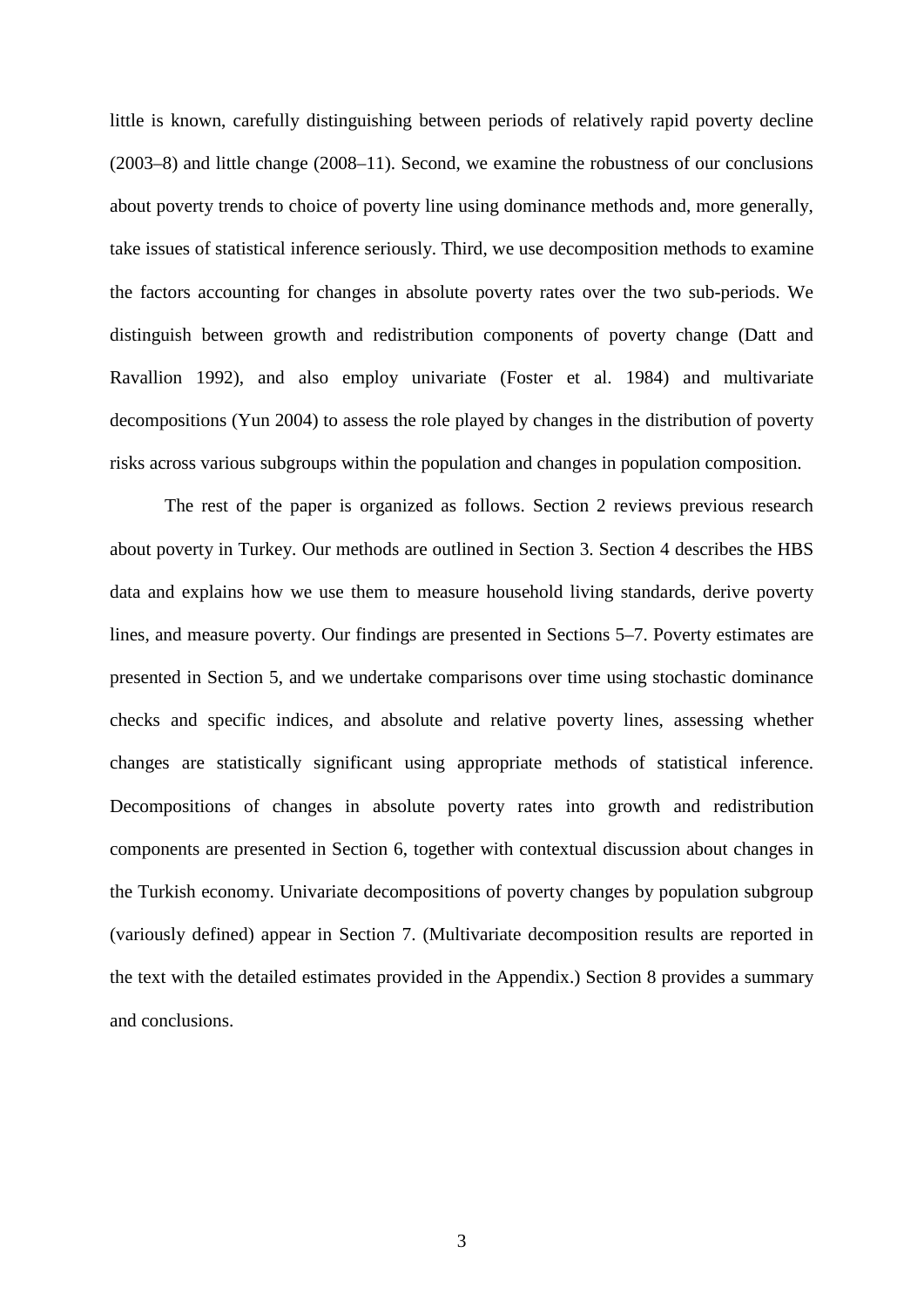#### **2. Previous research about poverty in Turkey**

Official statistics on income distribution and poverty in Turkey were relatively sparse prior to 2002. Turkstat conducted nationally representative Household Income and Consumption Expenditure Surveys (HICES) in 1987 and 1994. However, official poverty lines and poverty rates derived using them were first announced in 2004, based on the analysis of the 2002 HBS. Due to the lack of official poverty lines or consensus about the definition of poverty, most pre-2004 studies focused on the derivation of poverty lines, measurement of poverty rates, and description of who was poor: see e.g. Dumanlı (1996), Dansuk (1997), and Alıcı (2002). See Table 1 for a summary of previous studies.

Poverty lines were derived using basic needs methods (with the food basket composition and costs varying across studies), and using calorie requirements when determining the food basket. However, these studies mostly focus on one or two selected years, not looking at trends over a longer period, or examine trends up to only around 1994. World Bank (2000) and Yemstov (2001) analyse the change in poverty between 1987 and 1994 using 1987 and 1994 HICES data and absolute and relative poverty lines that they constructed. Gursel et al. (2000) use the same data to analyze the change in relative poverty between 1987 and 1994.

#### <Table 1 near here>

Drawing on the 2002 HBS, Turkstat began to announce consumption-based absolute poverty lines, namely US\$1, US\$2.15, US\$4.3, a food poverty line, and a combined food and non-food poverty line. The methodology for deriving the last two lines was developed in conjunction with the World Bank (World Bank and Turkstat 2005) and uses a cost-of-basicneeds approach. Using 2003 HBS data, a food basket comprising 80 items required to meet a diet providing 2100 calories of food intake per day was specified. This price of each item is

4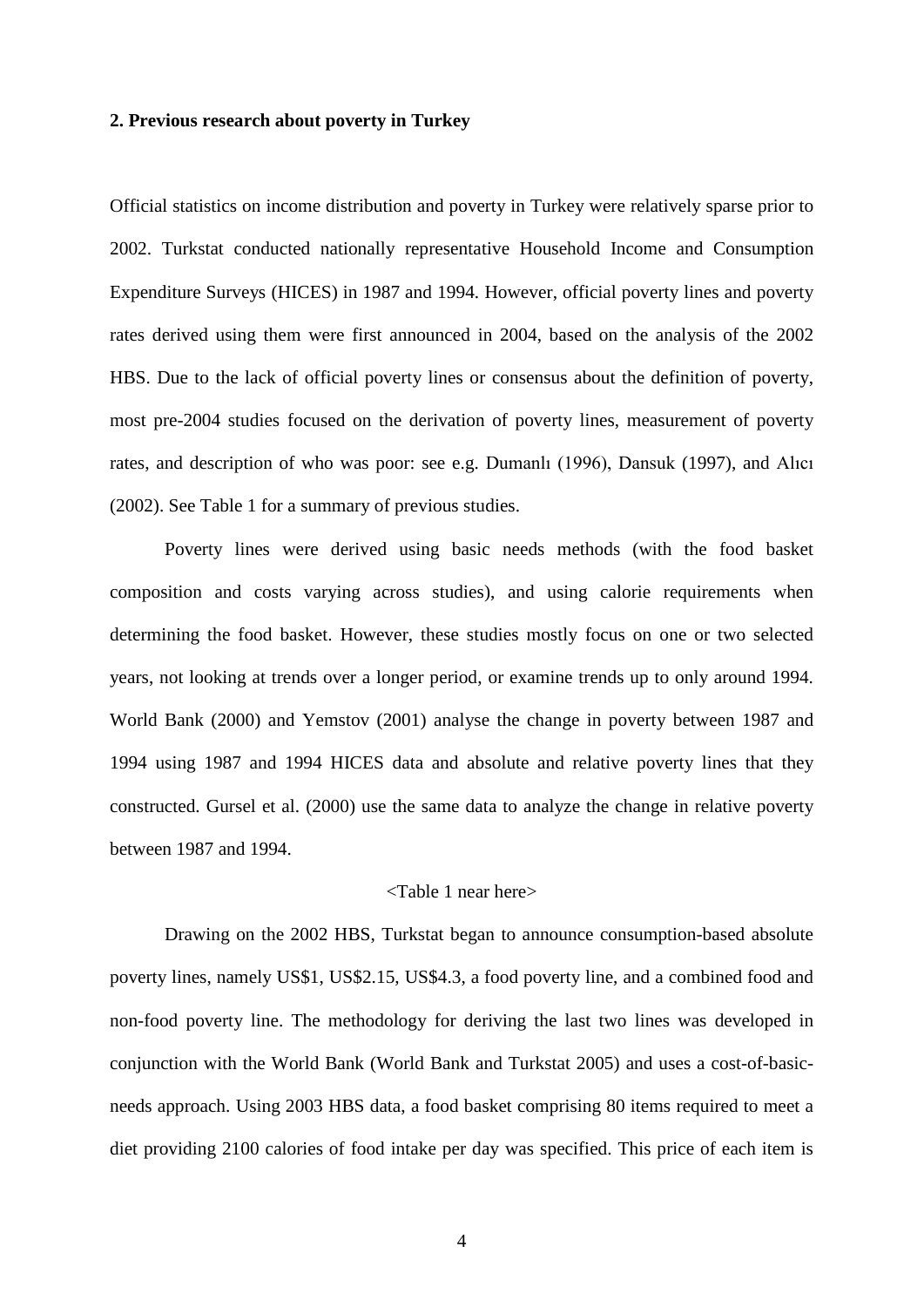assessed each year, and the total cost of the basket valued at current prices defines the food poverty line. The cost of non-food contribution to basic needs is calculated by dividing the cost of the food basket by the food consumption share of people a little above the poverty line. The non-food consumption share varies from year to year (e.g. in 2003 it was 60%, in 2009, it was 65%) and, hence, so too does the food consumption share. Because of this, official Turkish poverty lines vary in real terms between one year and the next (more on this below), and they are not truly 'absolute' poverty lines in the way that a US\$1 a day line is. In addition to poverty estimates derived using the basic needs approach, Turkstat has announced income-based relative poverty statistics since 2006, derived using data from the Turkish component of EU-SILC.

Most research using HBS data employ Turkstat's official poverty lines: see e.g. Yukseler and Turkan (2008), and Aran et al. (2010). Studies using relative poverty lines include OECD (2008) and Guloglu et al. (2012). However, few have analysed poverty trends in depth or the factors accounting for them.

The OECD's (2008) *Growing Unequal* report analyzes income inequality and poverty trends between the 1980s and the 2000s. The OECD notes that, although Turkey is one of the countries where income disparities are wide, they have been narrowing rapidly. By contrast with most OECD countries (where income inequality has been rising), Turkey is one of the few member states in which income inequality decreased during the 1990s. All discussion of poverty in the OECD report is with reference to relative income poverty. Yukseler and Turkan (2008) analyze the change in poverty between 2002 and 2006 by using official poverty estimates from HBS data sets. They conclude that increasing wage and transfer shares in total income led to the improvement in income distribution and poverty. Aran et al. (2010), also using Turkstat's basic needs poverty line, investigate the changes in poverty between 2003 and 2006. They find that the fall in aggregate poverty can largely be attributed to a decline in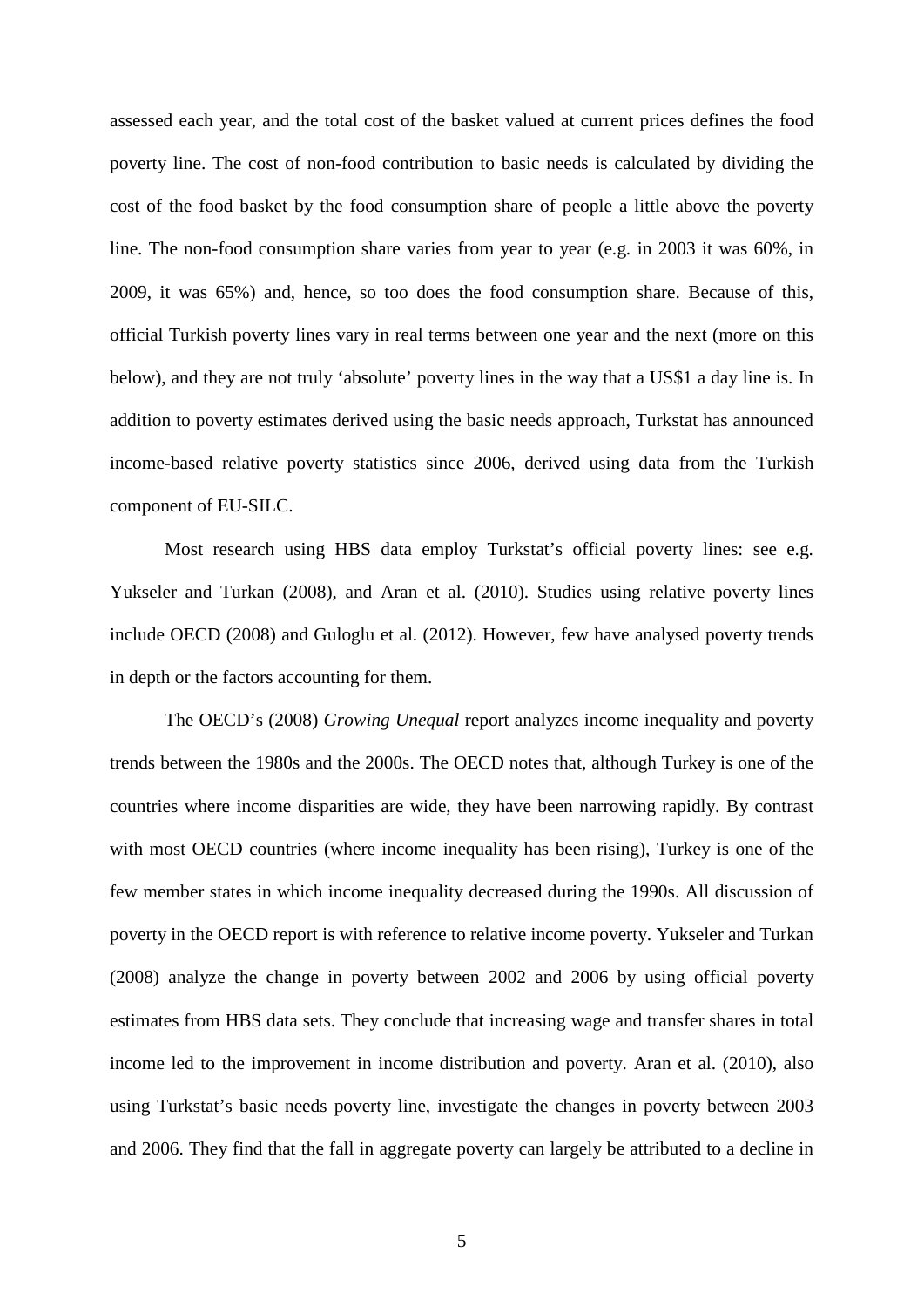poverty among people living in urban areas. However, they also found that poverty rates did not decline for everyone. For example, poverty rates were higher in 2006 than 2003 for individuals in large agricultural households, with a low level of education, and children.

This review shows that there is no study that has examined Turkish poverty trends in detail over the 2000s, and none refers to changes after 2009. There has not been checking of the robustness of conclusions about trends in poverty (with the exception of Aran et al. (2010) who check their poverty change results using poverty lines 5 per cent and 10 per cent below and above the Turkstat lines). Methods of statistical inference have not been employed, and nor has there been systematic examination of the factors accounting for the poverty trends that are revealed. We provide these dimensions in this paper.

#### **3. Methods: poverty measures and their decomposition**

#### *3.1 Aggregate poverty measures*

We use FGT indices to summarize aggregate poverty (Foster et al. 1984). For a particular year, these are defined as follows:

$$
P_{\alpha} = \frac{1}{N} \sum_{i=1}^{N} \left( \frac{z - y_i}{z} \right)^{\alpha} \mathcal{N} y_i < z, \alpha \ge 0,\tag{1}
$$

where  $z$  is the poverty line,  $y_i$  is the measure of living standards of person  $i$ ,  $N$  is the population size, and  $I(y_i \le z)$  is a binary indicator function equal to one if individual *i* is poor (living standards below the poverty line), and equal to zero otherwise. Parameter *α* summarizes poverty aversion: larger values give greater weight in the aggregate poverty index to poorer individuals (those with larger poverty gaps). The headcount ratio (poverty rate) is the case when  $\alpha = 0$ . Although the headcount ratio is the most commonly used measure of poverty, it does not account for the depth of poverty.  $P_\alpha$  is the normalized poverty gap index in the case  $\alpha = 1$ , and the squared normalized gap index if  $\alpha = 2$ . Each FGT index is additively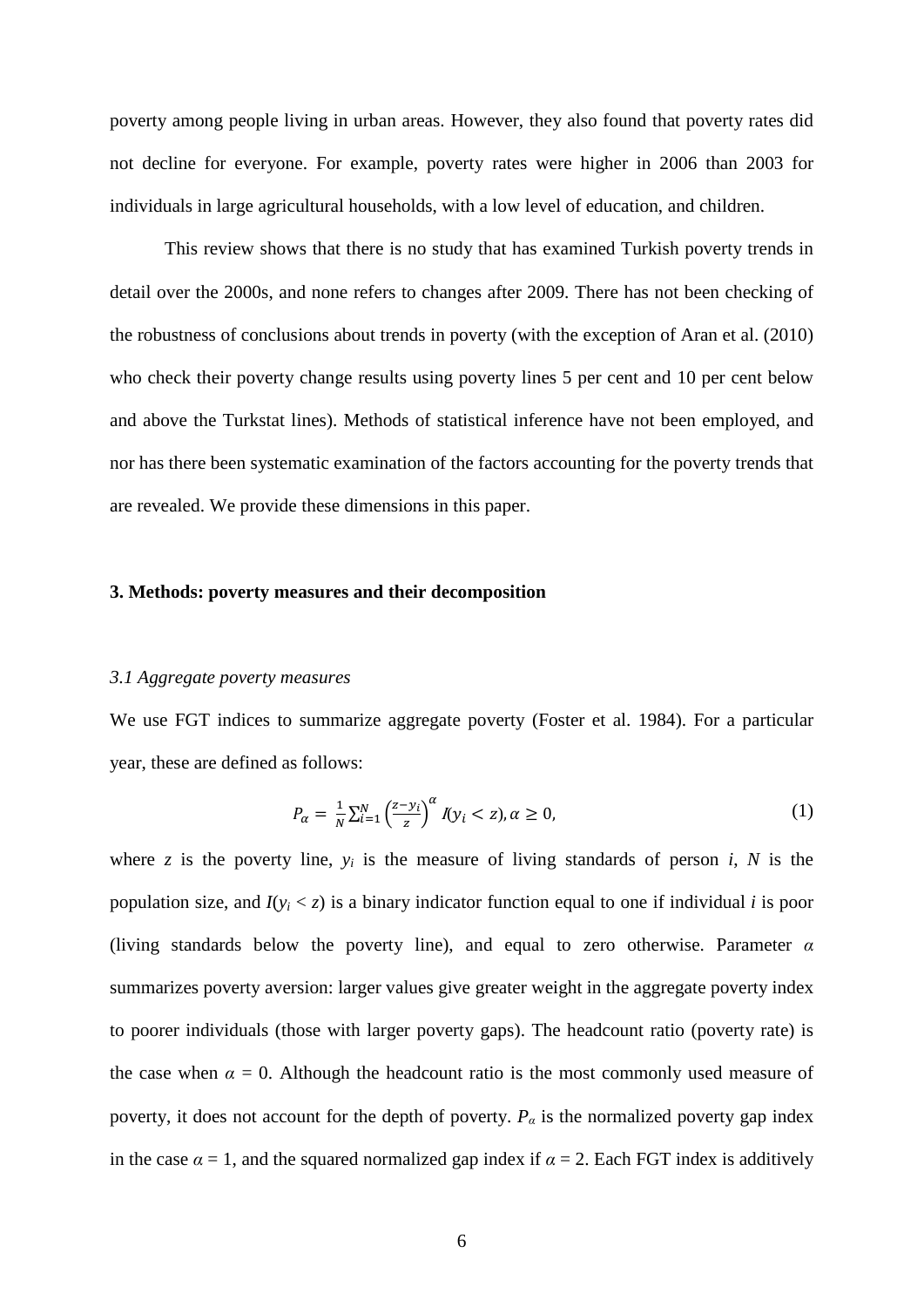decomposable by population subgroup, a property that we exploit below. Since FGT indices are generalized means, estimation and inference for poverty levels and differences are relatively straightforward. Our calculations used DASP software (Araar and Duclos 2007), which also takes proper account of the fact that our relative poverty lines (fractions of medians) are estimated.

#### *3.2. Poverty dominance*

Poverty comparisons based on indices such as the members of the FGT class provide complete orderings, but presuppose agreement about the choice of poverty line *z* and specific index (value of  $\alpha$ ). It is of particular interest to be able to say whether there are poverty orderings that are robust to the choice of poverty line and poverty index.

In order to check the robustness of our poverty comparisons across years, we apply the methods of estimation and inference of Chen and Duclos (2011), which are in turn based on Davidson and Duclos (2000). The poverty dominance results refer to unanimous orderings according to all generalized poverty gap indices including all FGT indices. According to this approach, the distribution for year  $B$ ,  $F_B$ , is said to poverty dominate the distribution for year *A*, *F<sub>A</sub>*, at the first order if and only if  $F_A(z) > F_B(z)$  for all poverty lines *z* over restricted domain  $Z = [z^-, z^+]$ .<sup>[1](#page-9-0)</sup>

To test for poverty dominance, the statistical significance of the difference between the poverty incidence curves for years *A* and *B* is investigated at poverty lines  $y \in Z$ . A finding of statistically significant negative differences,  $F_B(z) - F_A(z) < 0$ , for all poverty lines in the restricted domain  $y \in Z$  reveals poverty dominance of  $F_B(z)$  over  $F_A(z)$  in  $[z^-, z^+]$ . More formally, we test the null hypothesis of non-dominance using the 'min-*t*' approach described

<span id="page-9-0"></span><sup>&</sup>lt;sup>1</sup> See Chen and Duclos (2011, 188–191) for details. On poverty dominance, see also Foster and Shorrocks (1988).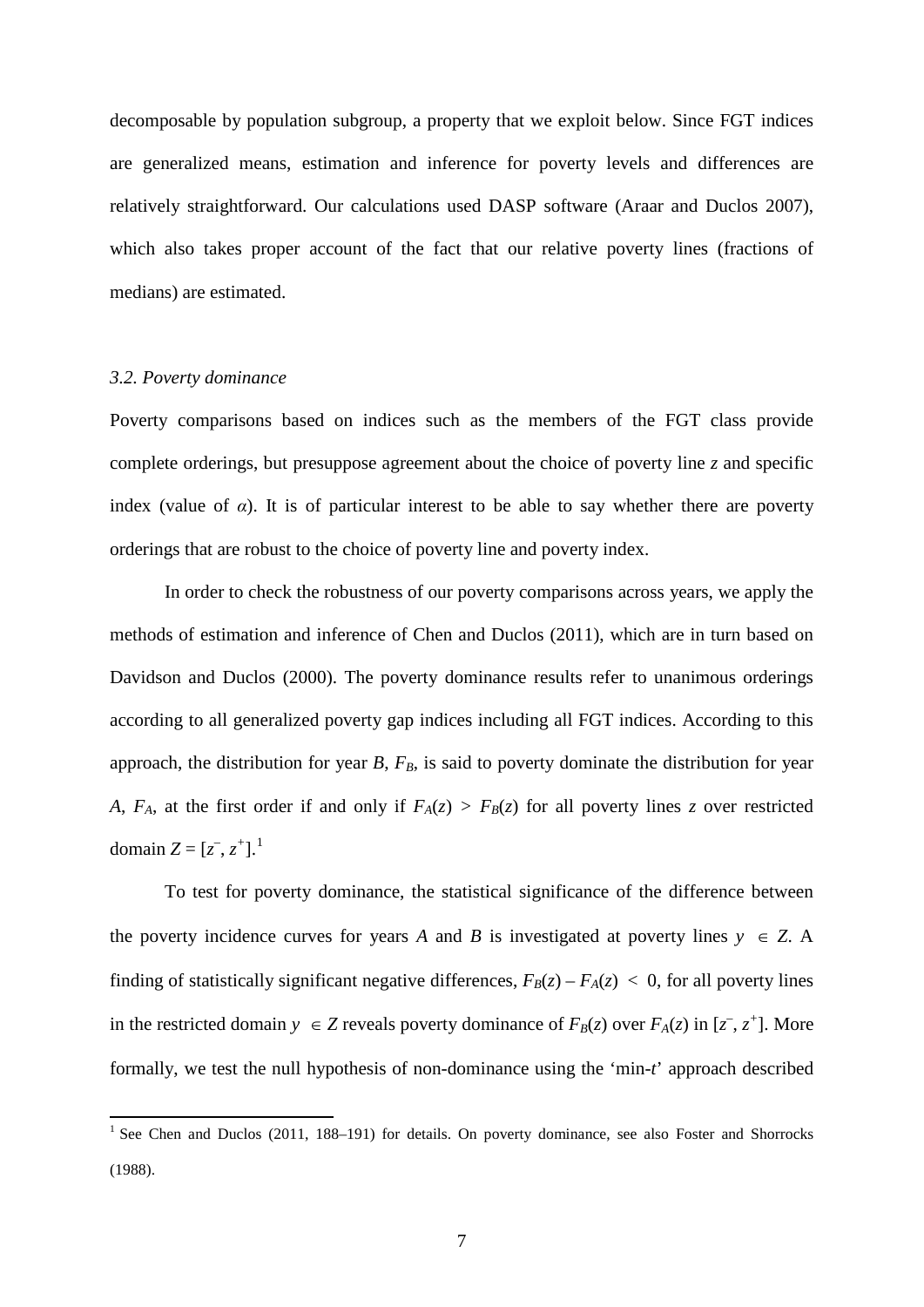by Chen and Duclos (2011). We calculate the *t*-ratio of the difference in poverty dominance curves at each value of  $y \in Z$ . For a test of size 100 $c$ %, we reject the null if the smallest such *t*-ratio ('min-*t*') is larger than the (1–*c*)th quantile of the normal distribution. Thus, for a test at the 5% level, we require min-*t* > 1.65. Rejection of the null implies poverty dominance for all poverty lines in  $[z^-, z^+]$ . Chen and Duclos' (2011) methods are applicable to both the absolute and relative poverty line cases, and we implemented them using DASP software (Araar and Duclos 2007).

#### *3.3. Decomposition of poverty change into growth and redistribution components*

It has been common to view poverty reduction as reflecting the effects of economic growth and changes in the distribution of living standards: see e.g. World Bank (2006). Datt and Ravallion (199[2](#page-10-0)) provide a decomposition method that reveals these two components.<sup>2</sup> Their methods are applicable to poverty measures (such as those used here) which can be characterized in terms of the poverty line, the mean income of the distribution, and the Lorenz curve representing the structure of relative income inequality. In this situation, the poverty measure at time  $t$ ,  $P_t$  can be expressed as:

$$
P_t = P(z/\mu_t, L_t) \tag{2}
$$

where *z* is the poverty line,  $\mu_t$  is the mean income and  $L_t$  is a vector of parameters describing the Lorenz curve at *t*. According to equation (2), changes in poverty arise from a change in mean income relative to poverty line  $(\mu/z)$  or a change in inequality  $(L_t)$ . The growth component is the change in poverty associated with a change in mean living standards while holding the Lorenz curve constant; the redistribution component is the change in poverty

<span id="page-10-0"></span><sup>&</sup>lt;sup>2</sup> There are other related but less commonly used decomposition methods: see e.g. Kakwani and Subbaro (1990) or Jain and Tendulkar (1990). For discussion of these methods, see Datt and Ravallion (1992).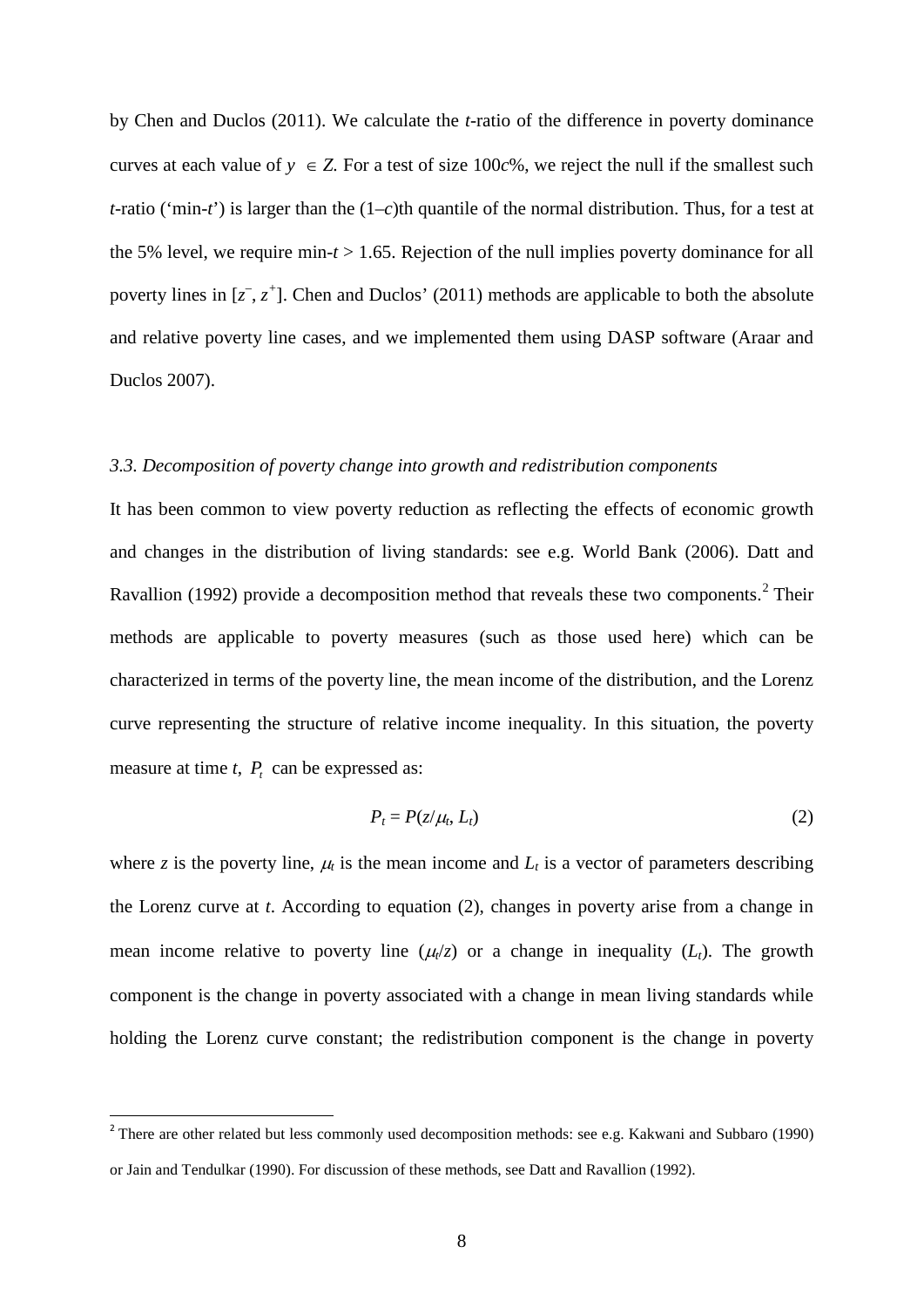associated with a change in the Lorenz curve while holding average living standards constant. Thus, the change in poverty between two years *t* and  $t + \tau$  may be decomposed as:

$$
P_{t+\tau} - P_t = \underbrace{G(t, t + \tau; r)}_{\substack{\text{growth} \\ \text{component}}} + \underbrace{D(t, t + \tau; r)}_{\substack{rel{\text{relistribution} \\ \text{component}}} + P_t} + \underbrace{R(t, t + \tau; r)}_{\substack{residual}} \tag{3}
$$

where the growth component  $(G)$  and redistribution component  $(D)$  are:

$$
G(t, t + \tau; r) = P(z / \mu_{t+\tau}, L_r) - P(z / \mu_t, L_r)
$$
\n(4)

$$
D(t, t + \tau; r) \equiv P(z/\mu_r, L_{t+\tau}) - P(z/\mu_r, L_t)
$$
\n
$$
(5)
$$

and *r* refers to the reference year employed in the calculation (either *t* or  $t + \tau$ ). The residual component, *R*, in equation (3) exists whenever the poverty measure is not additively separable between  $\mu$  and  $L$ , i.e. the marginal effect on poverty of a change in the mean (inequality) also depends on the change in inequality (mean). Datt and Ravallion (1992) show that the residual may also be interpreted as the difference between the growth (redistribution) components evaluated at the final-year and base-year Lorenz curves (mean living standards) respectively, and it vanishes if either the mean or the Lorenz curve remains unchanged between *t* and  $t + \tau$ .

Datt and Ravallion (1992) calculated FGT poverty measures for each of two parametric specifications of the Lorenz curve (Beta Lorenz and General Quadratic Lorenz), with the choice between them determined by which specification fitted the data best. We follow their strategy. Our calculations use the gidecomposition program of Ravallion and Lokshin (2004).

# *3.4. Decomposition of a poverty change into changes in subgroup poverty risks and changes in population composition*

We complement our growth-distribution decompositions with decompositions of changes in the headcount ratio poverty index  $(P_0)$  by population subgroup in order to examine the separate roles played by changes in poverty incidence (the changes in poverty risks for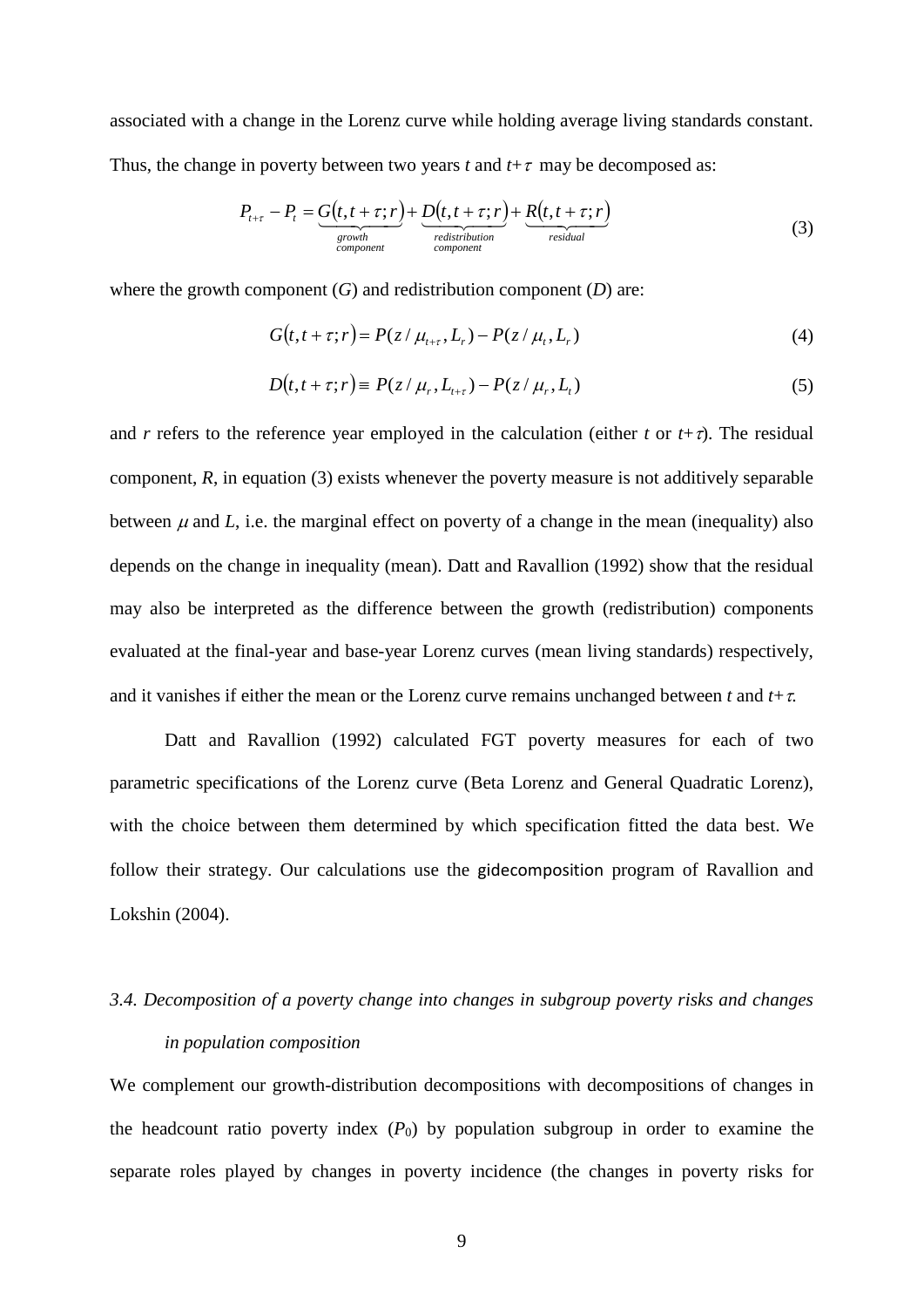particular subgroups) and by changes in population composition (which reflect changes in the relative size of the different subgroups). These decompositions allow us to answer questions such as: how much of the change in poverty is attributable to the change in poverty among people living in rural areas and how much to the change in poverty among people living in urban areas, and how much is accounted by the population shift between urban and rural areas? This sort of accounting exercise is repeated for several subgroup definitions. We refer to these as univariate decompositions of poverty change, by contrast with the regression-based multivariate decompositions that are discussed later.

FGT indices are additively decomposable poverty indices with population-share weights (Foster et al. 1984). Suppose all individuals can be partitioned into a set of mutuallyexclusive non-overlapping subgroups. Let  $m$  be the set of all subgroups,  $P_t$  be aggregate poverty in year *t*,  $n_{it}$  the population share of subgroup *j* in year *t*, and  $P_{it}$  be the poverty measure for group *j* in year *t*. The subgroup decomposability property of the FGT class of poverty indices allows us to write the change in poverty between two years, labelled '1' and '2', as:

$$
P_1 = \sum_m n_{j1} P_{j1} \tag{6}
$$

$$
P_2 = \sum_m n_{j2} P_{j2} \tag{7}
$$

$$
\Delta P = P_2 - P_1 = \sum_m (n_{j2} P_{j2} - n_{j1} P_{j1})
$$
\n(8)

This expression can be rewritten as:

$$
\Delta P = \sum_{m} [\theta n_{j2} + (1 - \theta) n_{j1}] \Delta P_j + \Delta n_j [\theta P_{j1} - (1 - \theta) P_{j2})]
$$
(9)

where  $0 \le \theta \le 1$ , and  $\Delta P_i$  and  $\Delta n_i$  are the changes between years 1 and 2 in subgroup *j*'s poverty and population share, respectively. The presence of  $\theta$  in (9) shows that there is an index number issue. Shorrocks (2013) argues persuasively that this issue is addressed by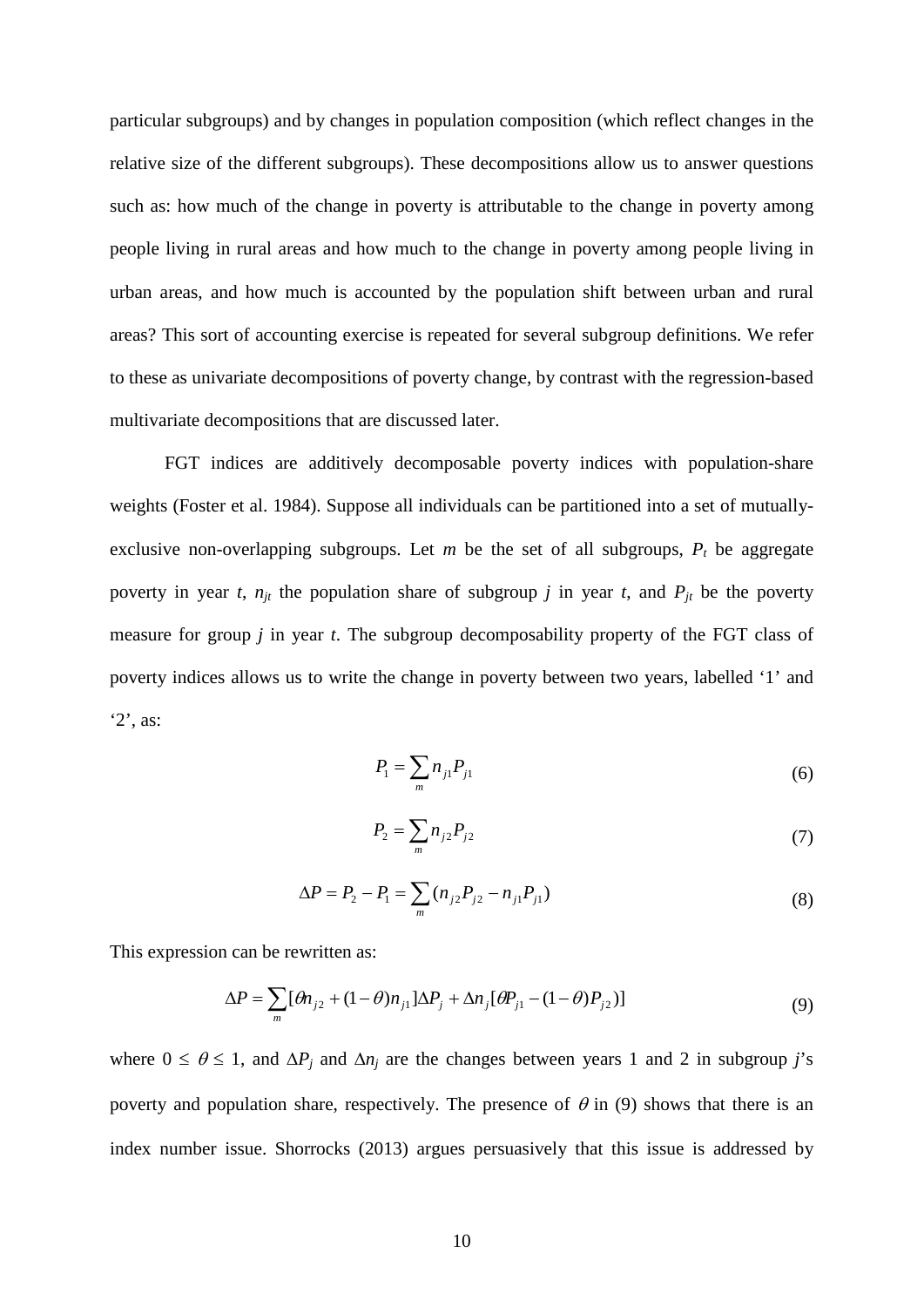employing the Shapley rule, in which case  $\theta = \frac{1}{2}$ . Implementing this rule leads to the expression for the exact decomposition of poverty change that we use:<sup>[3](#page-13-0)</sup>

$$
\Delta P = \sum_{m} \frac{n_{j,t1} + n_{j,t2}}{2} \Delta P_j + \sum_{m} \frac{P_{j,t1} + P_{j,t2}}{2} \Delta n_j.
$$
 (10)

The first term on the right hand side of equation (10) represents the change in aggregate poverty accounted for by changes in poverty holding the relative sizes of the subgroups constant (at the average of the base- and final-year values). The second term on the right hand side summarizes the impact of population composition. It is the change in aggregate poverty accounted for by changes in the distribution of population shares of each subgroup, holding subgroup poverty levels constant (at the average of the base- and final-year values).

#### **4. Data and definitions**

Our empirical analysis uses unit record data from the Turkish HBS for each year over the period 2003–2011. The HBS has been conducted annually since 2002, and each survey provides detailed information about household consumption and socio-economic characteristics. Approximately 8,640 households have been interviewed in each annual round, except in 2003 when the sample was much larger.<sup>[4](#page-13-1)</sup> The survey runs over the full 12 months of

<span id="page-13-0"></span><sup>&</sup>lt;sup>3</sup> Ravallion and Huppi (1991) also derive a decomposition rule employing the additivity property of the FGT class of poverty indices. They decompose the change in poverty into intra-sectoral effect (changes in average income), population shifts, and an interaction effect. The way in which the interaction effect is treated is the main difference between the method we use and the method of Ravallion and Huppi (1991).

<span id="page-13-1"></span><sup>&</sup>lt;sup>4</sup> In 2003, the survey size was about 25,920 households to provide estimation at NUTS2 regional level which contains 26 regions. One of the aims of the 2003 HBS was to provide the base year for consumer price index. The sample size was reduced to 8,600 households in 2004 and remained at about at the same level until 2009. In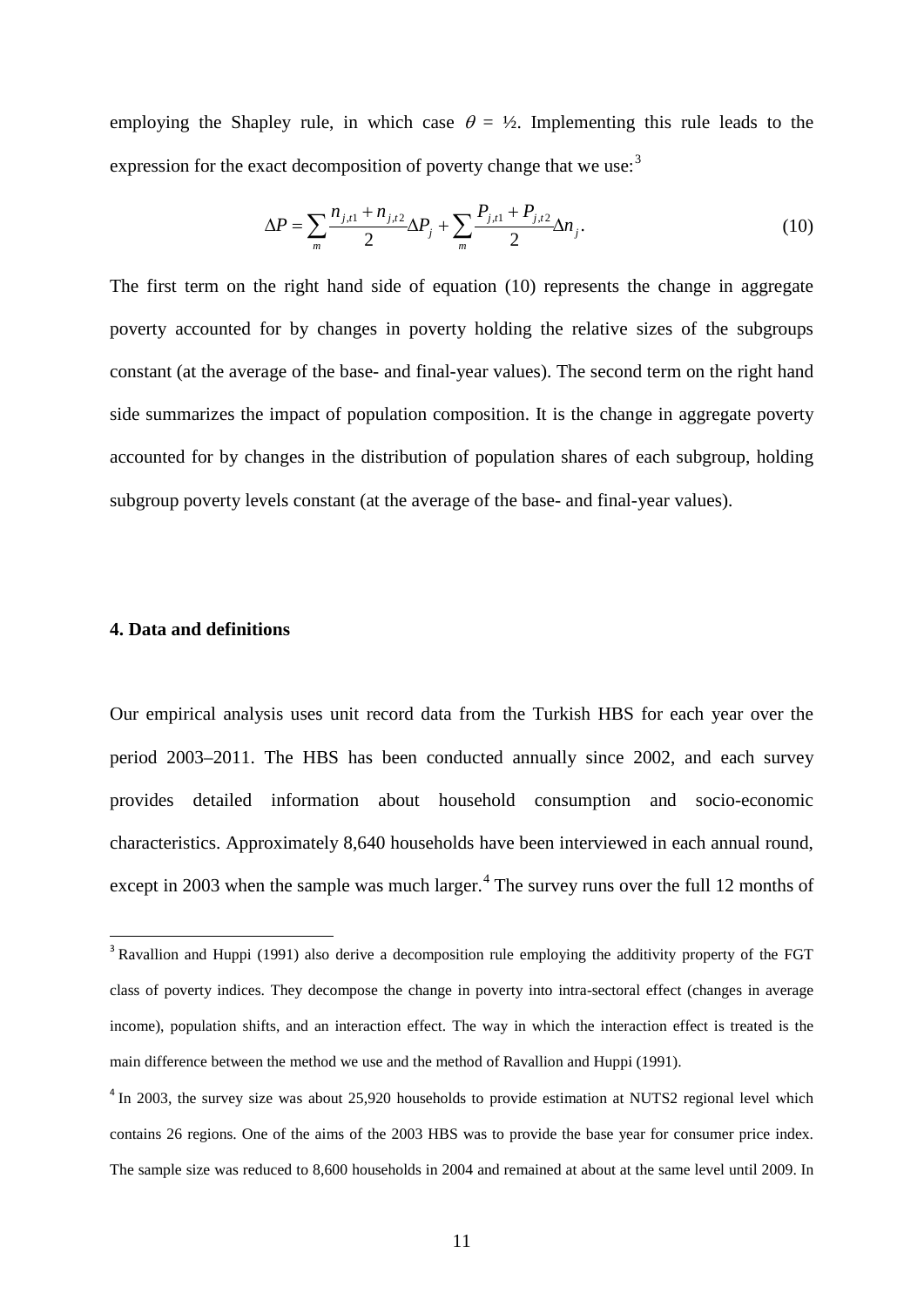each year, with approximately 720 households selected each month using a two-stage clustered sampling method with stratification. (Cluster and strata identifiers are not available in the public-use HBS data, however.)

Our analysis is restricted to 2003 and later years even though the HBS has been conducted since 2002. The reason is that 2003 has become the benchmark year. The food basket used in the calculation of the official poverty line was changed in that year and the items used to derive the consumer price index were also changed (see below).

All HBS estimates reported in this paper are based on the same population weights as used by Turkstat when deriving poverty estimates from the HBS and also underlying its population projections. Until 2007, their weights were calculated using the general population census conducted in 2000. Since 2007, Turkstat has employed weights derived from an Address Based Population Registration System (ABPRS).

#### *4.1. The measure of living standards*

1

Both income and consumption are widely used to evaluate household living standards and thence poverty. Consumption data are particularly appropriate for developing countries because of the view that households may be more able or more willing to recall what they have spent rather than what they earned (World Bank 2005) and the greater measurement error for income data more generally (see e.g. Deaton 1997).

The standard of living measure used in our research is based on a comprehensive measure of household consumption, defined as monthly average household expenditure on items for the purpose of consumption. These include items purchased, consumption from own production and income in kind, goods and services purchased by the household to be given to

<sup>2009,</sup> the sample size was increased to 12,600 households (the sample sizes were 13,248 households in 2010 and 2011). The number of households with valid responses is slightly fewer than these numbers.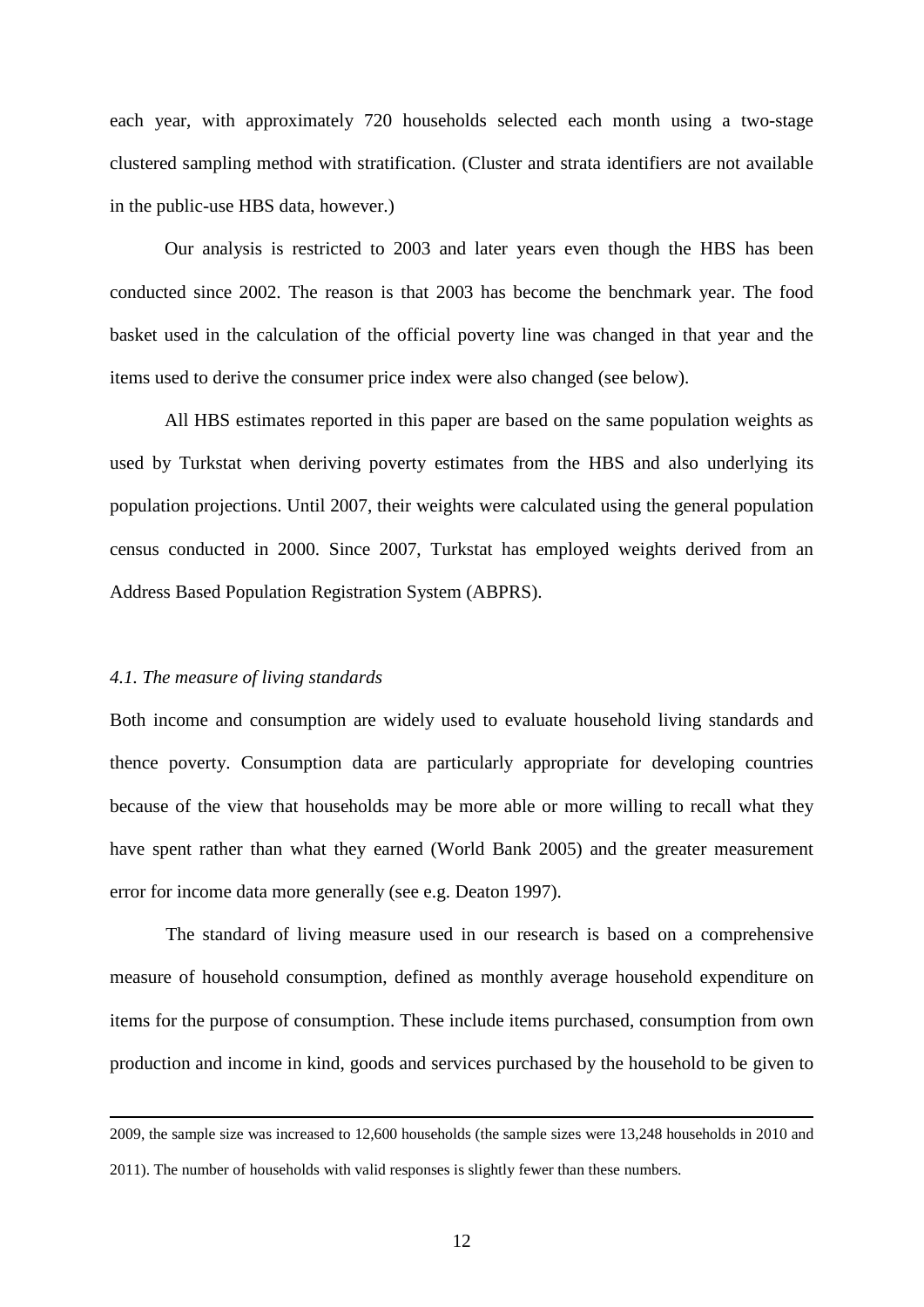private persons or bodies as gifts or allowances, expenditures on durable goods, and imputed rent.

We use the official Consumer Price Index  $(2003 = 100)$  to deflate all household consumption data to 2011 prices. This leads to the main difference between our measure of real household consumption and the official one. Turkstat's measure adjusts for within-year changes in the cost of living and changes between regions, but month-of-interview and detailed region identifiers are not available to us in the public-use HBS files. Hence, our adjustments for inflation are based on the national-level CPI using annual-average values for each year.<sup>[5](#page-15-0)</sup>

We use the same two-parameter adult equivalence scale as Turkstat. For household *i* containing *Ai* adults (individuals aged over 14 years) and *Ci* children, the scale is:

$$
E_i = \pi (A_i + 0.9 C_i)^{0.6}.
$$
 (10)

The scale is normalized to equal one for the reference household type (two adults and two children), where  $\pi$  is the normalization factor.<sup>[6](#page-15-1)</sup>

We count an individual as poor if the real value of his or her household's equivalized consumption is less than the poverty line for the year in question.

<span id="page-15-0"></span><sup>&</sup>lt;sup>5</sup> The official CPI before 2003 used a different basket of items and was indexed to 1994 = 100. (See [http://www.turkstat.gov.tr/PreTablo.do?alt\\_id=1014](http://www.turkstat.gov.tr/PreTablo.do?alt_id=1014) for both series.) After January 2006, the old CPI has been updated using the monthly rate of change in the 2003=100 CPI, and so it is only with the new CPI that there is consistent coverage of the 2003–2011 period spanned by our HBS data.The change to the new CPI reduced estimates of the inflation rate. For instance, between January 2003 and December 2005, prices rose by 29.4% according to the  $2003 = 100$  CPI but by 39.4% according to the  $1994 = 100$  CPI.

<span id="page-15-1"></span><sup>&</sup>lt;sup>6</sup> The choice of normalization factor has no impact on the results. A two-parameter scale of the same general form has been used in many empirical studies around the world, albeit with different parameter values. See e.g. Citro and Michael (1995) and Jenkins and Cowell (1994).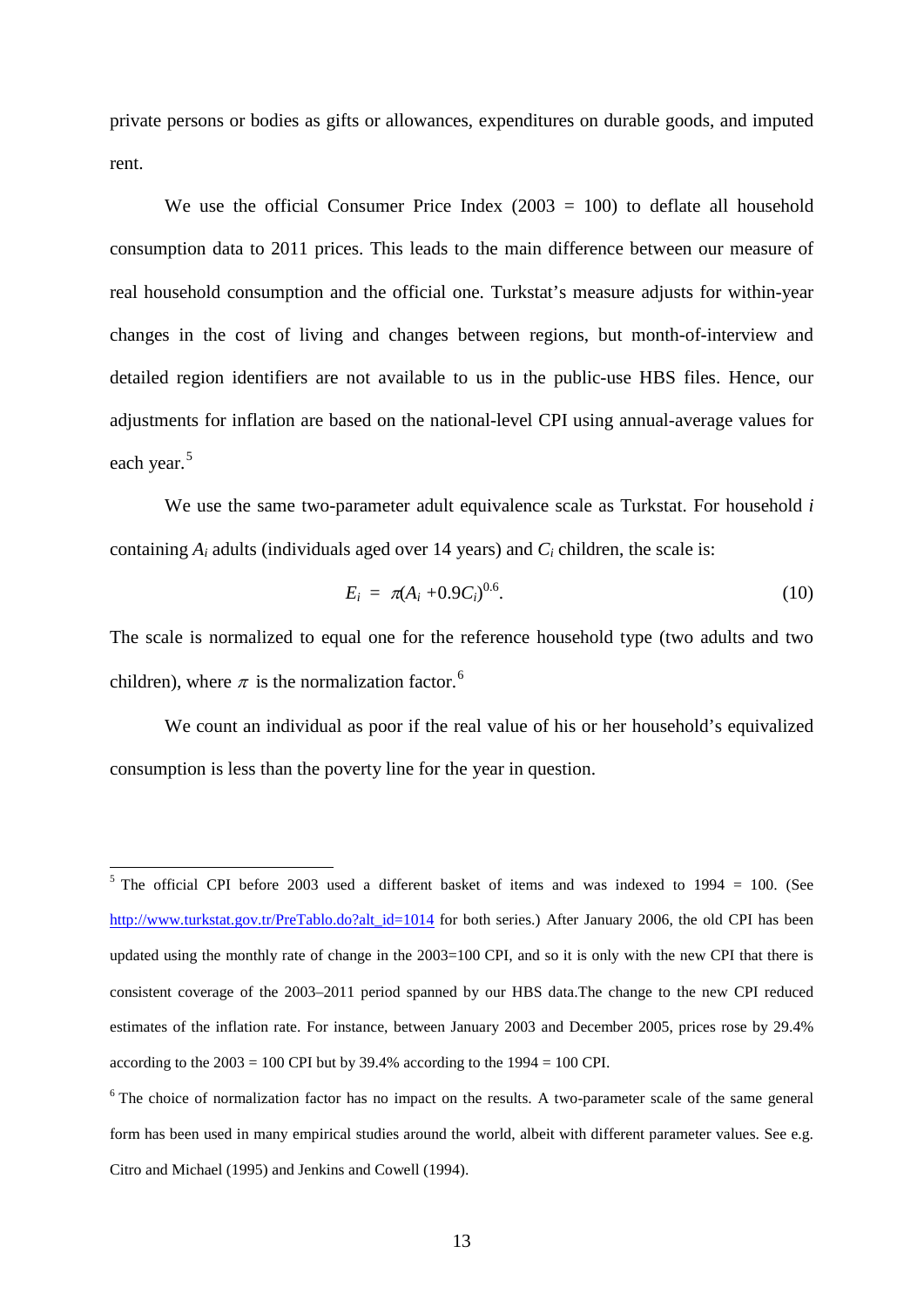#### *4.2. Poverty Lines*

The poverty lines used in this article differ from the lines used by Turkstat and other studies about poverty in Turkey. See Table 2 which refers to Turkstat's (combined food and nonfood) poverty lines, a relative poverty line, and the two absolute lines that we use.

#### <Table 2 near here>

As mentioned earlier, Turkstat's food and non-food poverty lines change over time, not only when prices change, but also when the composition of the reference basic needs basket changes. As the non-food expenditure share rises (when overall general living standards rise) and, correspondingly, the food expenditures share decreases, the cost of the food basket is divided by a relatively smaller food expenditure share, resulting in a higher figure being obtained for non-food expenditures. Because of this, the combined food and nonfood poverty lines calculated by Turkstat are expected to be higher than a poverty line which is fixed in real terms at some base-year level. Turkstat has been conducting a study to revise its poverty line methodology and, as a result, official food and non-food poverty lines (and estimates of poverty rates based upon them) have not been published since 2010. Although Turkstat's poverty lines are higher than the relative poverty lines shown in Table 2 (defined as 60% of contemporary median consumption) in 2003 and 2004, they are close to each other between 2005 and 2009.

As shown in Table 1 above, the poverty lines used in the previous studies of poverty in Turkey have varied in nature. Before 2004, the year the first HBS-based estimates were announced, poverty analysts mainly used their own poverty lines. After 2004, analysts mostly employed Turkstat's poverty lines, though some preferred to use relative poverty lines (consumption- and income-based).

We use absolute poverty lines because we believe that they provide essential benchmarks for informing anti-poverty policies in low- and middle-income countries. Our

14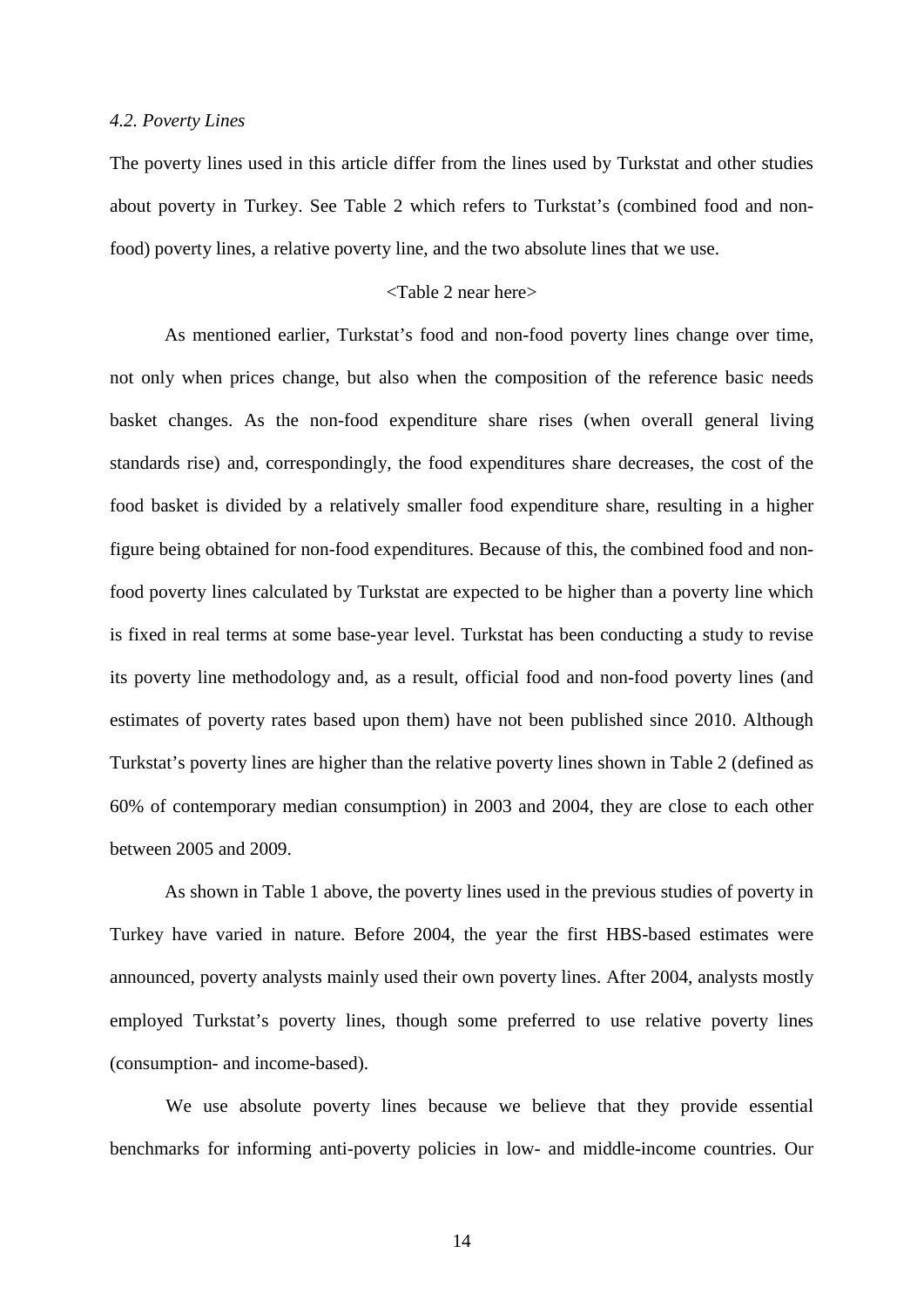goal is not only to identify the poor, but also changes in poverty over time, using a living standards threshold that is fixed in real terms. Using an absolute poverty line guarantees that the poverty comparisons made are consistent in the sense that two individuals with the same level of welfare are treated the same way (Ravallion 1998). To be sure, most countries (with the exception of the USA) tend to raise their poverty line as they become more affluent, the concept of absolute poverty remains relevant for Turkey. We acknowledge that there is also interest in poverty lines that increase as aggregate living standards rise (on this, see e.g. Chen and Ravallion 2013), and we note that relative poverty lines have been used by the OECD in cross-national comparisons involving Turkey (OECD 2008). So that we can compare results across poverty line definitions, we also employ relative poverty lines expressed as fractions of median equivalized household consumption (with 60 per cent of the median used for the headline estimates).

For our poverty index calculations based on absolute lines, we focus on two definitions: the '2003 poverty line' and the '2009 poverty line'. The 2003 line is derived by taking the (food plus non-food) poverty threshold announced by Turkstat for 2003 and expressing it in 2011 prices. Analogously, the 2009 line is the Turkstat line for 2009 reflated to 2011 prices, and is higher than the 2003 line (235 TL per month compared to 197 TL per month). The relative poverty line defined as 60 per cent of contemporary median income is well below the 2003 poverty line in the earlier years of the 2003–11 period, but well above both 2003 and 2009 poverty lines by 2011. In fact, the 60-per-cent-of-median line is the same as the 2003 poverty line in 2005 and about the same as the 2009 poverty line in 2009.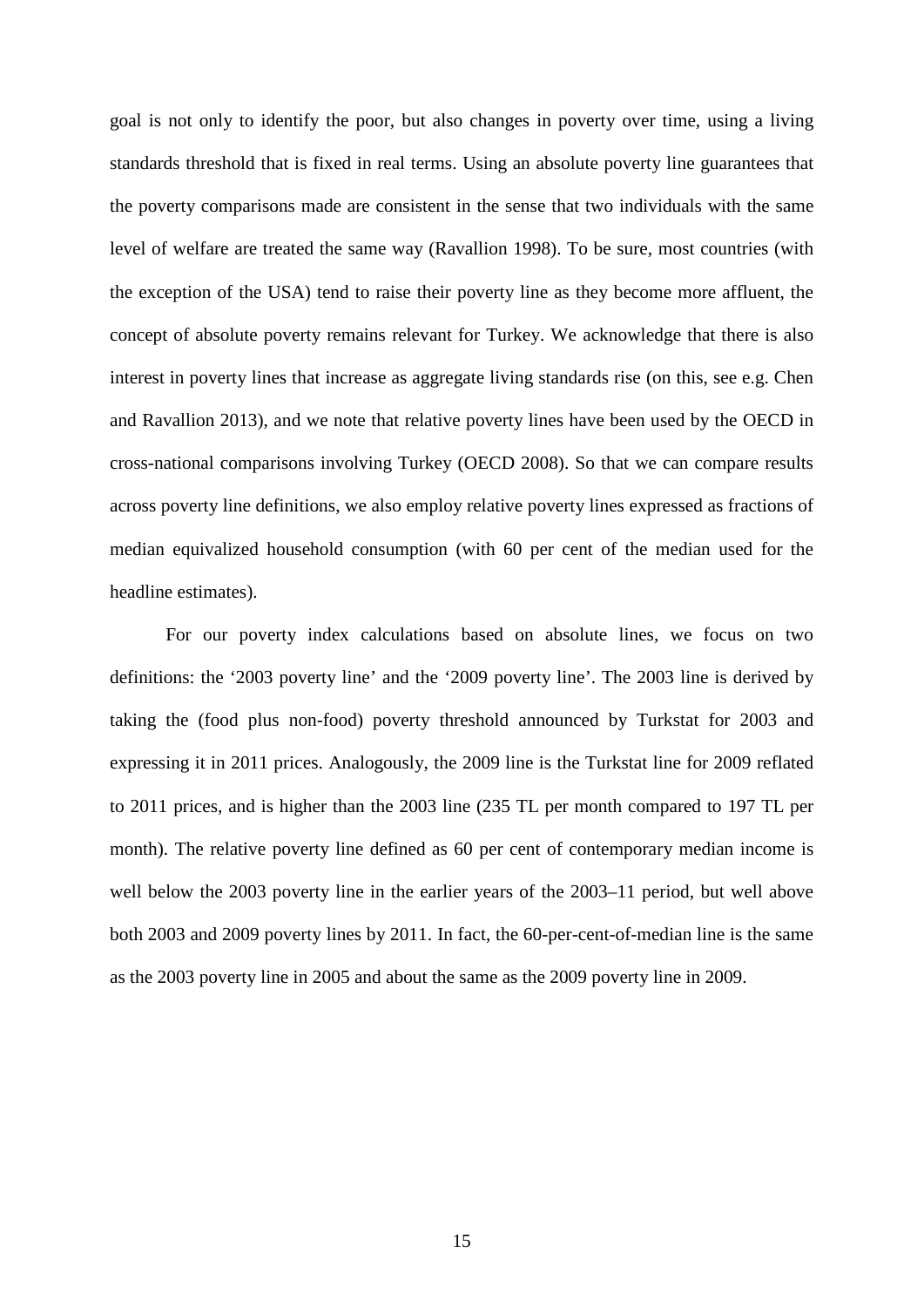#### **5. Trends in aggregate poverty, 2003–11**

Taking the 2003 poverty line as the cut-off, we estimate the absolute poverty rate to decline by 24.1 percentage points between 2003 and 2011, from 35.2 per cent to 11.1 per cent. With the 2009 poverty line, the reduction is even more dramatic, a drop of 30.0 percentage points in the absolute poverty rate from 46.2 per cent to 16.3 per cent. By contrast, relative poverty rates remained much the same over the same period (20.8 per cent compared to 19.6 per cent). If the average gap and average squared gap indices are used, there are the same patterns for the 2003–11 period as a whole, i.e. a large decline in absolute poverty with relative poverty broadly constant. See Table 3 for the full set of the poverty estimates broken down by year and FGT poverty index.

#### <Table 3 near here>

Table 3 also reveals that the decline in poverty occurred at a relatively fast rate before 2008 and the rate of decline slowed thereafter. According to our 2003 poverty line, the absolute poverty rate declined by 21.2 percentage points between 2003 and 2008, and by 2.9 percentage points between 2008 and 2011. With the 2009 line, the corresponding changes are 27.0 percentage points and 3.0 percentage points. Given the turning point in 2008, we divide the period as a whole into two sub-periods: one of rapid decline in absolute poverty (2003 to 2008) and one with a much smaller decline (2008 to 2011).

Observe that every change in poverty calculated for each of the two sub-periods differs from zero at the 1% level of statistical significance, with the exception of the two poverty rate change calculations based on the relative poverty line (see Table 3, last two lines).

Are the poverty orderings revealed by these specific indices and poverty lines robust? To assess this, we employ the poverty dominance methods of Chen and Duclos (2011) discussed earlier. We follow their advice and undertake calculations at a large number of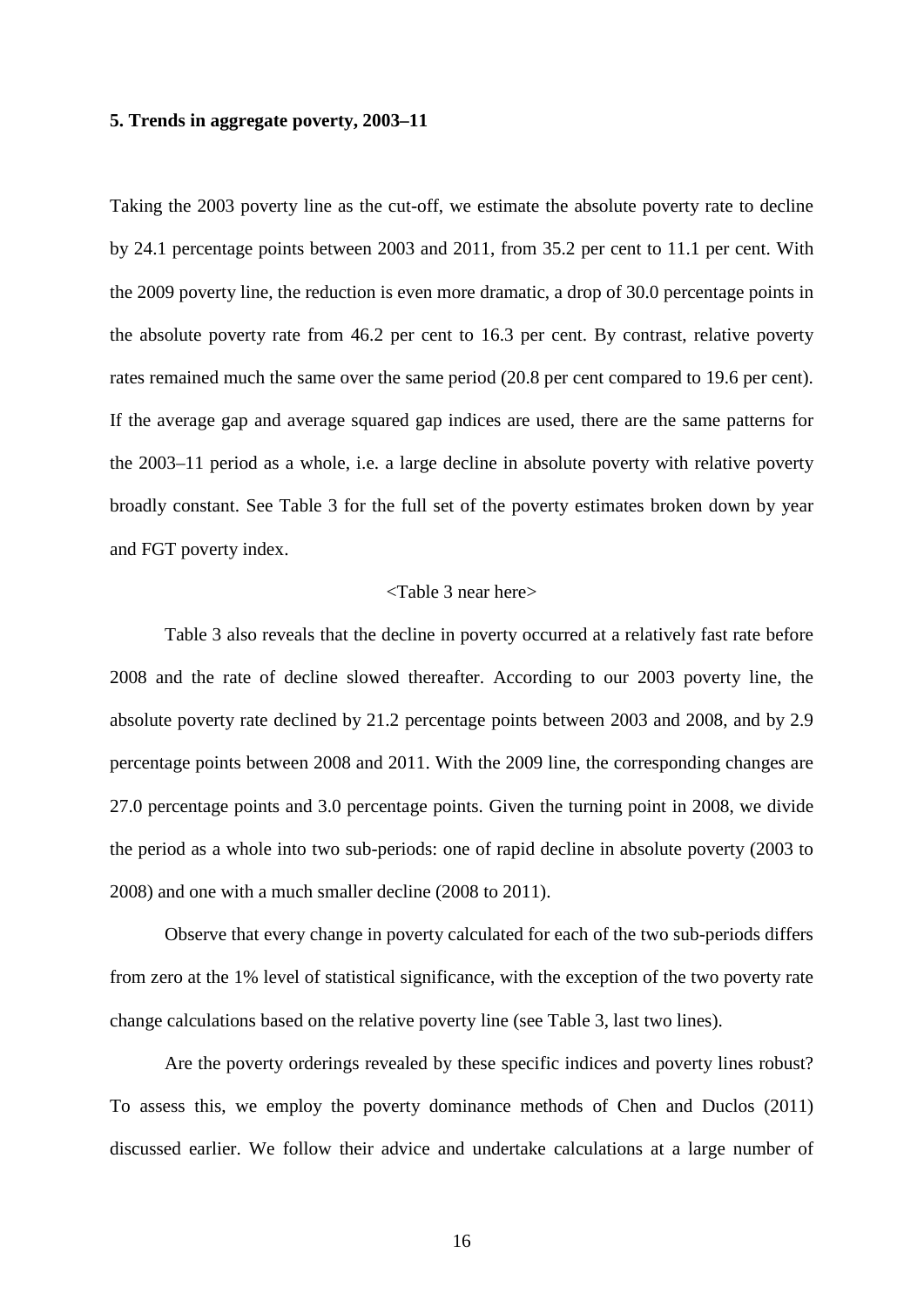points over the range of poverty lines. For absolute poverty comparisons, we use a range of lines from 40 TL per month to 600 TL per month in increments of 10 or 20 TL (37 intervals in total). For relative poverty comparisons, we examine poverty lines equal to fractions of contemporary median income over the range from 1 per cent to 100 percent of the median (with increments of 1 percentage point).

Estimated differences in poverty incidence curves are shown with their associated point-wise 95% confidence intervals in Figure 1. Panel (a) shows the differences between 2003 and 2008, and panel (b) shows the differences between 2008 and 2011. For reference, we also indicate the values of the 2003 and 2009 poverty lines in each chart. The estimates of *F*(*y*) and their difference at each poverty line, together with the associated *t*-statistics, are reported in Appendix Table A1.

#### <Figure 1 near here>

Figure 1(a) shows that estimated differences between 2003 and 2008 poverty rates and the associated confidence interval lie completely below zero, i.e. there are negative poverty differences at all poverty lines between 0 TL per month and 600 TL per month. (See also Table A1.) The upper boundary of the domain is more than twice the poverty line levels shown in Table 2, and so well above any plausible poverty threshold. Applying the dominance check of Chen and Duclos (2011) (based on the smallest *t*-statistic for the difference calculations) with a 5% significance level shows rejection of the null hypothesis of non-dominance at all poverty lines above 40 TL per month (Table A1). Poverty was greater in 2003 than in 2008 over virtually all conceivable absolute poverty lines.

Figure 1(b), summarizing the comparison between 2008 and 2011, tells a different story. The estimated differences in poverty dominance curves are negative throughout the whole range of poverty lines considered, but the differences are now quite small. It remains the case, however, that the differences differ statistically from zero. According to the min-*t*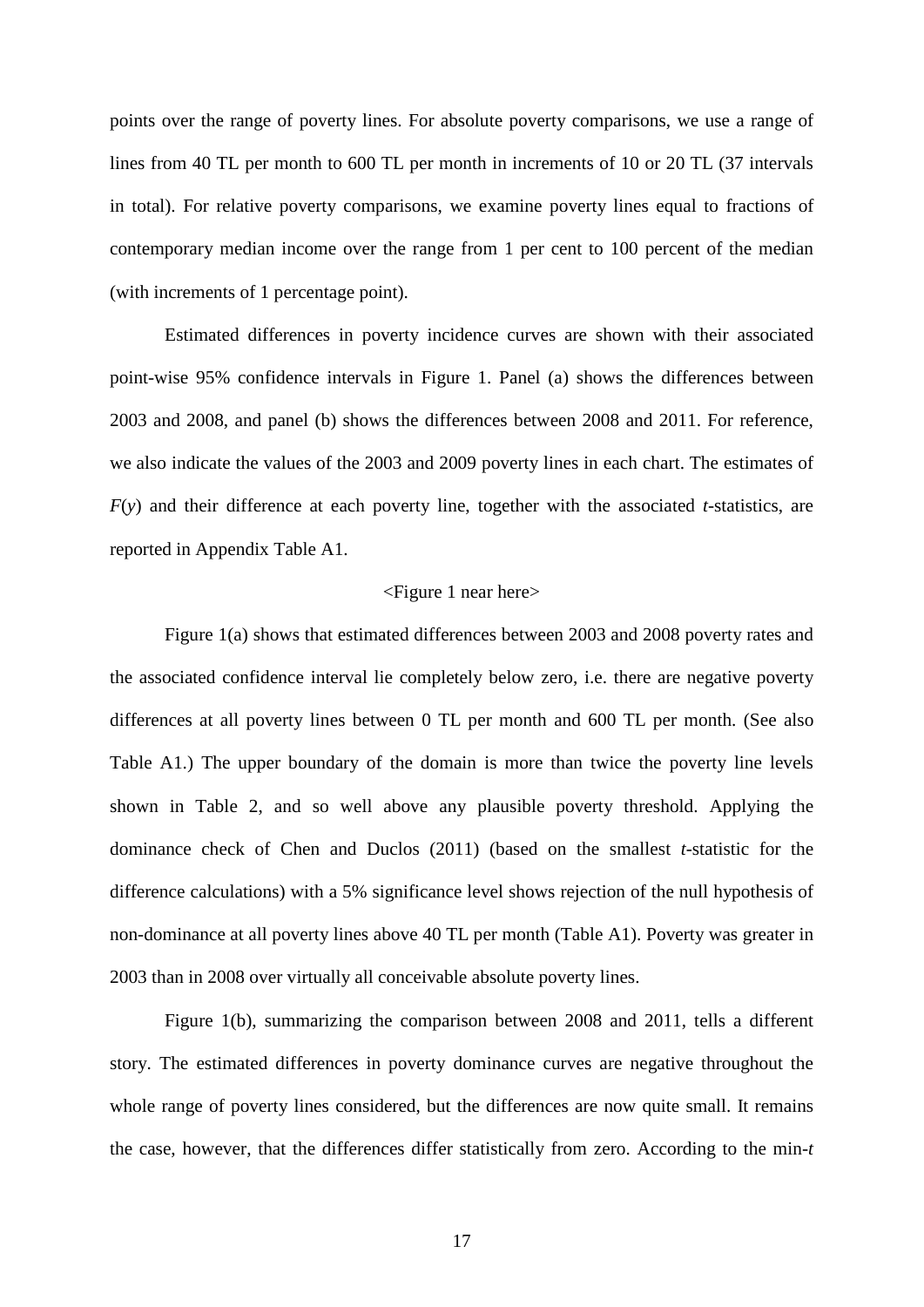criterion, there is less poverty in 2011 than 2008 at every poverty line over the full range (Table A1). The conclusion that poverty fell slightly over the second period is therefore robust to the choice of absolute poverty line.

What if a relative poverty line that is defined as a (varying) fraction of contemporary median consumption is used instead? The dominance comparisons are summarized in Figure 2, panels (a) and (b), with the numerical estimates and associated *t*-statistics in Appendix Table A2. For the period 2003–8, Figure 2 suggests that poverty is greater in 2008 than in 2003 if the relative poverty line is a smaller fraction of the median than the conventional fraction 60 per cent but, at higher fractions, poverty differences evaporate. Application of the min-*t* criterion with a 5% significance level shows lower poverty in 2003 for all relative poverty lines between 24 per cent and 49 per cent of the contemporary median (a ranking that is the reverse of the finding for this period using an absolute poverty line). For medianfractions in ranges outside this, the null of non-dominance cannot be rejected. For the period 2008–11, poverty fell slightly at median-fractions below the conventional 60 per cent cut-off: application of the min-*t* criterion shows lower poverty in 2011 for all relative poverty lines between 11 per cent and 57 per cent of the contemporary median.

These results draw attention to a problem with using relative poverty lines in times of rapid economic change. In the Turkish case, median consumption rose by around 63 per cent between 2003 and 2008 and it is somewhat perverse to have a poverty measure that records negligible change or a rise in poverty (depending on the median-fraction used) when average living standards are growing so rapidly. The situation has some parallels with the case of relative poverty rates rising in Ireland during the Celtic Tiger boom period: see e.g. the discussion by Jenkins et al. (2013: Chapter 1). These findings reinforce the case for using absolute poverty lines for assessing social progress in Turkey during the 2000s. We use them in the remainder of this paper.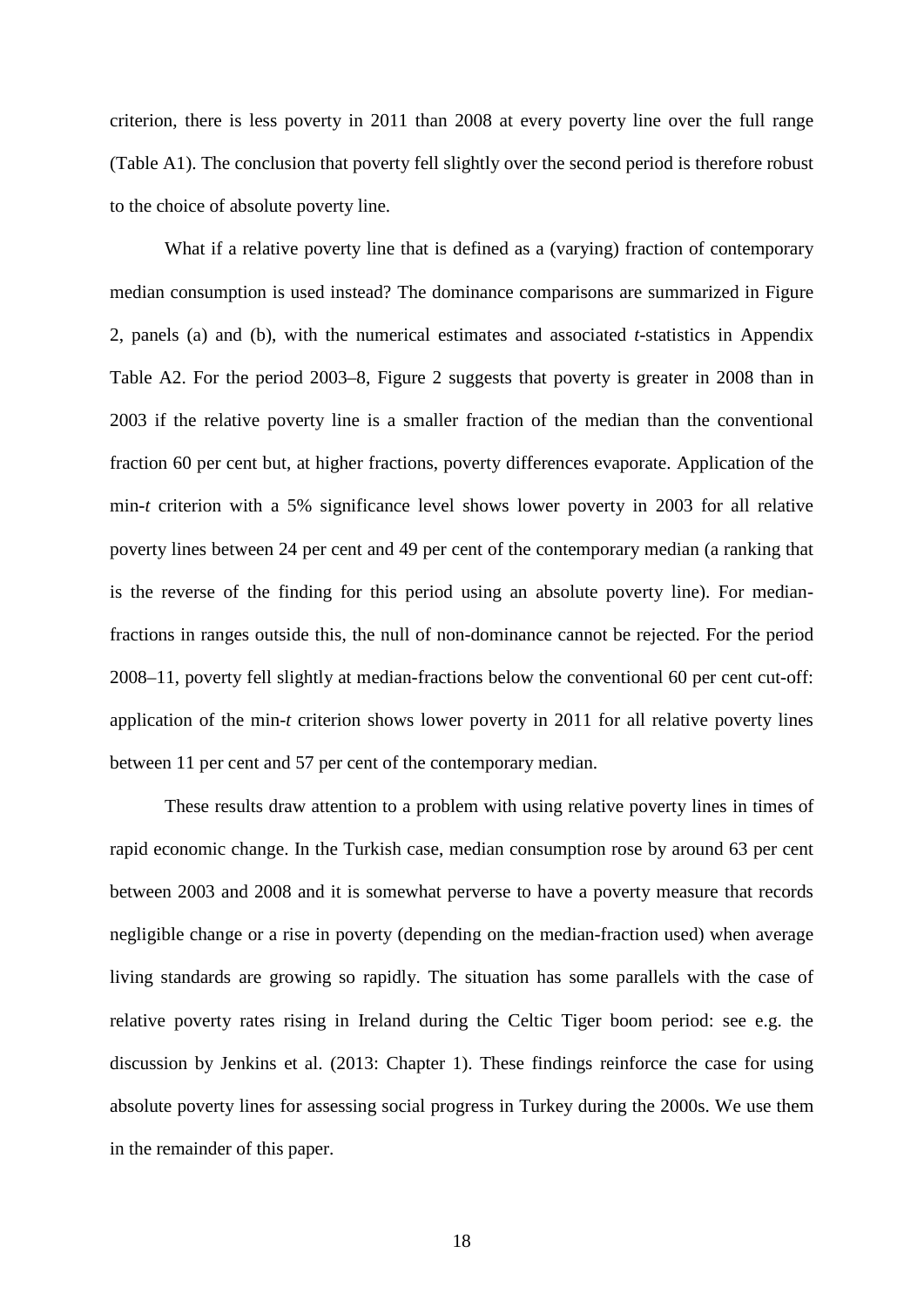#### **6. Decomposition of poverty trends: growth and redistribution**

#### *6.1. Decomposition results*

Our decomposition of poverty changes into growth and distribution components using the Datt and Ravallion (1992) method is undertaken separately for the sub-periods 2003–8 and 2008–11 and for both the 2003 and 2009 poverty lines. The decomposition estimates are provided in Table 4.

For the change between 2003 and 2008, the calculations show that the increase in average living standards contributed substantially more to the decrease in poverty than improvement in the distribution of living standards, and for both poverty lines. For example, with the 2003 poverty line, whereas 19.2 percentage points of the 21.2 percentage points decrease in the poverty rate is attributed to consumption growth, only 5.7 percentage points is attributed to redistribution. If the 2009 poverty line is used, the corresponding estimates are 22.8 percentage points and 6.1 percentage points (with the total change 27.0 percentage points). Our results are consistent with those of Aran et al. (2010) who, applying the same method to poverty changes in Turkey between 2003 and 2006, also found that the growth component was the largest. In addition, our result echoes the findings of Azevedo et al. (2013) that growth explains most of the observed reduction in poverty for 14 of the 16 countries that they considered (Latin American countries, Bangladesh, Moldova, Romania, Peru, and Thailand).

#### <Table 4 near here>

Between 2008 and 2011, when the poverty rate decline was much smaller, the growth component again plays the dominant role. However, while both the growth in average living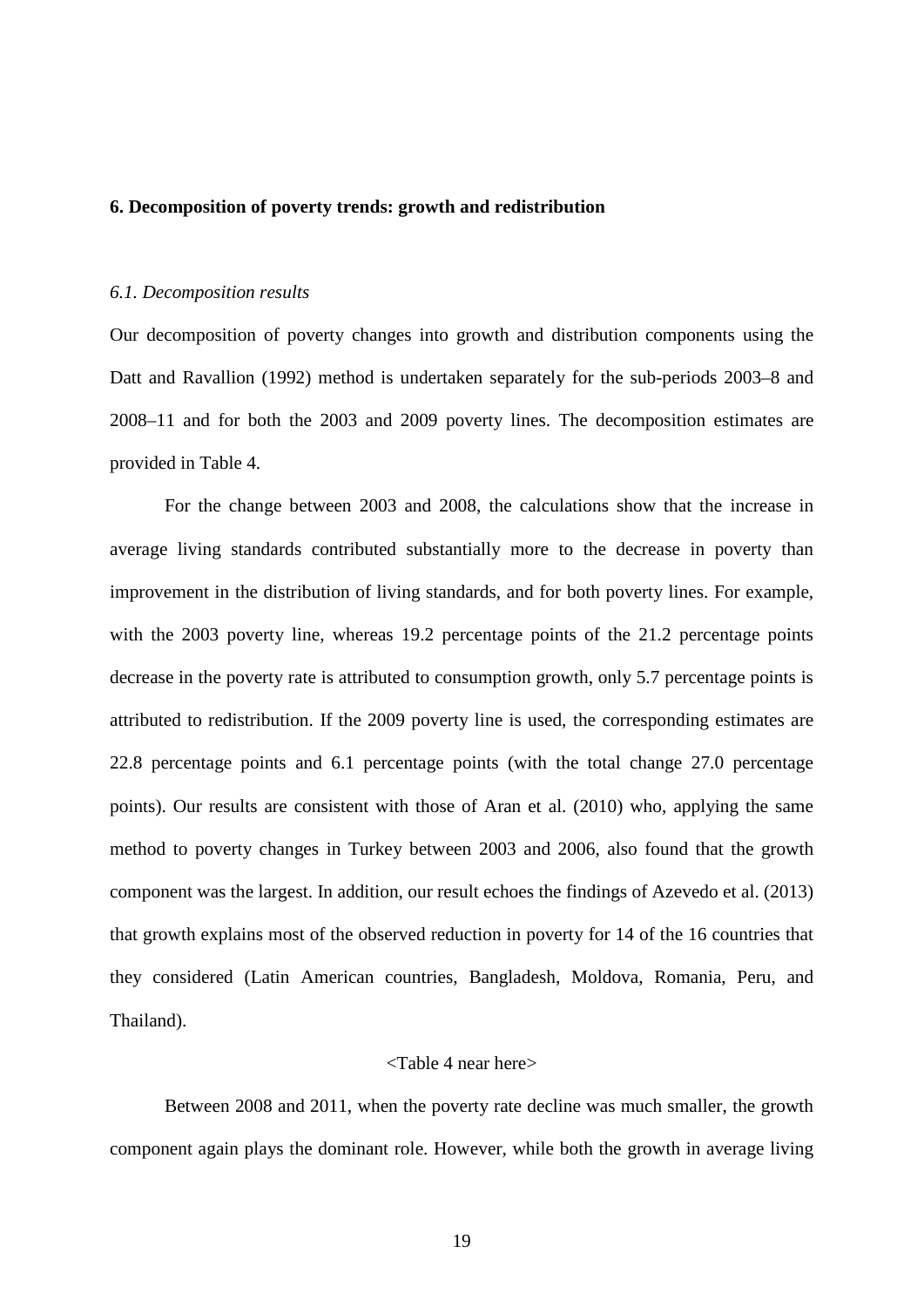standards and the change in distribution tended to decrease poverty according to 2003 poverty line, the pattern is different if the higher 2009 line is used. In this case, the change in distribution tended to increase poverty, but the growth in average living standards counteracted the redistribution effect. This means that distributional changes tended to have adverse effects for individuals in households with living standard levels above the 2003 poverty line but below the 2009 poverty line. On a related theme, Yemstov (2001) comparing Turkey in 1987 and 1994, found that poverty reduction over and above that observed could have occurred if growth in average living standards had been accompanied by a decrease in inequality.

#### *6.2. Macro-economic and related changes*

Our finding that the growth component is substantially more important than the distributional component points to the role of economic growth in poverty reduction over the two subperiods investigated. The Turkish economy's growth performance parallels the trends in poverty we have documented. After volatile economic growth in 1990s and a serious contraction in GDP in 2001, the Turkish economy then experienced an upsurge in GDP growth rates, commonly attributed to structural reforms, macroeconomic policies, and favorable conditions in the international markets (SPO 2008). The Turkish economy grew by 6.9 per cent in real terms annually on average over the period 2003–7. Alongside the increase in GDP, GDP per capita (PPP) increased by more than 50 per cent, reaching US \$13,455 in 2007 compared to US \$8,618 in 2001. However, the economy started to slow down in the second quarter of the 2007, and stagnated from the second half of the 2008 when the effects of global crisis began to have effect (SPO 2010). Nevertheless, the Turkish GDP rebounded strongly beginning in the second quarter of 2009, with the upturn enhanced by robust export and consumption growth. This recovery was the strongest in the OECD area (OECD 2010).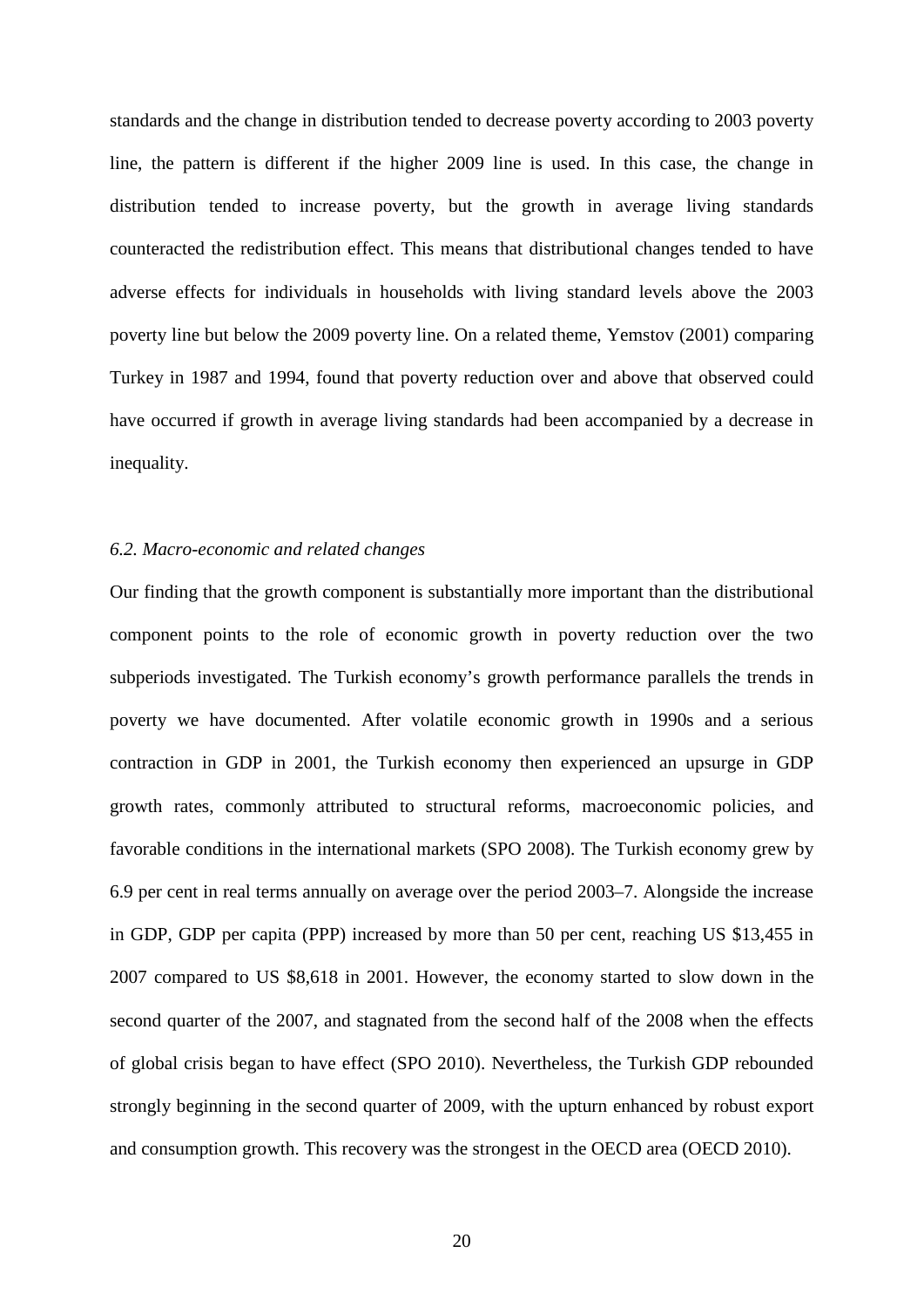Although one might expect the employment rate to improve when the economic growth increases, the employment performance of the Turkish economy after the 2001 economic crisis was weak. Total employment increased by about 8 per cent between 2004 and 2008. Unemployment rates remained broadly stable. They were around 11 per cent over the same period, increased in 2009 when the growth rate was negative, and started to decline thereafter. See Figure 3 for a summary of the trends in the indicators. The most important reason for limited increase in employment was the decline of employment in the agricultural sector related to the on-going structural transformation in the economy. Although employment in urban areas increased rather rapidly after the 2001 crisis as a result of job creation, this could not compensate for the rapid loss of employment in agriculture (Taymaz 2009). The reduction in size of the agricultural sector has been reversed since 2008, and this has contributed to the decline in unemployment rate and to the increase in employment rate.

#### <Figure 3 near here>

A strong economy facilitated the funding of improvements in social protection. With the improvement in the Turkish macro-economy, the budget devoted to social expenditures increased and significant progress was made on a number of social indicators (e.g. the poverty rate, inequality, infant mortality rate, and educational enrolment rates). People are better-off because of increases in their labour and transfer incomes (Yükseler and Türkan 2008). And, the increase in wages for low-waged workers and employers was higher than the increase for high-waged ones. Social protection for people out of labor market was also generous and there were also high rates of increase in the minimum wage. See Figure 4 for indicative statistics. Social assistance expenditure, which constitutes a relatively small part of social security expenditures in Turkey, has been rising steadily since 2002, with the increase mainly driven by increases in in-cash and in-kind assistance to families and children. In addition, there have been attempts to provide more effective and sufficient services to the needy within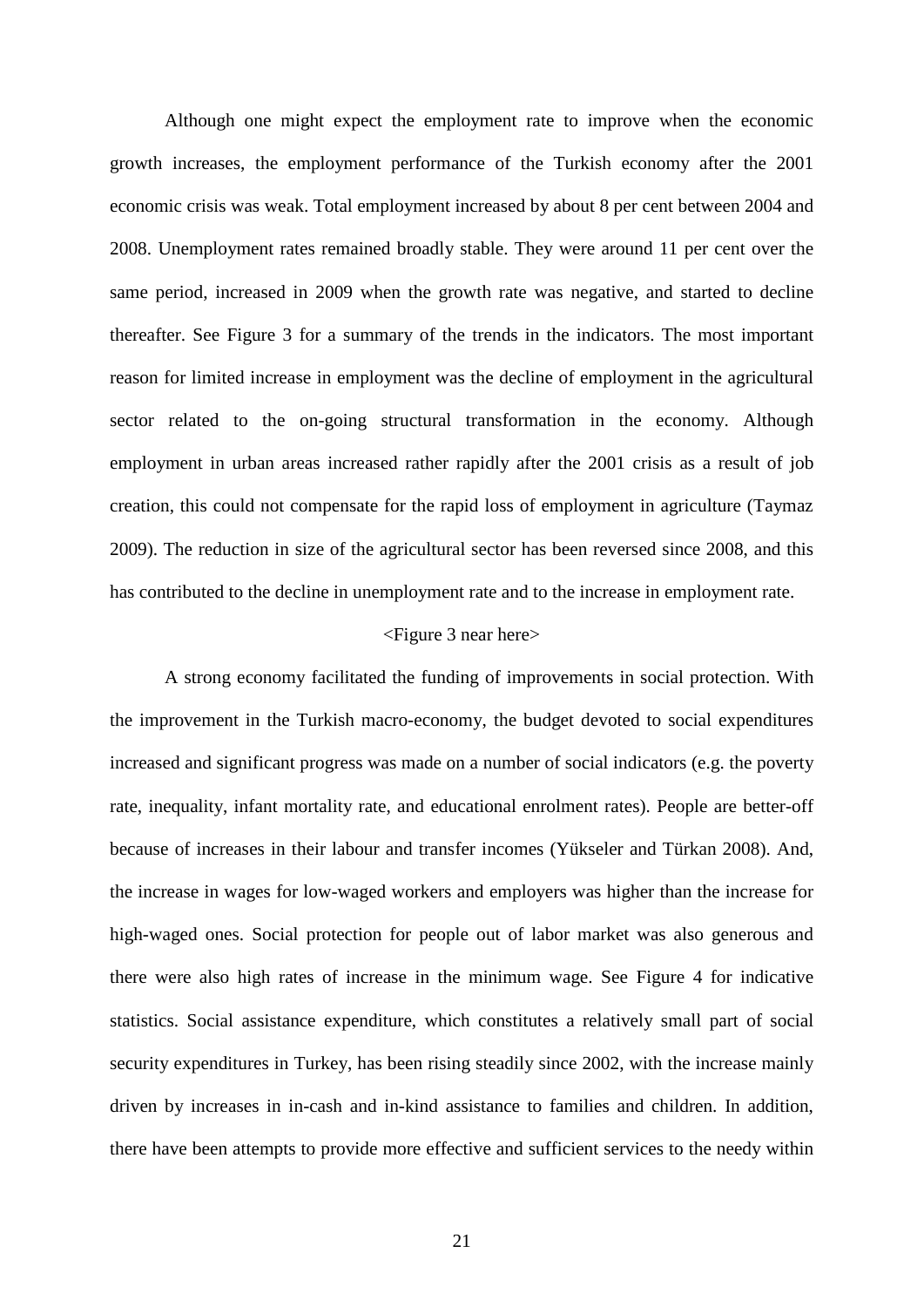the social assistance system. These trends continued between 2008 and 2012 despite relatively lower rates of increase in the minimum wage and social assistance.

<Figure 4 near here>

# **7. Decomposition of poverty trends: changes in poverty risks and population composition by population subgroup**

The Datt-Ravallion decompositions suggest that economic growth played a dominant role in the poverty decline observed in an aggregate. Using subgroup decompositions, we now turn to consider whether everyone shared the benefits (in poverty rate terms) of economic growth. Although policy-reduction policy should be concerned with its impacts on aggregate poverty, it cannot ignore the diversity of impacts underlying the averages (Ravallion 2001).[7](#page-24-0)

Using the methods outlined in Section 3, we decompose changes in poverty between two pairs of years (2003–8, 2008–11) into the components representing changes in the distribution of subgroup poverty risks and changes in population composition (changes in the relative size of the different groups). Although poverty profiles for a given year have been derived in many studies of Turkish poverty, they have rarely been employed to study poverty trends, or are not as up to date as our analysis.

We use HBS variables to define a number of subgroup classifications that summarize the demographic composition and labor market attachment of households: place of residence

<span id="page-24-0"></span> $7$  Ravallion (2001) estimated growth elasticity of poverty for 120 spells of poverty (two successive household surveys) derived from 50 developing countries and concluded that the growth elasticity shows a great deal of variation across countries. He relates the variations in it to income inequality levels and trends. Ravallion's (2001) approach has also been employed by some other studies. See, for example, Christiaensen et al. (2003) for an analysis of changes in poverty in selected African countries.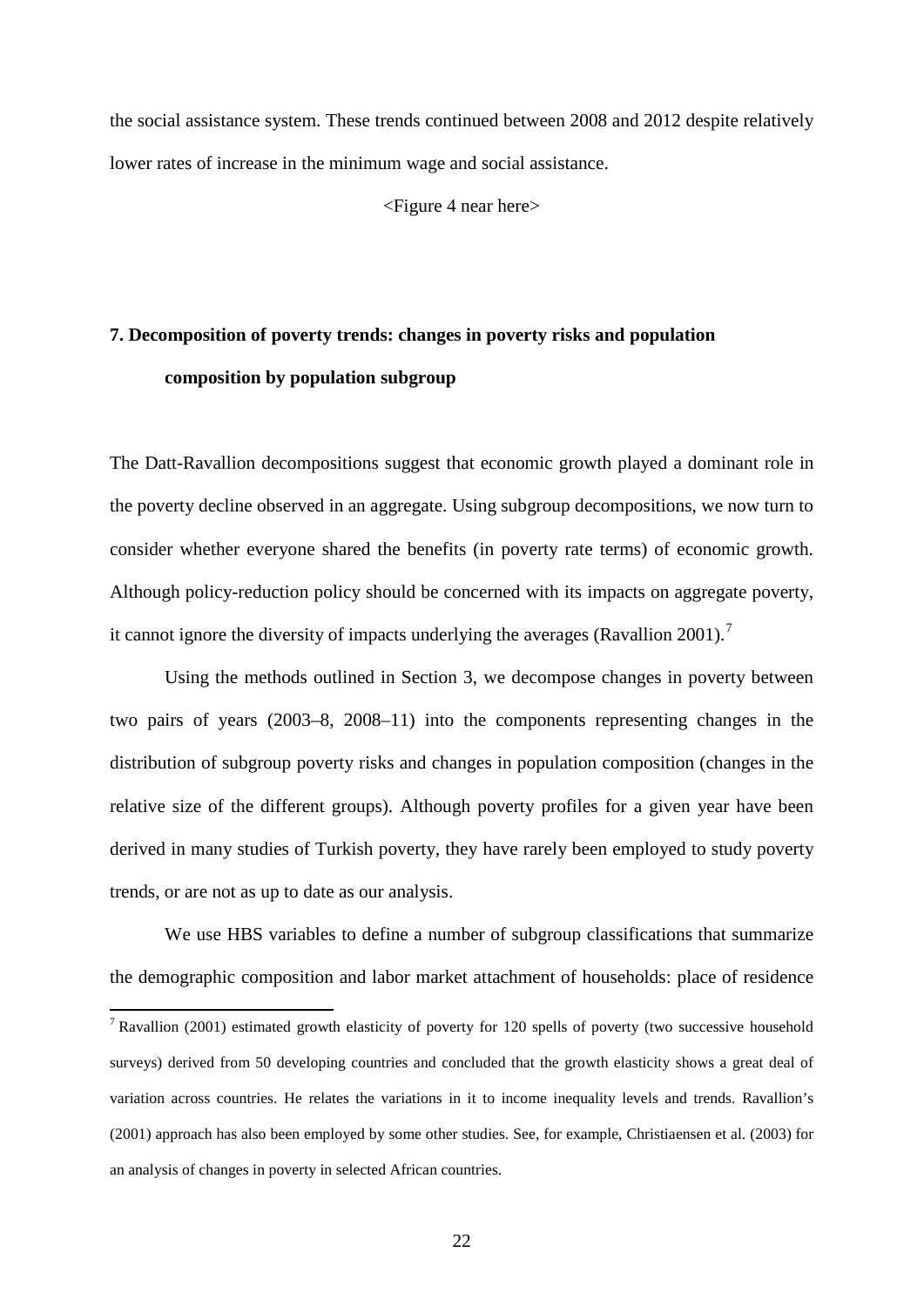(urban, rural), household size, the number of gainfully employed workers in the household expressed as a fraction of the total number of adults, and the education level of the household head. Because poverty status is assessed using a household-level consumption variable, most of the variables are also measured at the household level. In this section, we report the results of a selection of the decompositions that we have undertaken, and which are based on the 2003 poverty line. Additional univariate decompositions (by household type and age of household head), and corresponding estimates derived using the 2009 poverty line, are reported in the Appendix Table 4 for brevity. (They do not change the story we are about to tell.)

We know from the earlier sections that the aggregate poverty rate decreased between 2003 and 2008 and also between 2008 and 2011 (but by less). Table 5 shows that all the population subgroups that we consider experienced a decrease in poverty between 2003 and 2008. The magnitude of the decrease, and the contributions to it differs by population subgroup, however. For instance, the poverty decrease is greater in urban areas, small-sized households, households with gainfully-employed workers, and households with more educated heads, than for their complementary groups (rural households, large households etc.). However, the results need careful interpretation. For example, the decrease in urban poverty may have contributed to the decrease in rural poverty because of the linkages arising through migration and income transfers.

In some senses, the decline in poverty in between 2003 and 2008 was like a selection process in which those who were best equipped to exit poverty did so, leaving behind a pool of individuals with relatively adverse characteristics (see Appendix Table A.3). For instance whereas the share of individuals with an illiterate household head was 12.8 per cent of the poor population in 2003, it increased to 21.9 per cent in 2008 and 23.0 per cent in 2011. Between 2008 and 2011, the poverty decline was selective again. For example, there were

23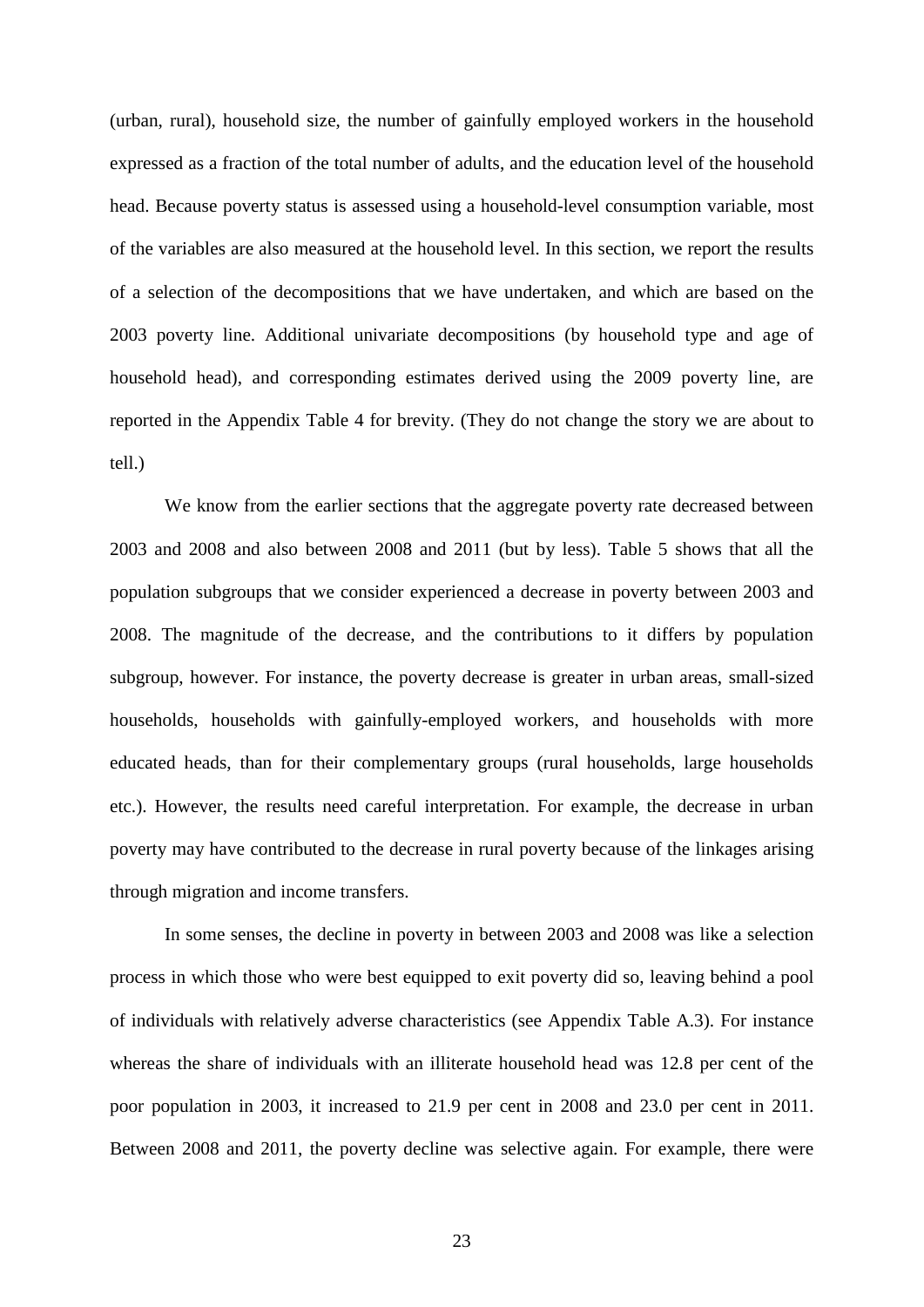increases in the poverty rates of individuals living in large households, and individuals living in households without any gainfully employed workers.

Changes in the relative sizes of the various groups also accounted for poverty trends, with the compositional shift between 2003 and 2008 having a poverty-reducing effect. For example, over that period, there were increases in the relative numbers of individuals living in small-sized households, in households with younger and more educated heads, a higher number of workers, and in households in urban areas.

However, these types of compositional shift reversed between 2008 and 2011. For example, the compositional effect for the urban-rural decomposition is positive reflecting the shift from urban to rural areas paralleling the increase in agricultural employment after 2008. There were also increases in the population shares of individuals living in large households (with 8+ persons), and in households with older and less educated heads.

These sorts of compositional shift between 2008 and 2011 are poverty-increasing factors (Table 5) because the poverty rate in these groups is above the average. Again the results need careful interpretation. The shifts may reflect poverty-alleviating strategies undertaken by households due to the worse economic conditions after 2008. For example, households may have chosen to (re)unify to capture economies of scale. Or, with the harder economic conditions, people may have returned to rural areas where agriculture was still offered employment opportunities.

The share of individuals living in households with at least one gainfully-employed worker continued to increase between 2008 and 2011. Most Turkish households rely on employment as their primary source of income and so household work attachment is an important correlate of poverty (see e.g. Dansuk 1997 and World Bank 2000). The decrease in poverty rate for the individuals whose household head is aged more than 60 years was less and it stayed above the average in 2011. Although some households may have doubled up,

24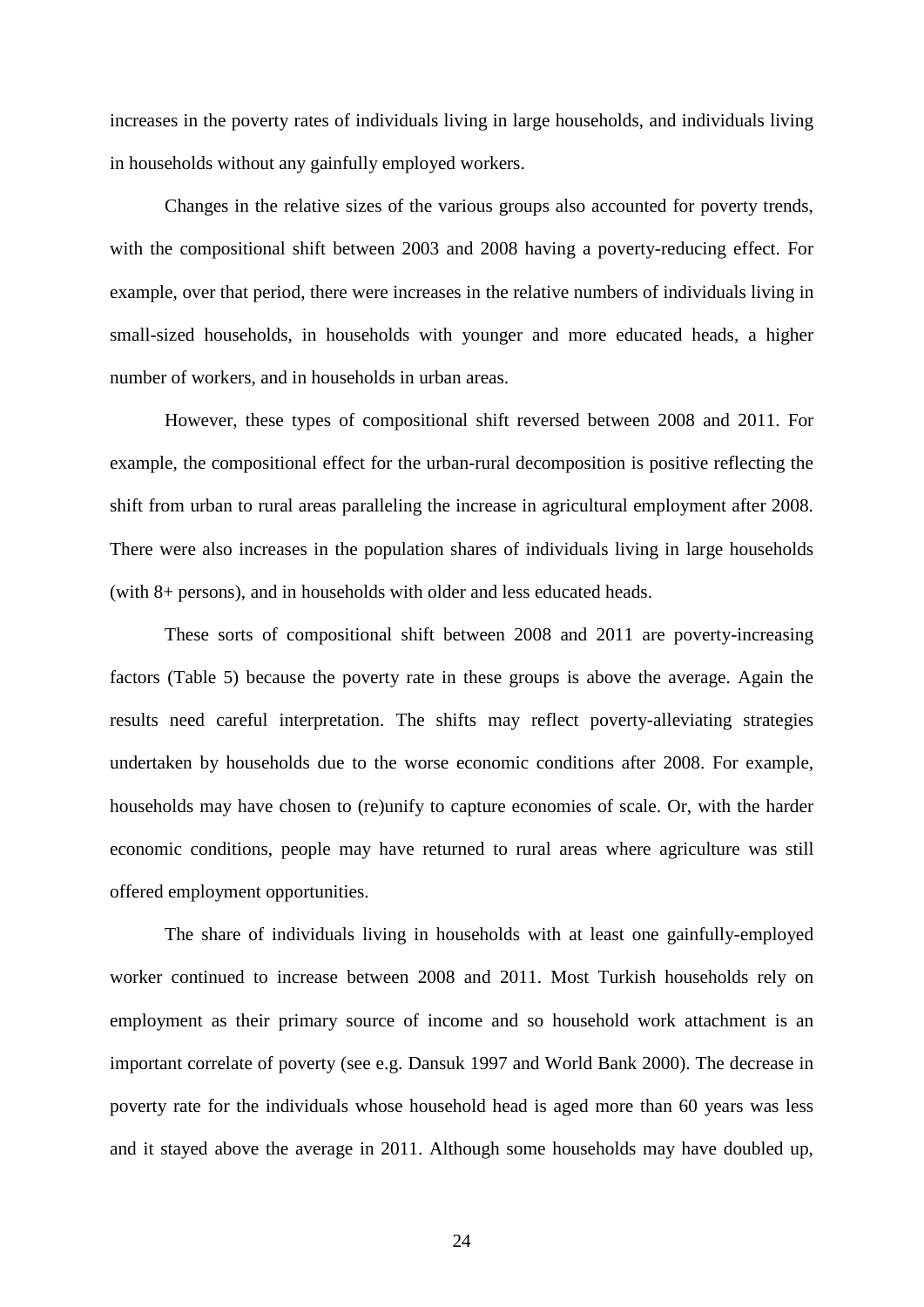e.g. with elderly parents, the establishment of smaller households after 2003 may change the poverty situation of elderly people who changed from living with their children to living alone (or only with their partner).

The univariate decompositions provide breakdowns for each subgroup classification one at a time, and yet the classifications may substantially overlap and it may be a combination of characteristics that matters. Some decompositions may indicate effects because the relevant characteristic is correlated with some other, more important, characteristic. In order to control for the effects of a number of characteristics simultaneously, we have also undertaken decompositions based on multivariate regression analysis. The poverty rate in a given year is modeled as a (non-linear) function of a linear combination of regression coefficients and measures of characteristics. The change in poverty between two years can then be composed analogously to the univariate method. The multivariate decompositions provide estimates of the relevant importance of (i) changes in conditional poverty rates (associated with changes in regression coefficients) and (ii) changes in the distribution of poverty-relevant characteristics (associated with changes in characteristic means).

For brevity, the methods and results are presented in the Appendix, and we only summarize the results here as they echo the univariate results. That is, we find that the fall in poverty rates between 2003 and 2008 was mostly accounted for by the changes in conditional poverty rates, with changes in the distributions of characteristics playing a small role. For the small poverty rate decline between 2008 and 2011, we also find that changes in conditional poverty rates mainly account for the poverty rate fall. The finding from the univariate analysis that the poverty rate decrease was more selective between 2008 and 2011 was also supported by multivariate analysis. For instance, the 'returns' to living in a large household or having children were better in 2003 than in 2008. As the univariate decompositions showed, whereas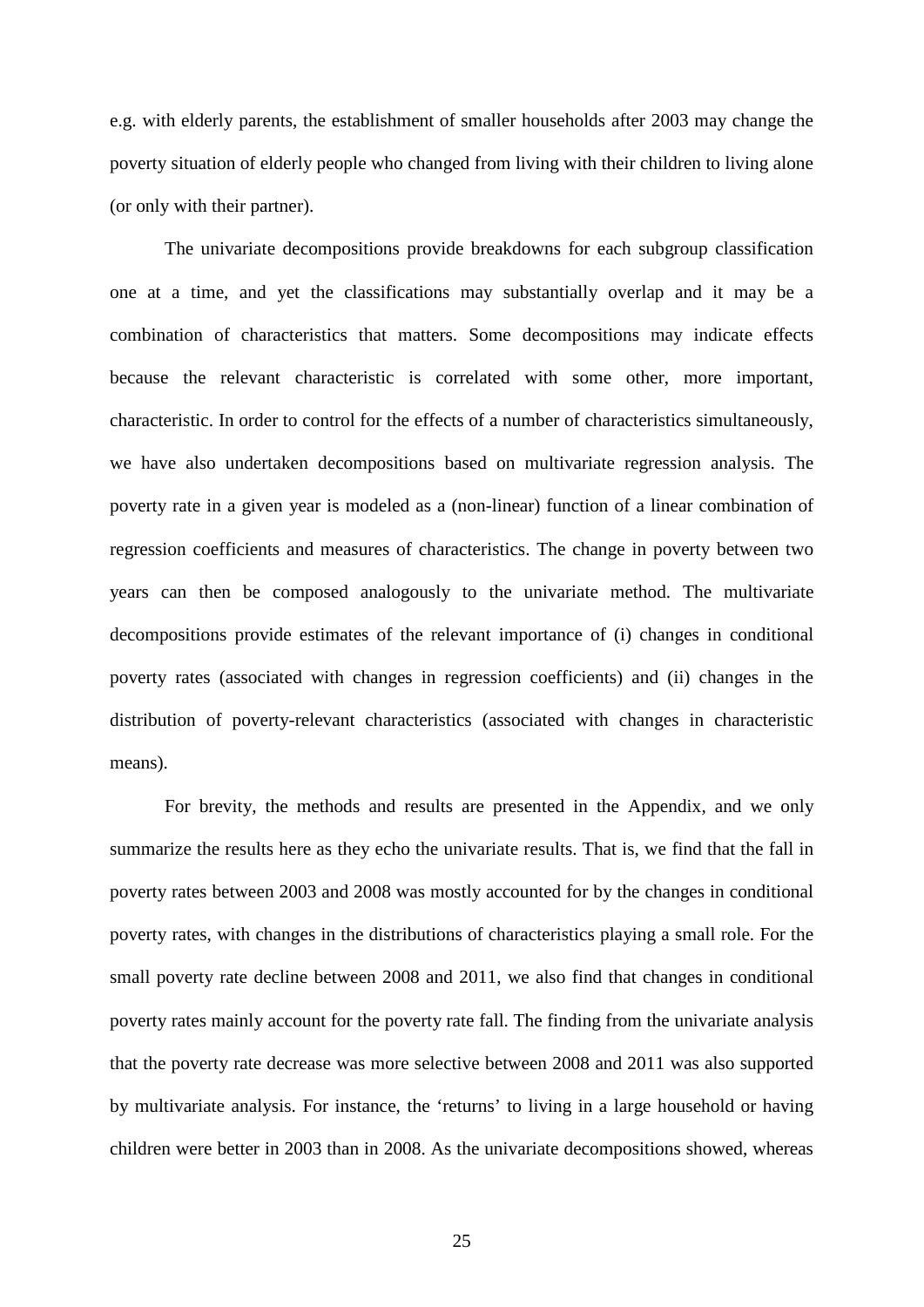the average education level or share of gainfully-employed workers continued to increase between 2008 and 2011, there was some shift towards characteristics associated with greater chances of being poor (living in a rural area, or in a large household). Nonetheless, overall, the characteristics effect is insignificantly different from zero in the multivariate analysis. Therefore, the changes in the distribution of characteristics such as the increasing population share of the rural population, and of large households, cannot be interpreted as making a significant contribution to the changes in poverty.

#### **8. Summary and conclusions**

Our headline result about poverty trends in Turkey between 2003 and 2011 is that absolute poverty rates declined substantially over the period taken as a whole. (Relative poverty changed little.) However, there were two distinct sub-periods: between 2003 and 2008 when absolute poverty declined rapidly, and between 2008 and 2011, when the decline was small. These results are robust to the choice of the absolute poverty line and poverty index.

Our decomposition analysis shows that the declines in poverty in both periods are primarily attributable to growth rather than redistribution. The subgroup decompositions of poverty change suggest that, between 2003 and 2008, all population groups experienced a fall in poverty regardless of their characteristics, and the decline in aggregate poverty over the period is accounted for almost entirely by changes in subgroup poverty risks rather than any changes in population composition. By contrast, although aggregate poverty also decreased between 2008 and 2011, it did not decrease among all subgroups. There is also some suggestion that the decline in poverty was more 'selective' in terms of characteristics in the second sub-period compared with the first.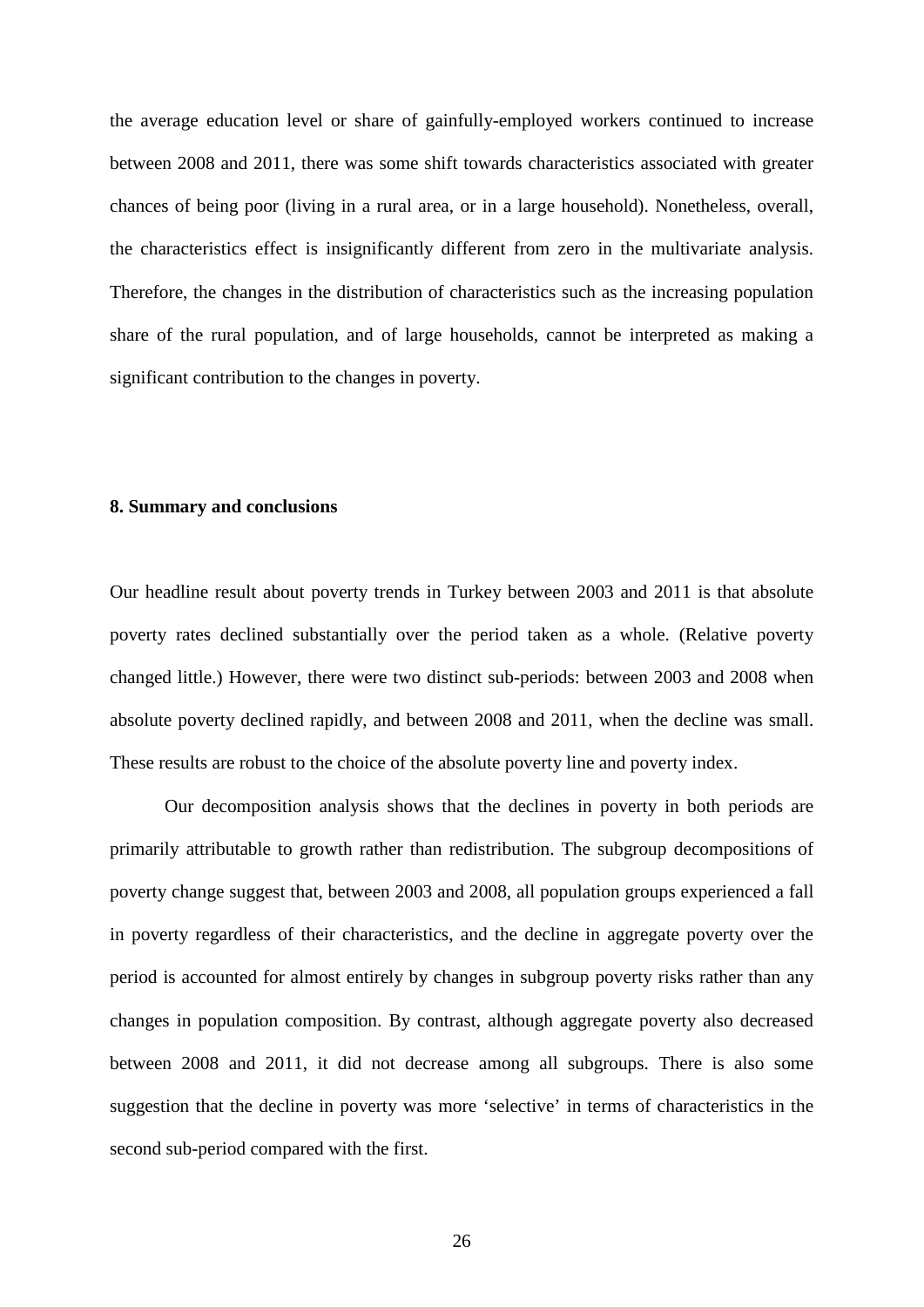What of poverty in Turkey after 2011? In the light of the results of our paper, GDP growth is the principal driver of poverty trends. After zero or negative real GDP growth in 2008 and 2009, growth rates were positive in 2010 and 2011, but fell towards zero again in 2012 (Figure 3). So, we expect absolute poverty rates to have hardly changed after 2011 or perhaps risen slightly. A decline in poverty is unlikely without a return to economic growth, or the development of anti-poverty programmes that are targeted on groups prone to poverty such as individuals living in rural areas, children, and elderly people.

#### **References**

- Alıcı, S. (2002), 'Türkiye'de Yoksulluğun Sosyo Ekonomik Analizi', in C.C. Aktan (ed.), *Yoksullukla Mücadele Stratejileri*, Hak-İş Konfederasyonu, Ankara.
- Araar, A. and Duclos, J.-Y. (2007), *DASP: Distributive Analysis Stata Package*, PEP, World Bank, UNDP, and Université Laval.
- Aran, A. M., Demir, S., Sarıca, Ö., and Yazıcı, H. (2010), 'Poverty and Inequality Changes in Turkey (2003–2006)', State Planning Organization and World Bank Welfare and Social Policy Analytical Work Program Working Paper Number 1, Ankara. Downloadable from [http://papers.ssrn.com/sol3/papers.cfm?abstract\\_id=2282455.](http://papers.ssrn.com/sol3/papers.cfm?abstract_id=2282455)
- Azevedo, J., G. Inchauste, S. Olivieri, J. Saavedra, and H. Winkler (2013), 'Is Labor Income Responsible for Poverty Reduction? A Decomposition Approach.' World Bank Policy Research Working Paper 6414, Washington DC.
- Blinder, A. S. (1973), 'Wage Discrimination: Reduced Form and Structural Estimates', *Journal of Human Resources*, 8 (4), 436–455.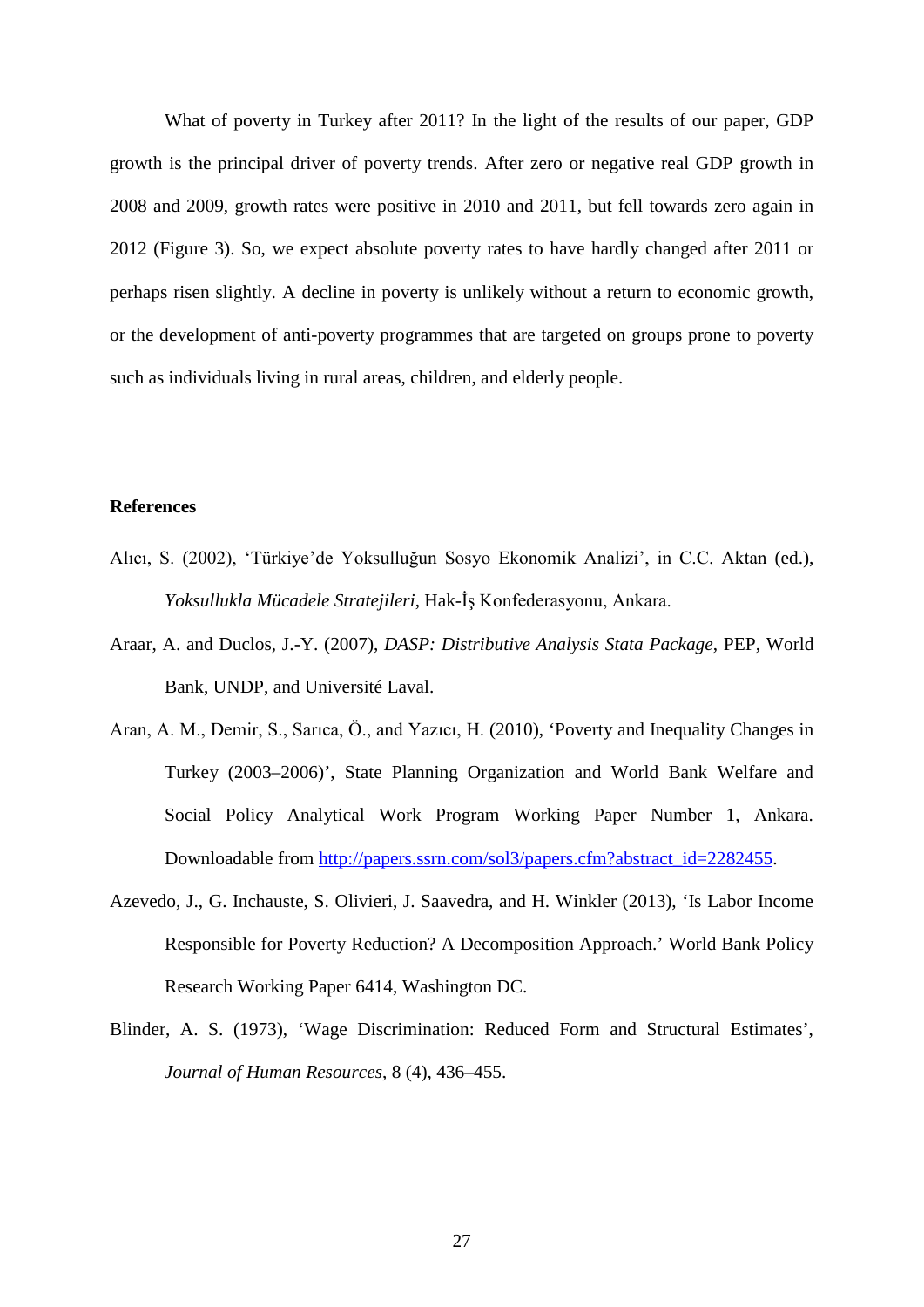- Caglayan E. and Dayioglu, T. (2011), 'Comparing the Parametric and Semiparametric Logit Models: Household Poverty in Turkey', *International Journal of Economics and Finance*, 3 (5), 197–207.
- Chen W. and Duclos, J.-Y. (2011), 'Testing for Poverty Dominance: an Application to Canada', *Canadian Journal of Economics*, 44 (3), 781–803.
- Chen, S. and Ravallion, M. (2013), 'More Relatively-Poor People in a Less Absolutely-Poor World', *Review of Income and Wealth*, 59 (1), 1–28.
- Christiaensen, L., Demery, L., and Paternostro, S. (2003), 'Macro and Micro Perspectives of Growth and Poverty in Africa', *World Bank Economic Review*, 17 (3), 317–347.
- Citro, C. F. and Michael R. T. (eds.) (1995), *Measuring Poverty: A New Approach,* Washington, DC: National Academy Press.
- Datt, G. and Ravallion, M. (1992), 'Growth and Redistribution Components of Changes in Poverty: A Decomposition with Application to Brazil and China in 1980s', *Journal of Development Economics*, 38 (2), 275–295
- Datt, G. and Ravallion, M. (2011), 'Has India's Economic Growth Become More Pro-Poor in the Wake of Economic Reforms?', *The World Bank Economic Review*, 25 (2), 157– 189.
- Dansuk, E. (1997), 'Türkiye'de Yoksulluğun Ölçülmesi ve Sosyo-Ekonomik Yapılarla İlişkisi', SPO Expertise Thesis, State Planning Organization, Ankara.
- Davidson, R. and Duclos, J.-Y. (2000), 'Statistical Inference for Stochastic Dominance and for the Measurement of Poverty and Inequality', *Econometrica*, 68 (6), 1435–1464.
- Deaton, A. (1997), *The Analysis of Household Surveys*. Baltimore MD: The Johns Hopkins University Press for the World Bank.
- Dumanlı, R. (1996), 'Yoksulluk ve Türkiye'deki Boyutları', SPO Expertise Thesis, State Planning Organization, Ankara.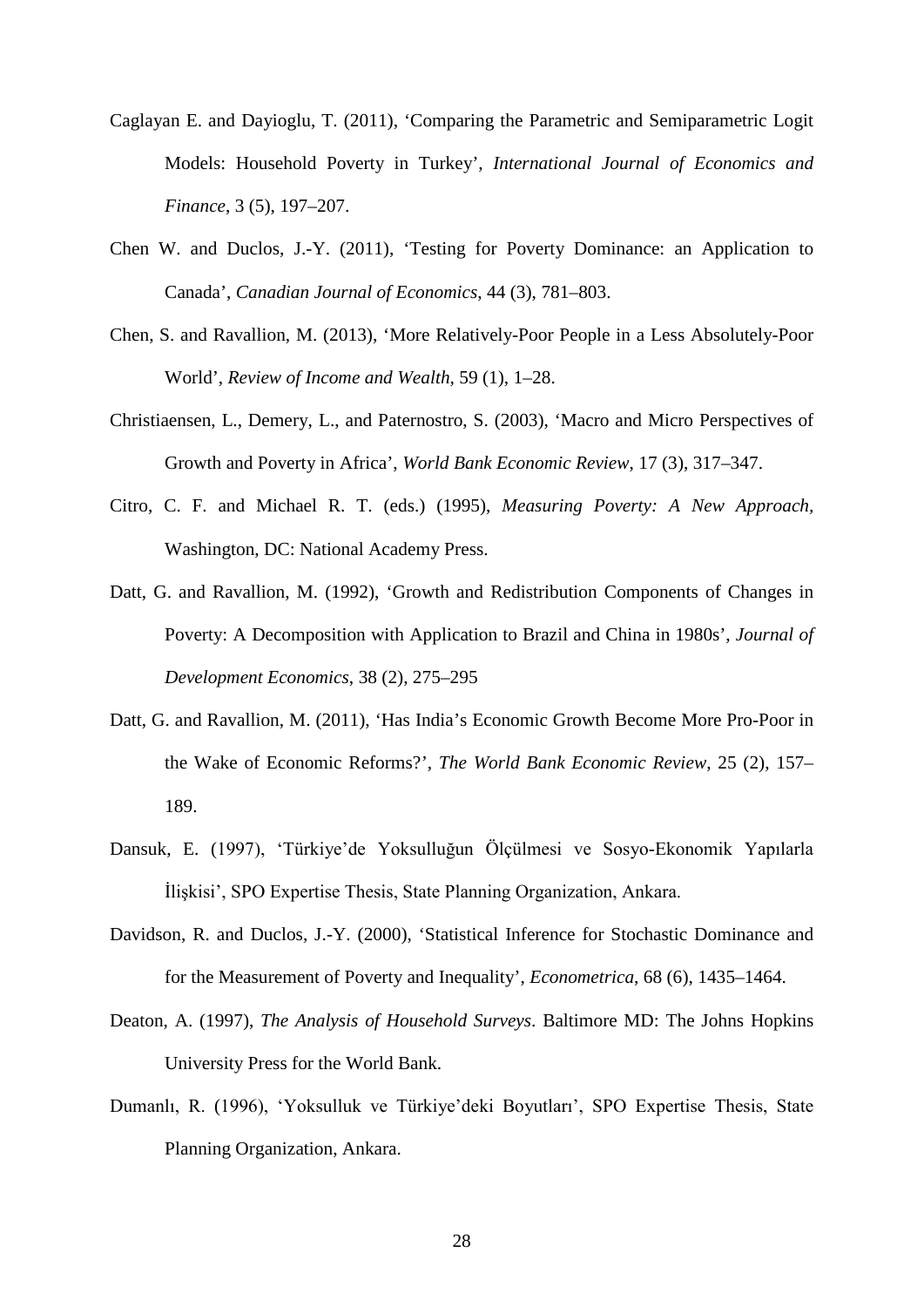Foster, J. and Shorrocks, A. F. (1988), 'Poverty Orderings', *Econometrica*, 56 (1), 173–177.

- Foster, J., J. Greer, and E. Thorbecke (1984), 'A Class of Decomposable Poverty Measures', *Econometrica*, 52 (3), 761–766.
- Guloglu, T., Aydin, K., and Guloglu, F. K. (2012), 'Relative Poverty in Turkey between 1994 and 2006', *Economics and Management*, 17 (1), 163–175.
- Gursel S., Levent, H., Selim, R., and Sarica, O. (2000), [Türkiye'de Bireysel Gelir Dağılımı ve](http://www.tusiad.org/__rsc/shared/file/tbgdyabk.pdf)  [Yoksulluk Avrupa Birliği ile Karşılaştırma,](http://www.tusiad.org/__rsc/shared/file/tbgdyabk.pdf) TÜSİAD Yayınları, 2000–12/295, İstanbul, 2000. Downloadable from [http://www.tusiad.org/komisyonlar/ekonomik-ve](http://www.tusiad.org/komisyonlar/ekonomik-ve-mali-isler-komisyonu/rapor/turkiyede-bireysel-gelir-dagilimi-ve-yoksulluk---avrupa-birligi-ile-karsilastirma/)[mali-isler-komisyonu/rapor/turkiyede-bireysel-gelir-dagilimi-ve-yoksulluk---avrupa](http://www.tusiad.org/komisyonlar/ekonomik-ve-mali-isler-komisyonu/rapor/turkiyede-bireysel-gelir-dagilimi-ve-yoksulluk---avrupa-birligi-ile-karsilastirma/)[birligi-ile-karsilastirma/.](http://www.tusiad.org/komisyonlar/ekonomik-ve-mali-isler-komisyonu/rapor/turkiyede-bireysel-gelir-dagilimi-ve-yoksulluk---avrupa-birligi-ile-karsilastirma/)
- Jain, L. R. and Tendulkar, S. D. (1990), 'Role of Growth and Distribution in the Observed Change of Headcount Ratio-Measure of Poverty: A Decomposition Exercise for India', Technical Report 9004, Indian Statistical Institute, Delhi.
- Jenkins, S. P. and Cowell, F. A. (1994), 'Parametric Equivalence Scales and Scale Relativities', *The Economic Journal*, 104 (425), 891–900.
- Jenkins, S. P., Brandolini, J., Micklewright, J., and Nolan, B. (2013), 'Scope, Review of Approaches, and Evidence from the Past', in: S. P. Jenkins, A. Brandolini, J. Micklewright, and B. Nolan (eds), *The Great Recession and the Distribution of Household Income.* Oxford: Oxford University Press, 1–32.
- Kakwani, N. and Subbarao, K. (1990), 'Rural Poverty and Its Alleviation in India', *Economic and Political Weekly*, 25 (13), A2–A16.
- Oaxaca, R. L. (1973), 'Male-Female Wage Differentials in Urban Labor Markets', *International Economic Review*, 14 (3), 693–709.
- OECD (2008), *Growing Unequal? Income Distribution and Poverty in OECD Countries*, OECD Publishing.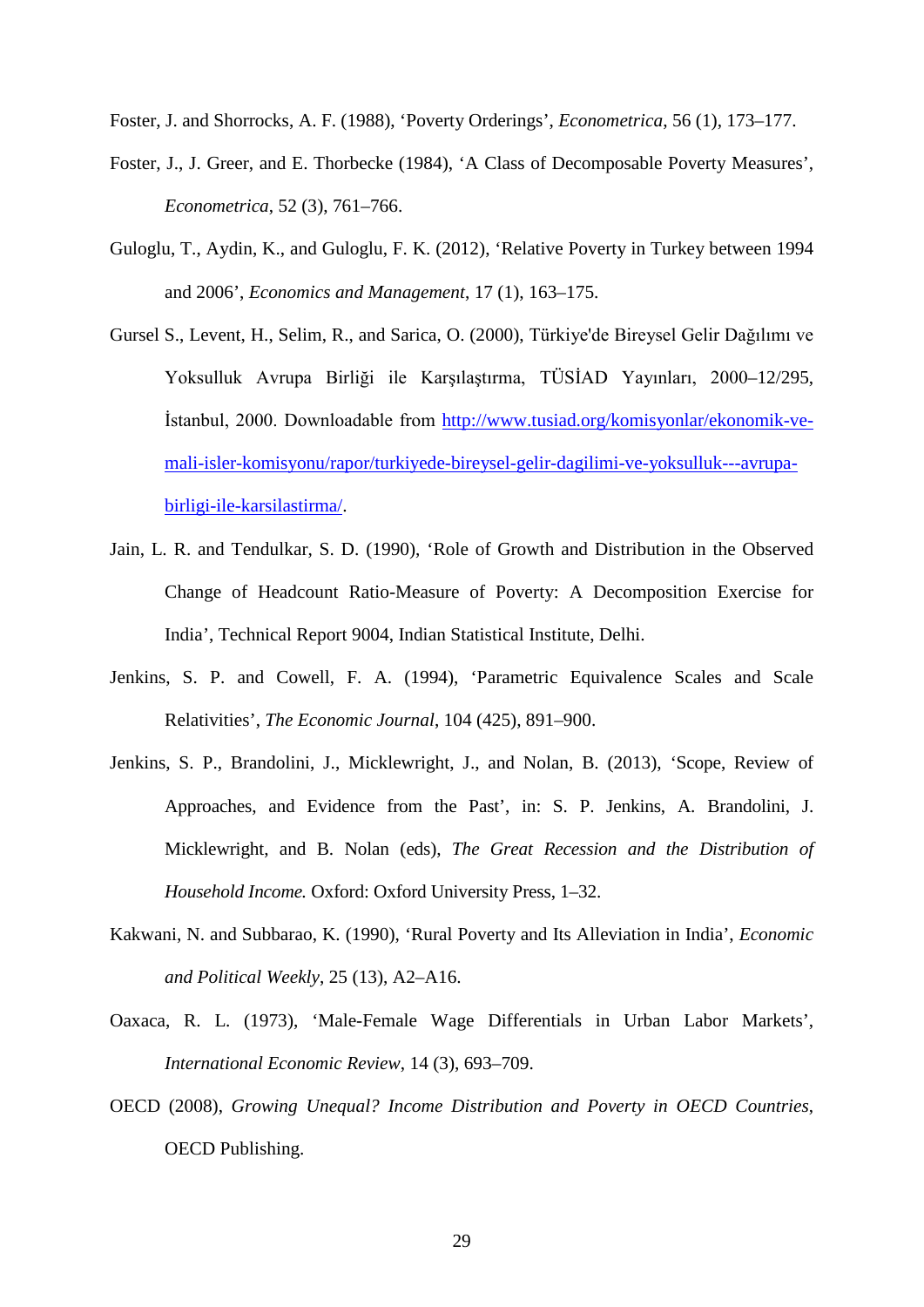OECD (2010), *OECD Economic Surveys: Turkey 2010*, OECD Publishing, Paris.

OECD (2012), *OECD Economic Surveys: Turkey 2012*, OECD Publishing, Paris.

- Powers, D. A., Yoshioka, H., and Yun, M.–S. (2011), 'mvdcmp: Multivariate Decomposition for Non-Linear Response Models', *The Stata Journal*, 11 (4), 556–576.
- Ravallion, M. (1998), 'Poverty Lines in Theory and Practice', LSMS Working Paper Number 133, The World Bank, Washington DC.
- Ravallion, M. (2001), 'Growth, Inequality and Poverty: Looking Beyond Averages', *World Development,* 29 (11), 1803–1815.
- Ravallion, M. and Huppi, M. (1991), 'Measuring Changes in Poverty: A Methodological Case Study of Indonesia during an Adjustment Period', *The World Bank Economic Review*, 5 (1), 57–82.
- Ravallion, M. and Lokshin, M. (2004), 'gidecomposition.ado', Stata module included in the Poverty Analysis Toolkit, World Bank, Washington DC.
- Șeker, S. D. and Dayioglu, M. (forthcoming), 'Poverty Dynamics in Turkey', *Review of Income and Wealth*.
- Shorrocks, A. F. (2013), Decomposition Procedures for Distributional Analysis: A Unified Framework Based on the Shapley Value, *Journal of Economic Inequality*, 11, 99–126.
- State Planning Organization (2008), *Pre-Accession Economic Programme 2008*, State Planning Organization, Ankara.
- State Planning Organization (2010), '*2010 Annual Programme*', State Planning Organization, Ankara.
- Taymaz, E. (2010), 'Growth, Employment, Skills and Female Labor Force', State Planning Organization and World Bank Welfare and Social Policy Analytical Work Program Working Paper Number 6, Ankara.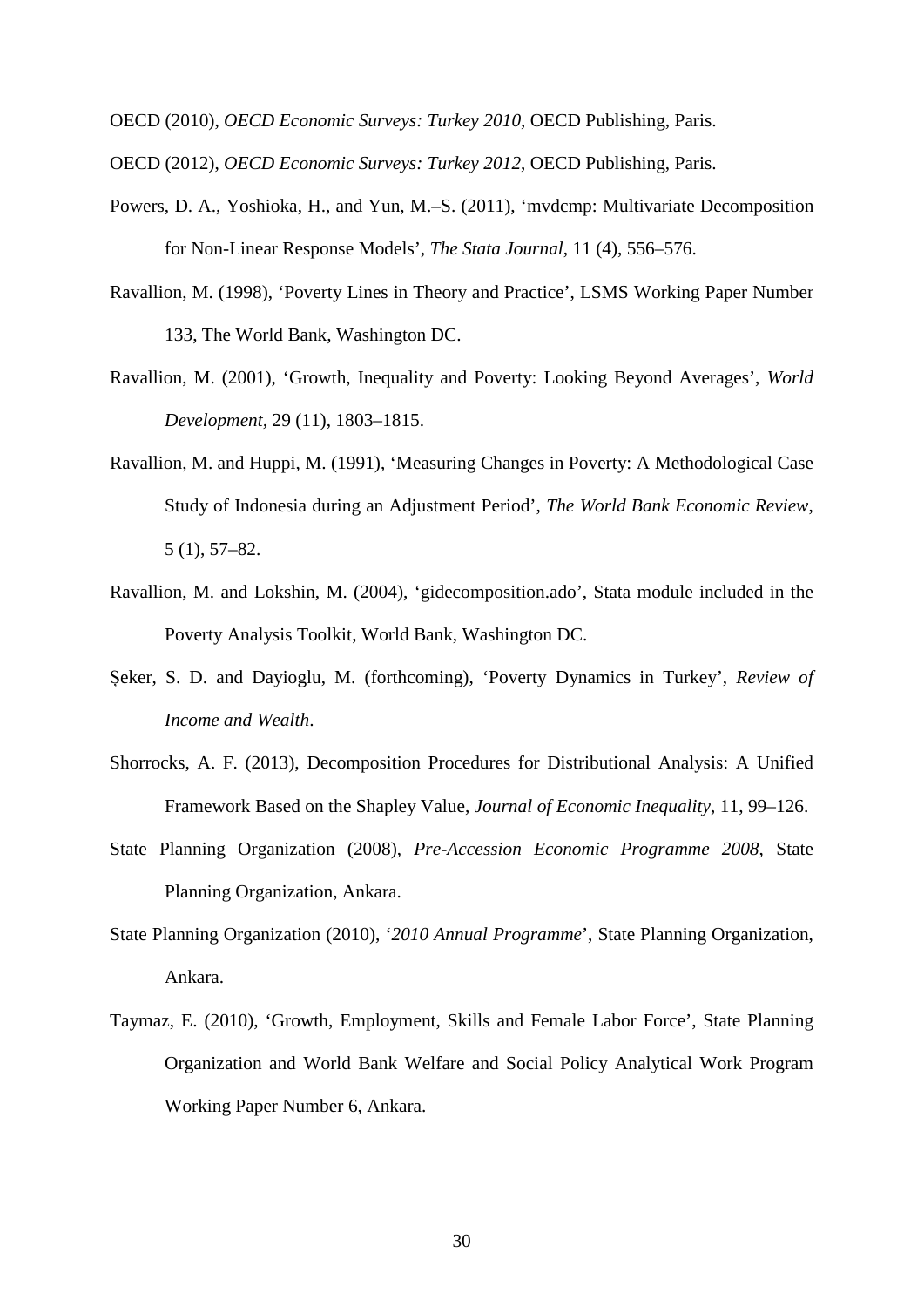World Bank (2000), 'Turkey Economic Reforms, Living Standards and Social Welfare Study', Report No. 20029-TU, World Bank, Washington DC.

World Bank (2005), *Introduction to Poverty Analysis*, World Bank, Washington.

World Bank (2006), 'Equity and Development', World Development Report 2006, World Bank, Washington DC.

World Bank and Turkish Statistical Institute (2005), 'Turkey: Joint Poverty Assessment Report', Report No. 29619-TU, SIS and Europe and Central Region of the World Bank, Washington DC. Downloadable from [http://web.worldbank.org/WBSITE/EXTERNAL/TOPICS/EXTPOVERTY/EXTPA/0,](http://web.worldbank.org/WBSITE/EXTERNAL/TOPICS/EXTPOVERTY/EXTPA/0,,contentMDK:20699424~menuPK:435735~pagePK:148956~piPK:216618~theSitePK:430367~isCURL:Y~isCURL:Y,00.html) [,contentMDK:20699424~menuPK:435735~pagePK:148956~piPK:216618~theSitePK](http://web.worldbank.org/WBSITE/EXTERNAL/TOPICS/EXTPOVERTY/EXTPA/0,,contentMDK:20699424~menuPK:435735~pagePK:148956~piPK:216618~theSitePK:430367~isCURL:Y~isCURL:Y,00.html) [:430367~isCURL:Y~isCURL:Y,00.html.](http://web.worldbank.org/WBSITE/EXTERNAL/TOPICS/EXTPOVERTY/EXTPA/0,,contentMDK:20699424~menuPK:435735~pagePK:148956~piPK:216618~theSitePK:430367~isCURL:Y~isCURL:Y,00.html)

- Yemstov, R. (2001), 'Living Standards and Economic Vulnerability in Turkey between 1987 and 1994', IZA Discussion Paper No. 253, Institute for the Study of Labor, Bonn.
- Yun, M.-S. (2004), 'Decomposing Differences in the First Moment', *Economic Letters*, 82 (2), 275–280.
- Yükseler, Z., and Türkan, E. (2008), 'Türkiye'de Hanehalkı: İşgücü, Gelir, Harcama ve Yoksulluk Açısından Analizi', TÜSİAD, Koç Üniversitesi EAF ve TCMB Büyüme Dizisi No. 2, İstanbul. Downloadable from [www.tek.org.tr/dosyalar/YUKSELER-](http://www.tek.org.tr/dosyalar/YUKSELER-TURKAN.pdf)[TURKAN.pdf.](http://www.tek.org.tr/dosyalar/YUKSELER-TURKAN.pdf)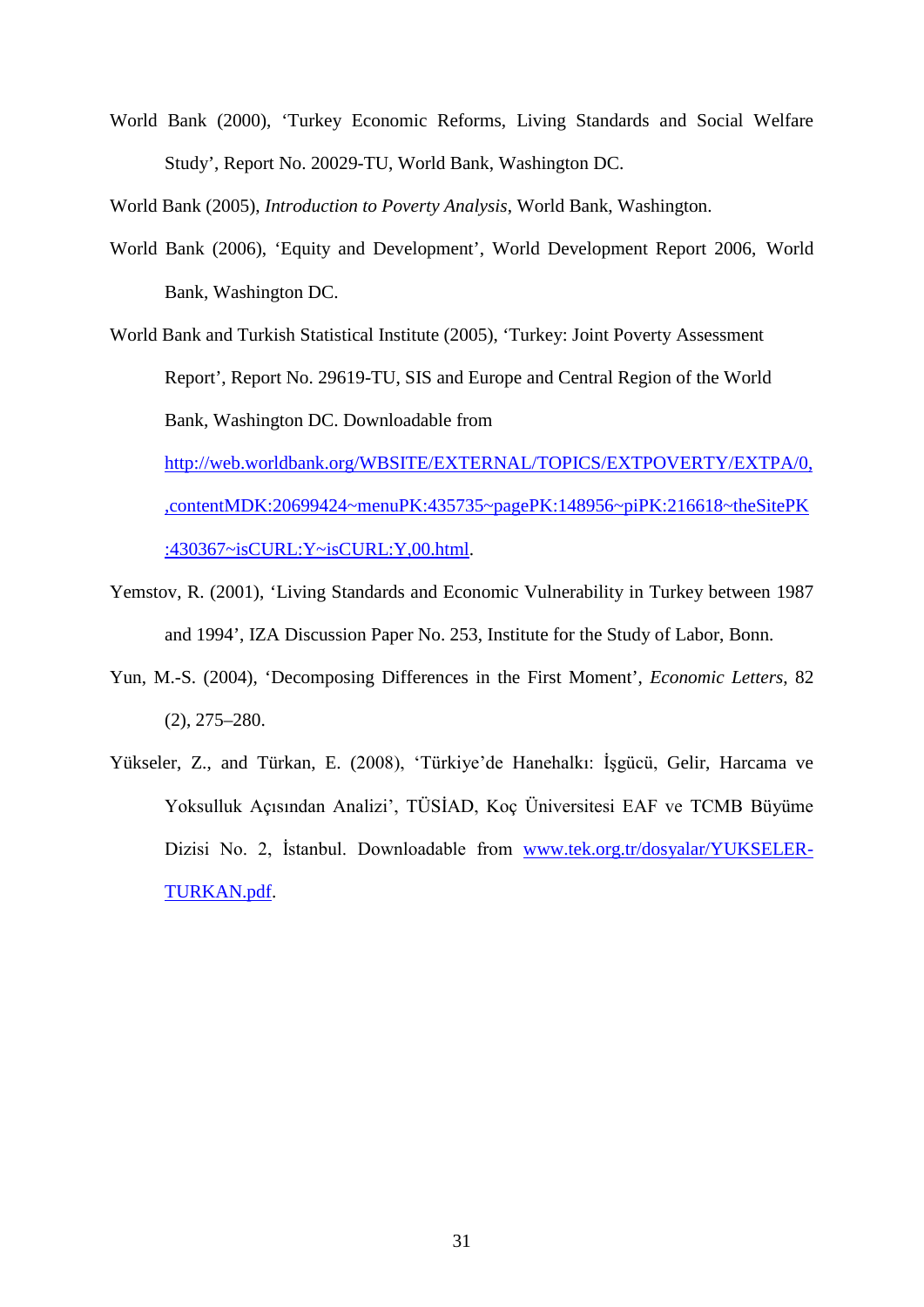| Study                                                | Survey                                                                                                  | Poverty line (2011 prices)                                                                                                                                                                                                                                                                                                                                                                                                                                                                                                           |
|------------------------------------------------------|---------------------------------------------------------------------------------------------------------|--------------------------------------------------------------------------------------------------------------------------------------------------------------------------------------------------------------------------------------------------------------------------------------------------------------------------------------------------------------------------------------------------------------------------------------------------------------------------------------------------------------------------------------|
|                                                      |                                                                                                         |                                                                                                                                                                                                                                                                                                                                                                                                                                                                                                                                      |
| Dumanlı                                              | 1987 Household Income                                                                                   | Pre-2004 studies<br>Consumption-based (food only) absolute line: 71 TL/month                                                                                                                                                                                                                                                                                                                                                                                                                                                         |
| (1996)                                               | and Consumption Survey                                                                                  | per person for 1987. Change in poverty line 1987–1994 is                                                                                                                                                                                                                                                                                                                                                                                                                                                                             |
|                                                      |                                                                                                         | derived by adjusting for price inflation.                                                                                                                                                                                                                                                                                                                                                                                                                                                                                            |
| Dansuk (1997)                                        | 1987 Household Income<br>and Consumption Survey                                                         | Consumption-based absolute and relative poverty lines. The<br>absolute poverty line is equal to the lowest consumption<br>expenditure among seven regions of Turkey (219 TL/month<br>per person). Food poverty line established in Dumanlı (1996)<br>is adjusted by taking into account calorie requirements and<br>price differences in five regions of Turkey resulting in 10<br>different poverty lines for urban and rural areas within five<br>regions (average figures: 177 TL/month for urban and 158<br>TL/month for rural). |
| Gürsel et. al.<br>(2000)                             | 1987 and 1994 Household<br>Income and Consumption                                                       | Income-based relative poverty line (50% of contemporary<br>median). Monthly per adult equivalent poverty lines: 340 TL<br>for 1987 and 332 TL for 1994.                                                                                                                                                                                                                                                                                                                                                                              |
| World Bank<br>$(2000)$ and<br>Yemstov<br>(2001)      | Surveys<br>1987 and 1994 Household<br>Income and Consumption<br>Surveys                                 | Absolute lines (one-dollar a day, food poverty line, food and<br>non-food poverty line) and relative poverty lines. Monthly<br>per adult equivalent absolute poverty rates: 183 TL (food<br>only) and 349 TL (food and non-food) on average for all<br>survey period. For food and non-food poverty line, the food<br>poverty line is doubled for urban areas and is multiplied by<br>1.75 for rural areas.                                                                                                                          |
|                                                      |                                                                                                         | Post-2004 studies                                                                                                                                                                                                                                                                                                                                                                                                                                                                                                                    |
| World Bank<br>and Turkstat<br>(2005)<br>Yükseler and | 1994 Household Income<br>and Consumption Survey<br>and 2002 Household<br><b>Budget Survey</b>           | The methodology used by Turkstat in 2002–9 is based on<br>this study. The 2002 food poverty line is 78 TL/month for<br>each adult equivalent and, for food and non-food, the poverty<br>line is 182 TL/month.                                                                                                                                                                                                                                                                                                                        |
| Türkan (2008)                                        | 2002-6 Household Budget<br>Surveys                                                                      | Same poverty lines as Turkstat (Table 2).                                                                                                                                                                                                                                                                                                                                                                                                                                                                                            |
| <b>OECD</b> (2008)                                   | 1987 and 1994 Household<br>Income and Consumption<br>Surveys and 2004<br><b>Household Budget Survey</b> | Relative income-based poverty line and absolute poverty line<br>(setting the contemporary median income in 1990 as the<br>threshold and keeping it constant in real terms). The absolute<br>poverty rate is calculated for only 15 OECD countries,<br>excluding Turkey.                                                                                                                                                                                                                                                              |
| Aran et al.                                          | 2003–6 Household Budget                                                                                 | Same poverty lines as Turkstat (Table 2).                                                                                                                                                                                                                                                                                                                                                                                                                                                                                            |
| (2010)<br>Caglayan and<br>Dayioglu<br>(2011)         | Surveys<br>2008 Household Budget<br>Survey                                                              | Consumption-based relative poverty line (50% of<br>contemporary median).                                                                                                                                                                                                                                                                                                                                                                                                                                                             |
| Guloglu et al.<br>(2012)                             | 1994 Household Income<br>and Consumption Survey<br>and 2003-6 Household<br><b>Budget Surveys</b>        | Income-based relative poverty line (50% of contemporary<br>median).                                                                                                                                                                                                                                                                                                                                                                                                                                                                  |
| Seker and<br>Dayioglu<br>(forthcoming)               | 2006–9 Panel, Statistics on<br>Income and Living<br>Conditions                                          | Income-based relative poverty line (60% of contemporary<br>median)                                                                                                                                                                                                                                                                                                                                                                                                                                                                   |

# **Table 1. Selected studies of poverty in Turkey: data and poverty lines**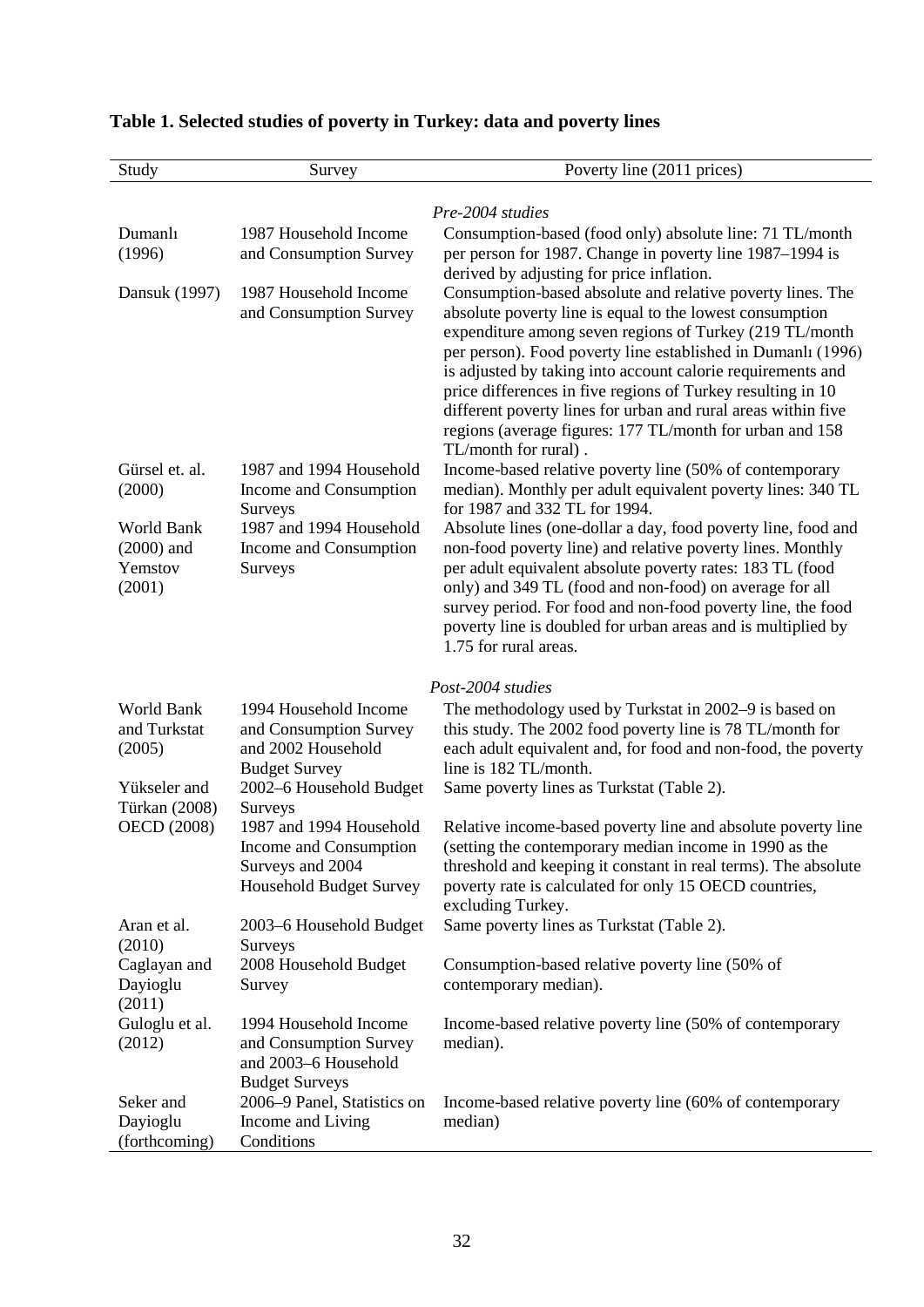| Year |            | Turkstat's 'basic needs' poverty<br>lines | Relative<br>poverty line | Absolute poverty lines<br>used in this paper |              |  |
|------|------------|-------------------------------------------|--------------------------|----------------------------------------------|--------------|--|
|      | Poverty    | As a percentage of                        | $60\%$ of                | 2003 poverty                                 | 2009 poverty |  |
|      | line       | 60% of contemporary<br>median             | contemporary<br>median   | line                                         | line         |  |
| 2003 | 197        | 131.3                                     | 150                      | 197                                          | 235          |  |
| 2004 | 186        | 108.8                                     | 171                      | 197                                          | 235          |  |
| 2005 | 194        | 98.5                                      | 197                      | 197                                          | 235          |  |
| 2006 | <b>200</b> | 96.6                                      | 207                      | 197                                          | 235          |  |
| 2007 | 214        | 97.3                                      | 220                      | 197                                          | 235          |  |
| 2008 | 233        | 95.9                                      | 243                      | 197                                          | 235          |  |
| 2009 | 235        | 98.7                                      | 238                      | 197                                          | 235          |  |
| 2010 | n.a.       | n.a.                                      | 240                      | 197                                          | 235          |  |
| 2011 | n.a.       | n.a.                                      | 253                      | 197                                          | 235          |  |

**Table 2. Poverty lines (equivalized household consumption, Turkish Lira per month, 2011 prices)**

Note: In 2011, 1 Turkish Lira (TL) = US\$0.6. n.a.: Turkstat's basic-needs poverty lines are not available for 2010 and 2011.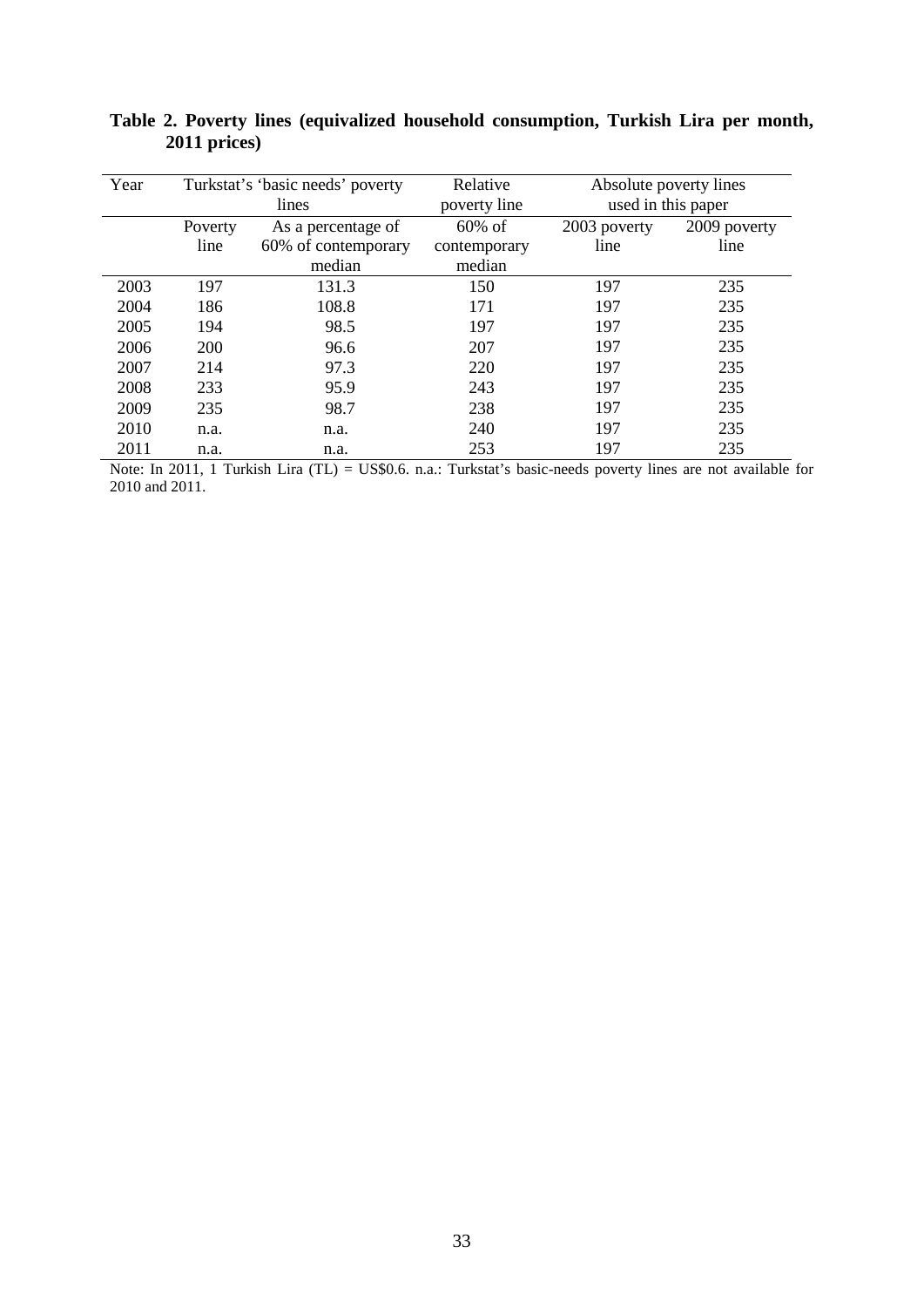| Year                         |                           | Poverty rate<br>$100*FGT(0)$ |                              |         | Average poverty gap<br>$100*FGT(1)$ |                              | Average squared poverty gap<br>$100*FGT(2)$ |                  |                             |
|------------------------------|---------------------------|------------------------------|------------------------------|---------|-------------------------------------|------------------------------|---------------------------------------------|------------------|-----------------------------|
|                              | Absolute poverty<br>lines |                              | Relative<br>poverty<br>line  |         | Absolute poverty<br>lines           | Relative<br>poverty<br>line  | Absolute poverty<br>lines                   |                  | Relative<br>poverty<br>line |
| 2009<br>2003<br>line<br>line |                           | 60% of<br>median             | 2009<br>2003<br>line<br>line |         |                                     | 2009<br>2003<br>line<br>line |                                             | 60% of<br>median |                             |
| 2003                         | 35.2                      | 46.2                         | 20.8                         | 11.1    | 15.9                                | 5.7                          | 4.9                                         | 7.5              | 2.3                         |
|                              | (0.400)                   | (0.408)                      | (0.313)                      | (0.171) | (0.194)                             | (0.147)                      | (0.100)                                     | (0.122)          | (0.082)                     |
| 2004                         | 29.0                      | 38.4                         | 22.7                         | 8.9     | 12.9                                | 6.3                          | 3.8                                         | 5.9              | 2.5                         |
|                              | (0.654)                   | (0.683)                      | (0.532)                      | (0.260) | (0.305)                             | (0.262)                      | (0.144)                                     | (0.182)          | (0.147)                     |
| 2005                         | 22.2                      | 30.4                         | 22.2                         | 6.7     | 9.9                                 | 6.7                          | 2.9                                         | 4.5              | 2.8                         |
|                              | (0.620)<br>(0.668)        |                              | (0.531)                      | (0.242) | (0.288)                             | (0.284)                      | (0.134)                                     | (0.169)          | (0.168)                     |
| 2006                         | 19.9                      | 27.2                         | 21.9                         | 5.6     | 8.5                                 | 6.4                          | 2.3                                         | 3.8              | 2.7                         |
|                              | (0.628)                   | (0.679)                      | (0.557)                      | (0.236) | (0.284)                             | (0.288)                      | (0.126)                                     | (0.163)          | (0.167)                     |
| 2007                         | 16.9                      | 24.1                         | 21.5                         | 4.6     | 7.2                                 | 6.1                          | 1.8                                         | 3.0              | 2.5                         |
|                              | (0.571)                   | (0.632)                      | (0.524)                      | (0.200) | (0.248)                             | (0.266)                      | (0.099)                                     | (0.134)          | (0.149)                     |
| 2008                         | 14.0                      | 19.2                         | 20.8                         | 3.9     | 6.0                                 | 6.5                          | 1.6                                         | 2.6              | 2.8                         |
|                              | (0.541)                   | (0.593)                      | (0.532)                      | (0.187) | (0.234)                             | (0.281)                      | (0.093)                                     | (0.125)          | (0.165)                     |
| 2009                         | 13.8                      | 20.7                         | 21.2                         | 3.6     | 5.9                                 | 6.1                          | 1.5                                         | 2.4              | 2.5                         |
|                              | (0.473)                   | (0.547)                      | (0.490)                      | (0.160) | (0.199)                             | (0.234)                      | (0.085)                                     | (0.110)          | (0.137)                     |
| 2010                         | 12.9                      | 19.1                         | 19.8                         | 3.4     | 5.4                                 | 5.7                          | 1.4                                         | 2.3              | 2.4                         |
|                              | (0.457)                   | (0.523)                      | (0.462)                      | (0.157) | (0.195)                             | (0.225)                      | (0.084)                                     | (0.108)          | (0.131)                     |
| 2011                         | 11.1                      | 16.3                         | 19.6                         | 2.8     | 4.5                                 | 5.5                          | $1.0\,$                                     | 1.8              | 2.3                         |
|                              | (0.438)                   | (0.499)                      | (0.475)                      | (0.139) | (0.179)                             | (0.223)                      | (0.065)                                     | (0.090)          | (0.124)                     |
| Change (percentage points)   |                           |                              |                              |         |                                     |                              |                                             |                  |                             |
| 2003-2008                    | $-21.2$                   | $-27.0$                      | 0.0                          | $-7.2$  | $-9.9$                              | 0.7                          | $-3.3$                                      | $-4.9$           | 0.6                         |
|                              | (0.673)                   | (0.719)                      | (0.617)                      | (0.253) | (0.304)                             | (0.256)                      | (0.137)                                     | (0.175)          | (0.144)                     |
| 2008-2011                    | $-2.9$                    | $-3.0$                       | $-1.2$                       | $-1.2$  | $-1.5$                              | $-1.0$                       | $-0.6$                                      | $-0.8$           | $-0.5$                      |
|                              | (0.696)                   | (0.775)                      | (0.713)                      | (0.233) | (0.295)                             | (0.291)                      | (0.113)                                     | (0.155)          | (0.162)                     |

### **Table 3. Poverty in Turkey, 2003–11, by FGT poverty index and poverty line (percentages)**

Source: Authors' calculations from Household Budget Survey data covering 2003–11. See text for details. Notes: Poverty lines are explained in the main text and as shown in Table 2. Standard errors in parentheses. All poverty change estimates differ from zero at the 1% level of statistical significance, except for the two estimates based on FGT0 and calculated using the relative poverty line.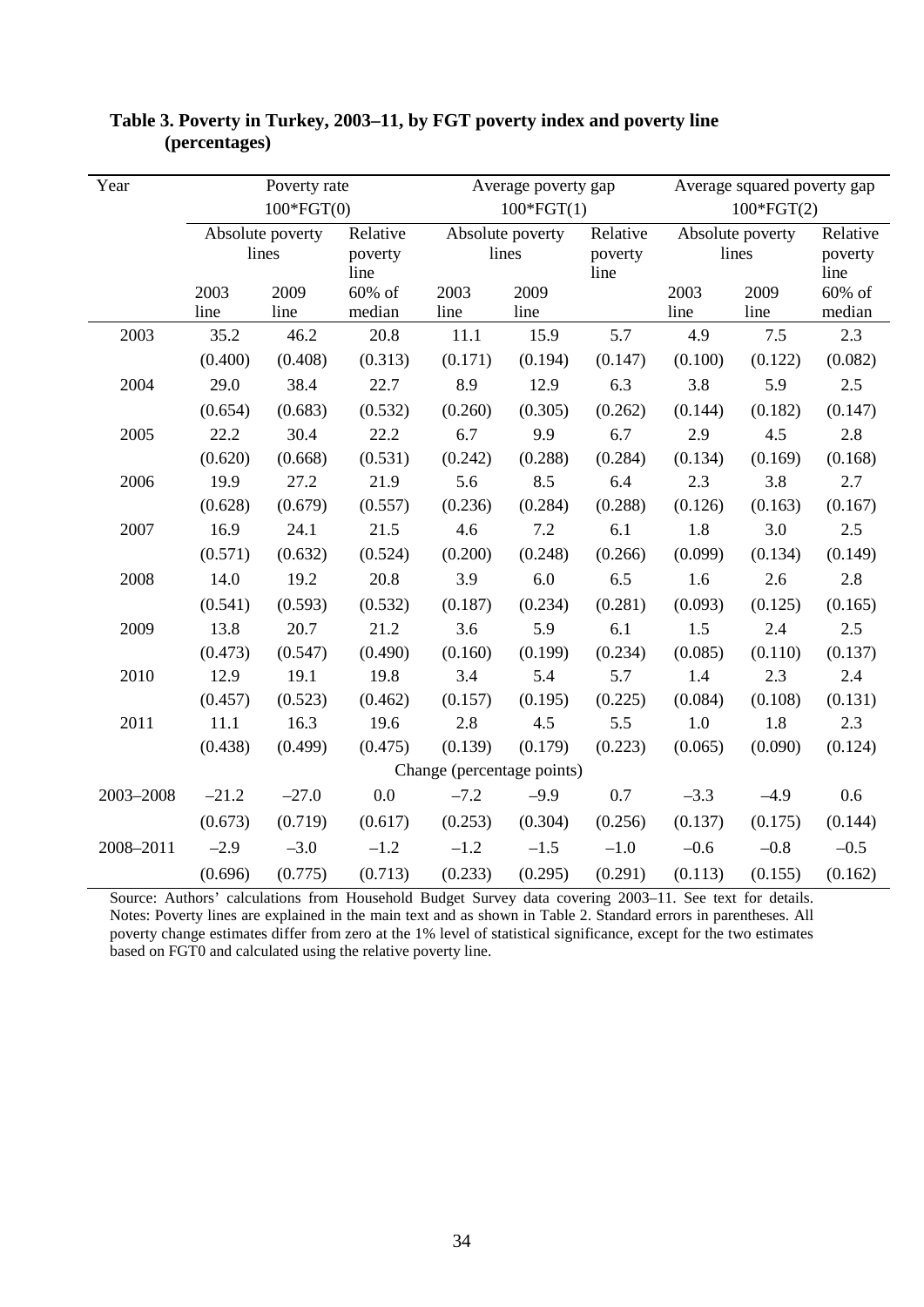|                   | Observed change<br>in poverty rate | Growth  | Redistribution | Residual |  |  |
|-------------------|------------------------------------|---------|----------------|----------|--|--|
| 2003 Poverty Line |                                    |         |                |          |  |  |
| 2003-2008         | $-21.2$                            | $-19.2$ | $-5.7$         | 3.7      |  |  |
| 2008-2011         | $-2.9$                             | $-2.2$  | $-0.5$         | $-0.2$   |  |  |
| 2009 Poverty Line |                                    |         |                |          |  |  |
| 2003-2008         | $-27.0$                            | $-22.8$ | $-6.1$         | 1.9      |  |  |
| 2008-2011         | $-3.0$                             | $-2.5$  | 0.6            | $-1.1$   |  |  |

### **Table 4. Growth and redistribution components of absolute poverty change, Turkey, 2003–08 and 2008–11 (percentage points)**

Source: Authors' calculations from Household Budget Survey data covering the 2003–11 period using the Datt and Ravallion (1992) method. See text for details.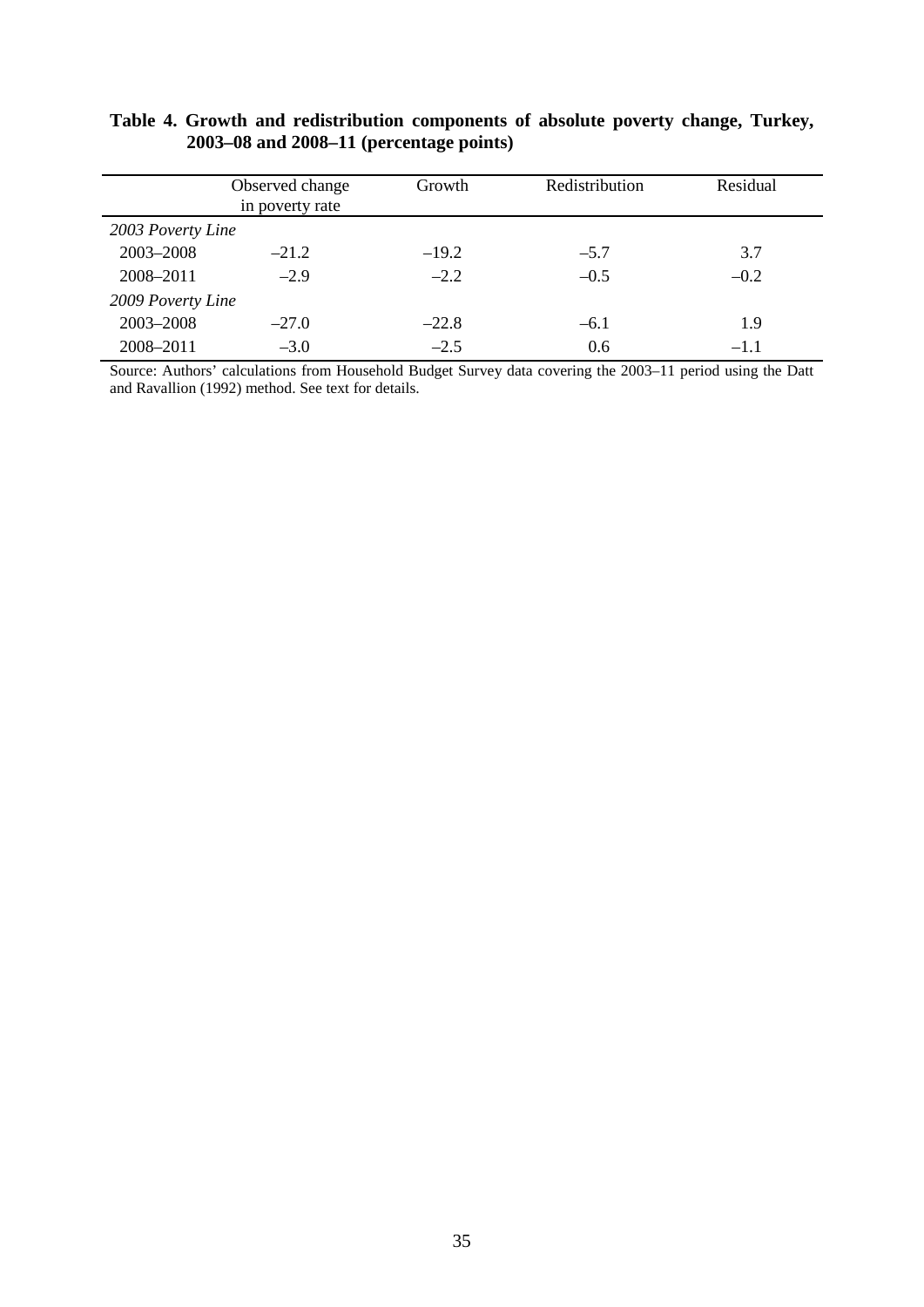|                                                      |                           |       |       |                       |        |            | $2003 - 8$ | $2008 - 11$       |            |                   |
|------------------------------------------------------|---------------------------|-------|-------|-----------------------|--------|------------|------------|-------------------|------------|-------------------|
|                                                      | Subgroup population share |       |       | Subgroup poverty rate |        | Changes in | Changes in | Changes in        | Changes in |                   |
|                                                      |                           | (% )  |       | (% )                  |        | subgroup   | population | subgroup          | population |                   |
|                                                      |                           |       |       |                       |        |            | poverties  | composition       | poverties  | composition       |
|                                                      | 2003                      | 2008  | 2011  | 2003                  | 2008   | 2011       |            | Percentage points |            | Percentage points |
| Place of residence                                   |                           |       |       |                       |        |            |            |                   |            |                   |
| Urban                                                | 60.8                      | 69.3  | 68.5  | 25.0                  | 7.6    | 5.2        | $-11.3$    | 1.4               | $-1.7$     | $-0.1$            |
| Rural                                                | 39.2                      | 30.7  | 31.6  | 51.1                  | 28.5   | 24.0       | $-7.9$     | $-3.4$            | $-1.4$     | 0.2               |
| All                                                  | 100.0                     | 100.0 | 100.0 | 35.2                  | 14.0   | 11.1       | $-19.2$    | $-2.0$            | $-3.1$     | 0.2               |
| Household size                                       |                           |       |       |                       |        |            |            |                   |            |                   |
| $\leq$ 3                                             | 8.6                       | 9.8   | 12.1  | 18.9                  | 7.5    | 5.7        | $-1.1$     | 0.2               | $-0.2$     | 0.2               |
| 3                                                    | 14.6                      | 17.8  | 18.5  | 19.3                  | 4.6    | 4.0        | $-2.4$     | 0.4               | $-0.1$     | 0.0               |
| $\overline{\mathbf{4}}$                              | 25.3                      | 27.5  | 26.8  | 25.0                  | 7.3    | 6.5        | $-4.7$     | 0.4               | $-0.2$     | $-0.1$            |
| 5                                                    | 19.3                      | 17.2  | 17.3  | 37.2                  | 14.7   | 9.1        | $-4.1$     | $-0.6$            | $-1.0$     | 0.0               |
| 6                                                    | 12.1                      | 11.8  | 10.0  | 45.9                  | 23.2   | 15.6       | $-2.7$     | $-0.1$            | $-0.8$     | $-0.4$            |
| 7 or 8                                               | 11.9                      | 9.8   | 8.8   | 54.3                  | 30.4   | 24.5       | $-2.6$     | $-0.9$            | $-0.6$     | $-0.3$            |
| >8                                                   | 8.3                       | 6.2   | 6.6   | 63.4                  | 35.9   | 40.7       | $-2.0$     | $-1.1$            | 0.3        | 0.2               |
| All                                                  | 100.0                     | 100.0 | 100.0 | 35.2                  | 14.0   | 11.1       | $-19.6$    | $-1.6$            | $-2.6$     | $-0.3$            |
| Share of gainfully employed workers in the household |                           |       |       |                       |        |            |            |                   |            |                   |
| 0%                                                   | 13.5                      | 12.7  | 11.5  | 32.1                  | 15.3   | 15.6       | $-2.2$     | $-0.2$            | 0.0        | $-0.2$            |
| $> 0\%$ and $\leq 50\%$                              | 75.9                      | 69.9  | 66.9  | 37.2                  | 15.0   | 12.3       | $-16.2$    | $-1.6$            | $-1.8$     | $-0.4$            |
| > 50%                                                | 10.6                      | 17.4  | 21.6  | 24.5                  | 9.0    | 5.0        | $-2.2$     | 1.1               | $-0.8$     | 0.3               |
| All                                                  | 100.0                     | 100.0 | 100.0 | 35.2                  | 14.0   | 11.1       | $-20.6$    | $-0.6$            | $-2.6$     | $-0.3$            |
| Education level of household head                    |                           |       |       |                       |        |            |            |                   |            |                   |
| Illiterate                                           | 7.0                       | 6.5   | 7.3   | 64.8                  | 47.1   | 36.3       | $-1.2$     | $-0.3$            | $-0.7$     | 0.4               |
| Literate without diploma                             | 5.6                       | 5.4   | 6.1   | 53.0                  | 34.6   | 22.7       | $-1.0$     | $-0.1$            | $-0.7$     | 0.2               |
| Primary school                                       | 53.6                      | 48.4  | 48.8  | 41.6                  | 15.9   | 12.3       | $-13.1$    | $-1.5$            | $-1.8$     | 0.1               |
| Secondary school                                     | 11.0                      | 11.2  | 10.6  | 26.2                  | 7.3    | 5.6        | $-2.1$     | 0.0               | $-0.2$     | $-0.0$            |
| High school                                          | 15.0                      | 18.0  | 15.8  | 14.7                  | 3.1    | 2.8        | $-1.9$     | 0.3               | $-0.1$     | $-0.1$            |
| University and above                                 | 7.7                       | 10.5  | 11.4  | 3.7                   | $0.1*$ | $0.5*$     | $-0.3$     | 0.1               | 0.0        | 0.0               |
| All                                                  | 100.0                     | 100.0 | 100.0 | 35.2                  | 14.0   | 11.1       | $-19.7$    | $-1.5$            | $-3.5$     | 0.6               |

**Table 5. Subgroup decompositions of the change in the poverty rate, 2003–8 and 2008–11 (2003 poverty line)**

Source: Authors' calculations based on Household Budget Survey data covering 2003-11. See text for details.

\*: calculation based on fewer than 20 observations.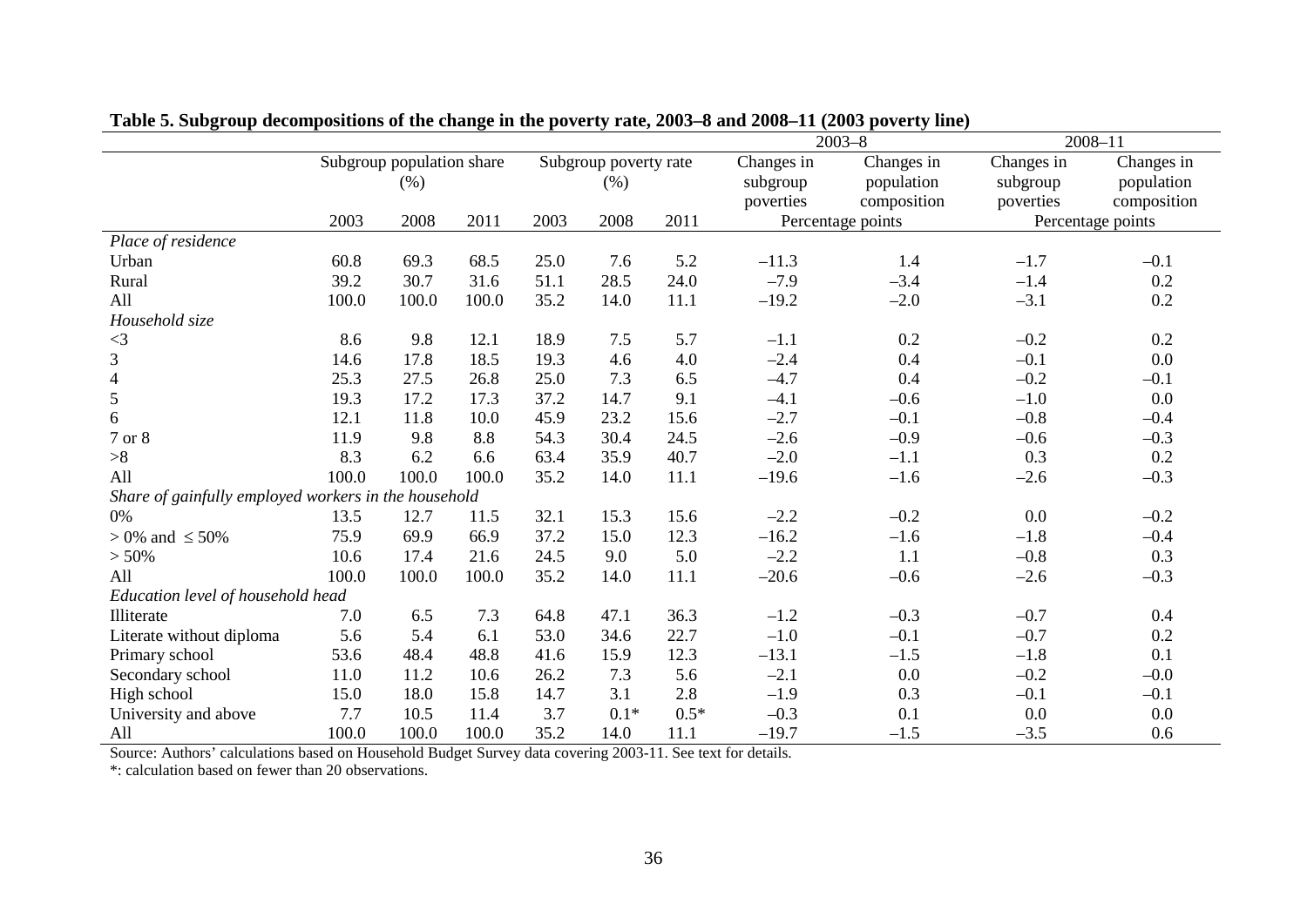



**(a) 2003 versus 2008**

Source: Authors' calculations from Household Budget Survey data covering 2003–11. See text for details. Note: The dashed lines show the 2003 and 2009 poverty lines (i.e. TL197 and TL235 per month, respectively).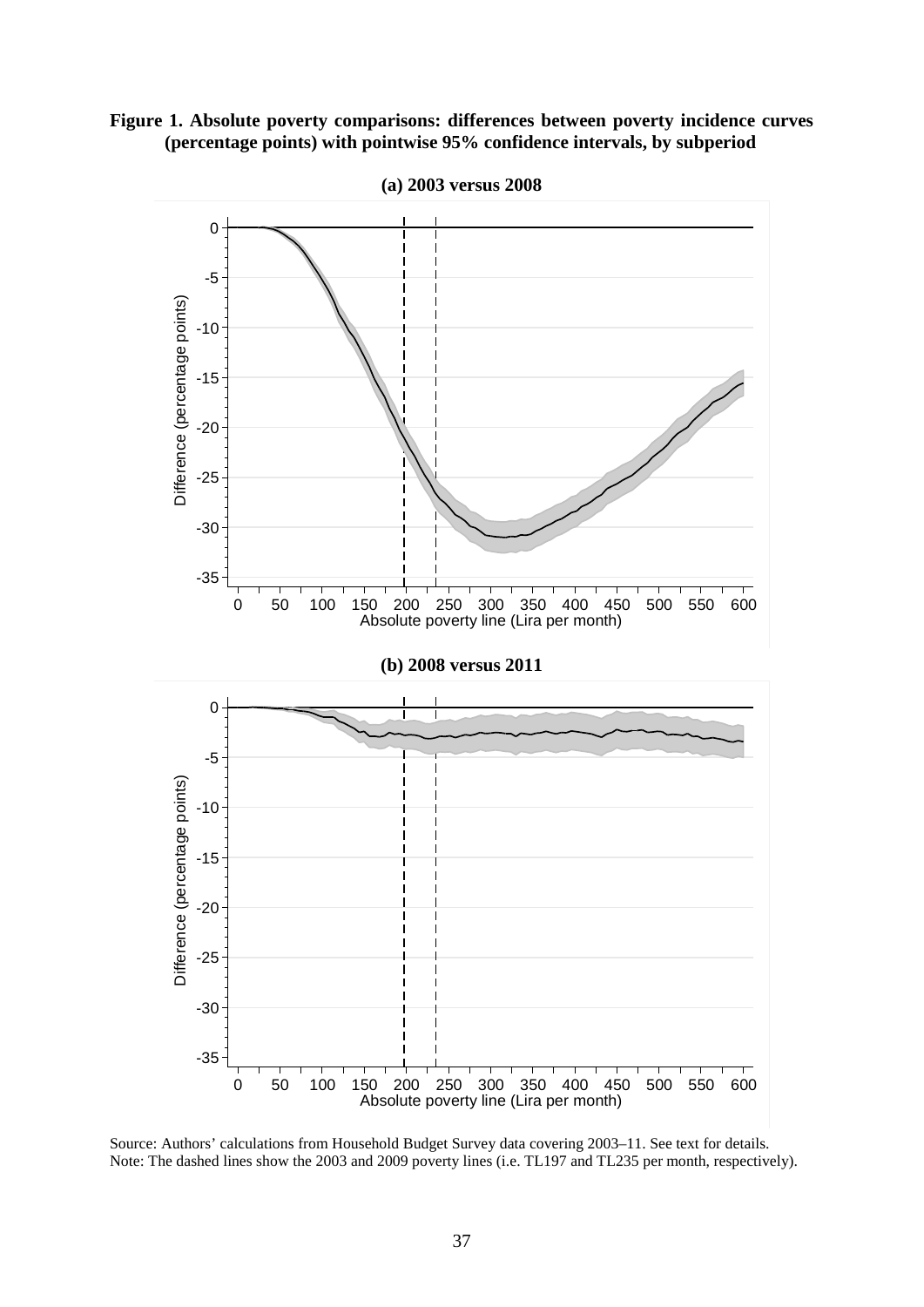



**(a) 2003 versus 2008**

Source: Authors' calculations from Household Budget Survey data covering 2003–11. See text for details.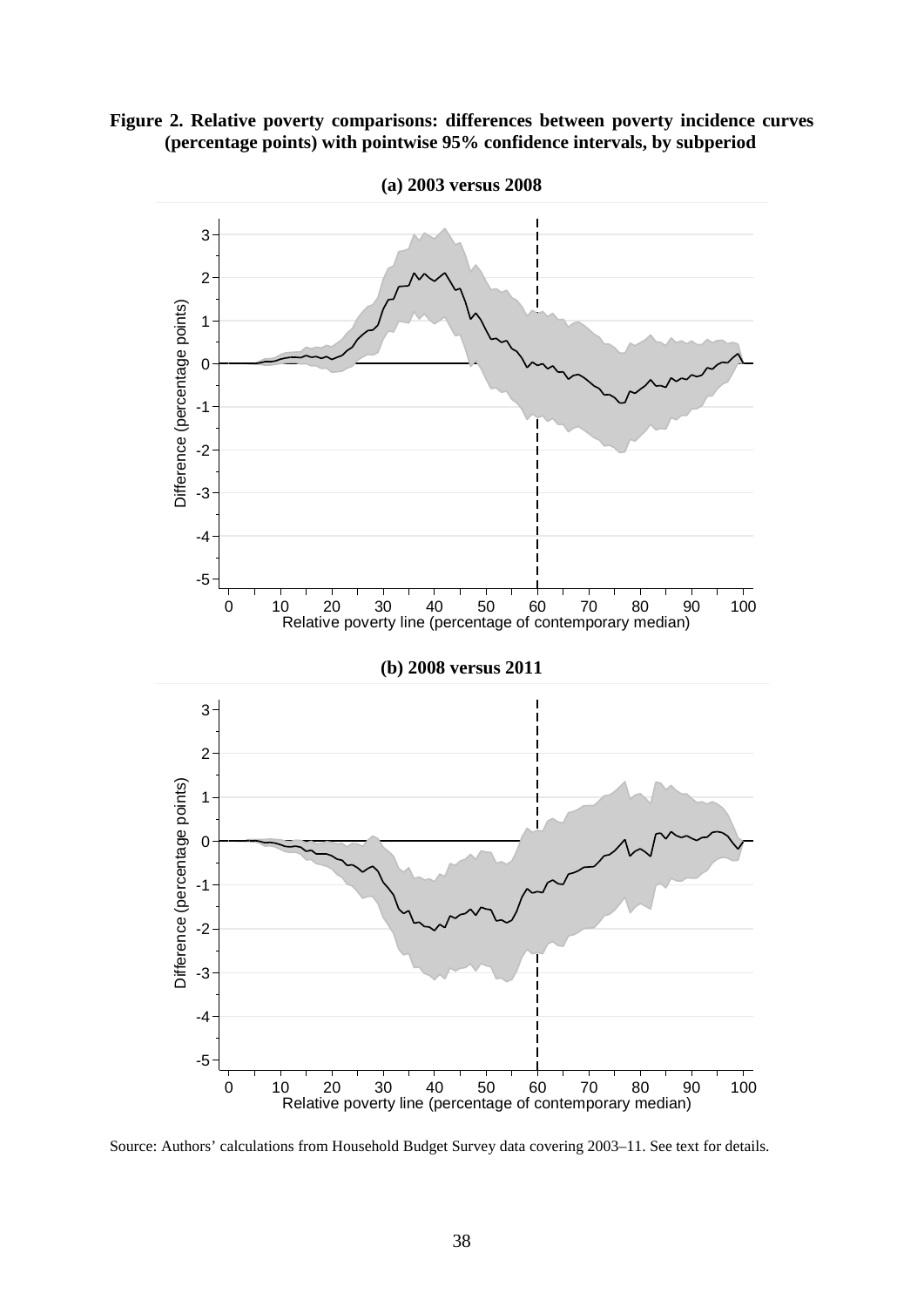

**Figure 3. Annual rates of real GDP growth and unemployment (%): Turkey, 2003–12**

Source: Turkstat.

Note: The population weights used to derive the unemployment rate are derived from the Address Based Population Registration System (ABPRS), except for 2003 when the weights are from the 2000 Population survey.